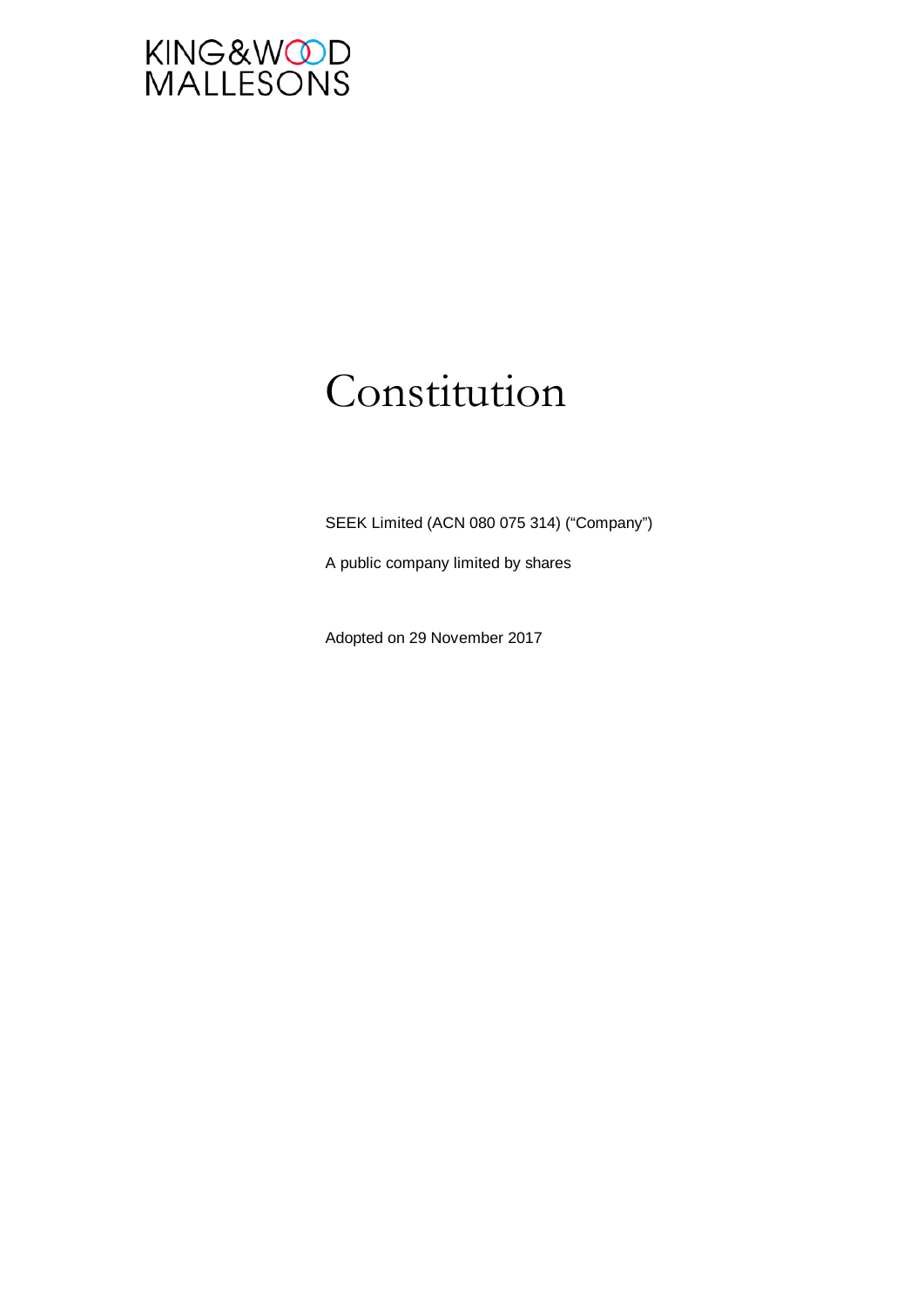## **Constitution Contents**

| 1            | Interpretation                                     | 1                       |
|--------------|----------------------------------------------------|-------------------------|
| 1.1          | Definitions                                        | 1                       |
| 1.2          | Interpretation                                     | $\overline{\mathbf{c}}$ |
| 1.3          | <b>Corporations Act</b>                            | 3                       |
| 1.4          | Listing Rules interpretation                       | 3                       |
| 1.5          | Replaceable rules not to apply                     | 3                       |
| 1.6          | Currency                                           | 3                       |
| 1.7          | Application of Listing Rules                       | 4                       |
| $\mathbf{2}$ | <b>Share capital</b>                               | 4                       |
| 2.1          | Directors to issue shares                          | 4                       |
| 2.2          | Preference shares                                  | 4                       |
| 2.3          | Class meetings                                     | 5                       |
| 2.4          | Non-recognition of interests                       | 5                       |
| 2.5          | Joint holders of shares                            | 5                       |
| 3            | Lien                                               | 6                       |
| 3.1          | Lien on share                                      | 6                       |
| 3.2          | Lien on loans under employee incentive schemes     | 6                       |
| 3.3          | Lien on distributions                              | 6                       |
| 3.4          | Exemption from article 3.1 or 3.2                  | 6                       |
| 3.5          | Extinguishment of lien                             | 6                       |
| 3.6          | Company's rights to recover payments               | 6                       |
| 3.7          | Reimbursement is a debt due                        | 6                       |
| 3.8          | Sale under lien                                    | 7                       |
| 3.9          | Limitations on sale under lien                     | $\overline{7}$          |
| 3.10         | Transfer on sale under lien                        | $\overline{7}$          |
| 3.11         | Irregularity or invalidity                         | $\overline{7}$          |
| 3.12         | Proceeds of sale                                   | $\overline{7}$          |
| 4            | <b>Calls on shares</b>                             | 7                       |
| 4.1          | Directors to make calls                            | $\overline{7}$          |
| 4.2          | Time of call                                       | 8                       |
| 4.3          | Members' liability                                 | 8                       |
| 4.4          | Joint holders' liability                           | 8                       |
| 4.5          | Non-receipt of notice                              | 8                       |
| 4.6          | Interest on default                                | 8                       |
| 4.7          | <b>Fixed instalments</b>                           | 8                       |
| 4.8          | Differentiation between holders as to calls        | 8                       |
| 4.9          | Prepayment of calls and interest                   | 8                       |
| 5            | <b>Forfeiture of shares</b>                        | 9                       |
| 5.1          | Notice requiring payment of call                   | 9                       |
| 5.2          | Contents of notice                                 | 9                       |
| 5.3          | Forfeiture for failure to comply with notice       | 9                       |
| 5.4          | Dividends and distributions included in forfeiture | 9                       |
| 5.5          | Sale or re-issue of forfeited shares               | 9                       |
| 5.6          | Notice of forfeiture                               | 9                       |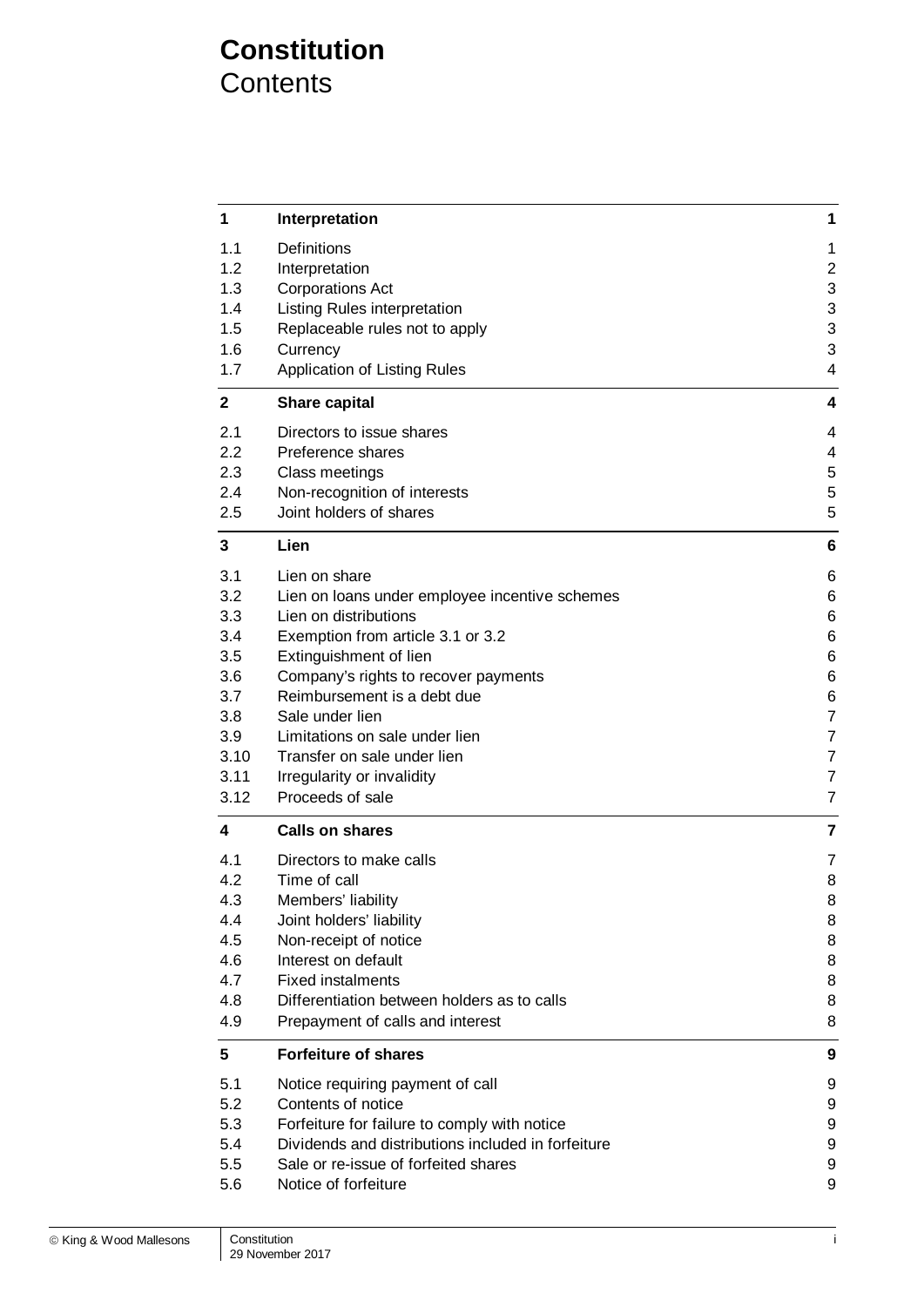| 5.8            | Surrender instead of forfeiture<br>Cancellation of forfeiture                            | 9<br>9           |
|----------------|------------------------------------------------------------------------------------------|------------------|
| 5.9<br>5.10    | Effect of forfeiture on former holder's liability<br>Evidence of forfeiture              | 9<br>10          |
| 5.11           | Transfer of forfeited share                                                              | 10               |
| 5.12           | Registration of transferee                                                               | 10               |
| 5.13           | Irregularity or invalidity                                                               | 10               |
| 6              | <b>Transfer of shares</b>                                                                | 10               |
| 6.1            | Forms of instrument of transfer                                                          | 10               |
| 6.2            | Execution and delivery of transfer                                                       | 10               |
| 6.3            | Effect of registration                                                                   | 11               |
| 6.4            | Company to register forms without charge                                                 | 11               |
| 6.5<br>6.6     | Power to refuse to register<br>Obligation to refuse to register                          | 11<br>11         |
| 6.7            | Written notice to security holder of holding lock or refusal                             | 11               |
| 6.8            | Company to retain instrument of transfer                                                 | 11               |
| 6.9            | Resolution required for proportional takeover provisions                                 | 12               |
| 6.10           | Procedure for resolution                                                                 | 12               |
| 6.11           | Persons entitled to vote                                                                 | 13               |
| 6.12           | Resolution passed or rejected                                                            | 13               |
| 6.13           | Resolution taken as passed                                                               | 13               |
| 6.14           | Takeover articles cease to have effect                                                   | 13               |
| $\overline{7}$ | <b>Transmission of shares</b>                                                            | 13               |
| 7.1            | Transmission of shares on death                                                          | 13               |
| 7.2            | Information given by personal representative                                             | 13               |
| 7.3            | Death of joint owner                                                                     | 14               |
| 7.4            | Transmission of shares on bankruptcy                                                     | 14               |
| 7.5            | Transmission of shares on mental incapacity                                              | 14               |
|                | Transmission of shares to joint holders                                                  | 14               |
| 7.6            |                                                                                          |                  |
| 8              | <b>General meetings</b>                                                                  | 15               |
| 8.1            | Annual general meeting                                                                   | 15               |
| 8.2            | Convening a general meeting                                                              | 15               |
| 8.3            | Use of technology at general meetings                                                    | 15               |
| 8.4            | Notice of general meeting                                                                | 15 <sub>15</sub> |
| 8.5            | Calculation of period of notice                                                          | 15               |
| 8.6            | Cancellation or postponement of a meeting                                                | 15               |
| 8.7            | Notice of cancellation or postponement of a meeting                                      | 15 <sub>15</sub> |
| 8.8            | Contents of notice of postponement of meeting                                            | 15               |
| 8.9            | Number of clear days for postponement of meeting                                         | 16               |
| 8.10           | Business at postponed meeting                                                            | 16               |
| 8.11           | Proxy, attorney or Representative at postponed meeting                                   | 16               |
| 8.12           | Non-receipt of or defective notice                                                       | 16               |
| 8.13<br>8.14   | Director entitled to notice of meeting<br>Proxy, attorney or Representative appointments | 17<br>17         |
| 9              | Proceedings at general meetings                                                          | 17               |
| 9.1            | Membership at a specified time                                                           | 17               |
| 9.2            | Number for a quorum                                                                      | 18               |
| 9.3            | Requirement for a quorum                                                                 | 18               |
| 9.4            | If quorum not present                                                                    | 18               |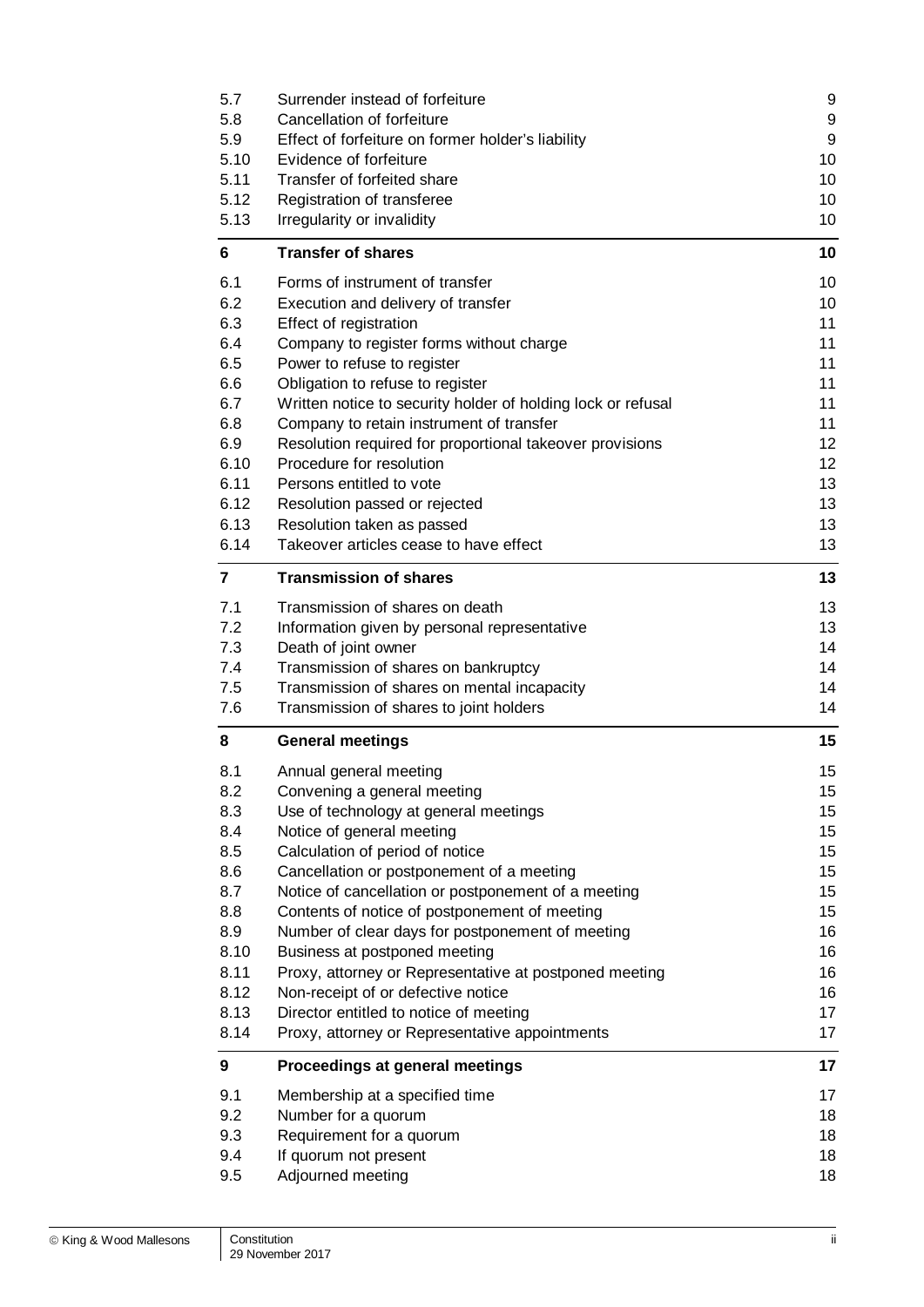| 9.6   | Appointment of chairman of general meeting       | 18 |
|-------|--------------------------------------------------|----|
| 9.7   | Chairman absent or unable or unwilling to act    | 18 |
| 9.8   | Conduct of general meetings                      | 19 |
| 9.9   | Adjournment of general meeting                   | 20 |
| 9.10  | Notice of adjourned meeting                      | 20 |
| 9.11  | Questions decided by majority                    | 20 |
| 9.12  | Casting vote for chairman at Members' meetings   | 20 |
| 9.13  | Voting on show of hands                          | 20 |
| 9.14  | Poll                                             | 21 |
| 9.15  | Entitlement to vote                              | 21 |
| 9.16  | Voting on a poll for partly paid shares          | 22 |
| 9.17  | Fractions disregarded for a poll                 | 22 |
| 9.18  | Joint shareholders' vote                         | 22 |
| 9.19  | Effect of unpaid call                            | 22 |
| 9.20  | Validity of vote in certain circumstances        | 22 |
| 9.21  | Objection to voting qualification                | 23 |
| 9.22  | Direct voting                                    | 23 |
| 9.23  | Treatment of direct votes                        | 23 |
| 9.24  | Multiple votes                                   | 23 |
| 10    | <b>The Directors</b>                             | 24 |
|       |                                                  |    |
| 10.1  | <b>Number of Directors</b>                       | 24 |
| 10.2  | Retirement and election of Directors             | 24 |
| 10.3  | Office held until conclusion of meeting          | 24 |
| 10.4  | Director elected at general meeting              | 24 |
| 10.5  | Eligibility for election as Director             | 24 |
| 10.6  | Casual vacancy or additional Director            | 25 |
| 10.7  | <b>Remuneration of Directors</b>                 | 25 |
| 10.8  | Superannuation contributions                     | 26 |
| 10.9  | Additional or special duties                     | 26 |
| 10.10 | <b>Expenses</b>                                  | 26 |
| 10.11 | Director's interests                             | 26 |
| 10.12 | Vacation of office of Director                   | 27 |
| 11    | <b>Powers and duties of Directors</b>            | 27 |
| 11.1  | Directors to manage Company                      | 27 |
| 11.2  | Specific powers of Directors                     | 27 |
| 11.3  | Appointment of attorney                          | 28 |
| 11.4  | Provisions in power of attorney                  | 28 |
| 11.5  | Signing of receipts and negotiable instruments   | 28 |
| 11.6  | Committees                                       | 28 |
| 11.7  | Powers delegated to Committees                   | 28 |
| 11.8  | Appointment of Managing and Executive Directors  | 28 |
| 11.9  | Ceasing to be a Managing or Executive Director   | 28 |
| 11.10 | One Managing Director exempt                     | 28 |
| 11.11 | Remuneration of Managing and Executive Directors | 28 |
| 11.12 | Powers of Managing and Executive Directors       | 29 |
| 11.13 | Delegation of Directors' powers                  | 29 |
| 12    | <b>Proceedings of Directors</b>                  | 29 |
|       |                                                  |    |
| 12.1  | Directors' meetings                              | 29 |
| 12.2  | Director may convene a meeting                   | 29 |
| 12.3  | Use of technology for Directors' meetings        | 29 |
| 12.4  | Questions decided by majority                    | 29 |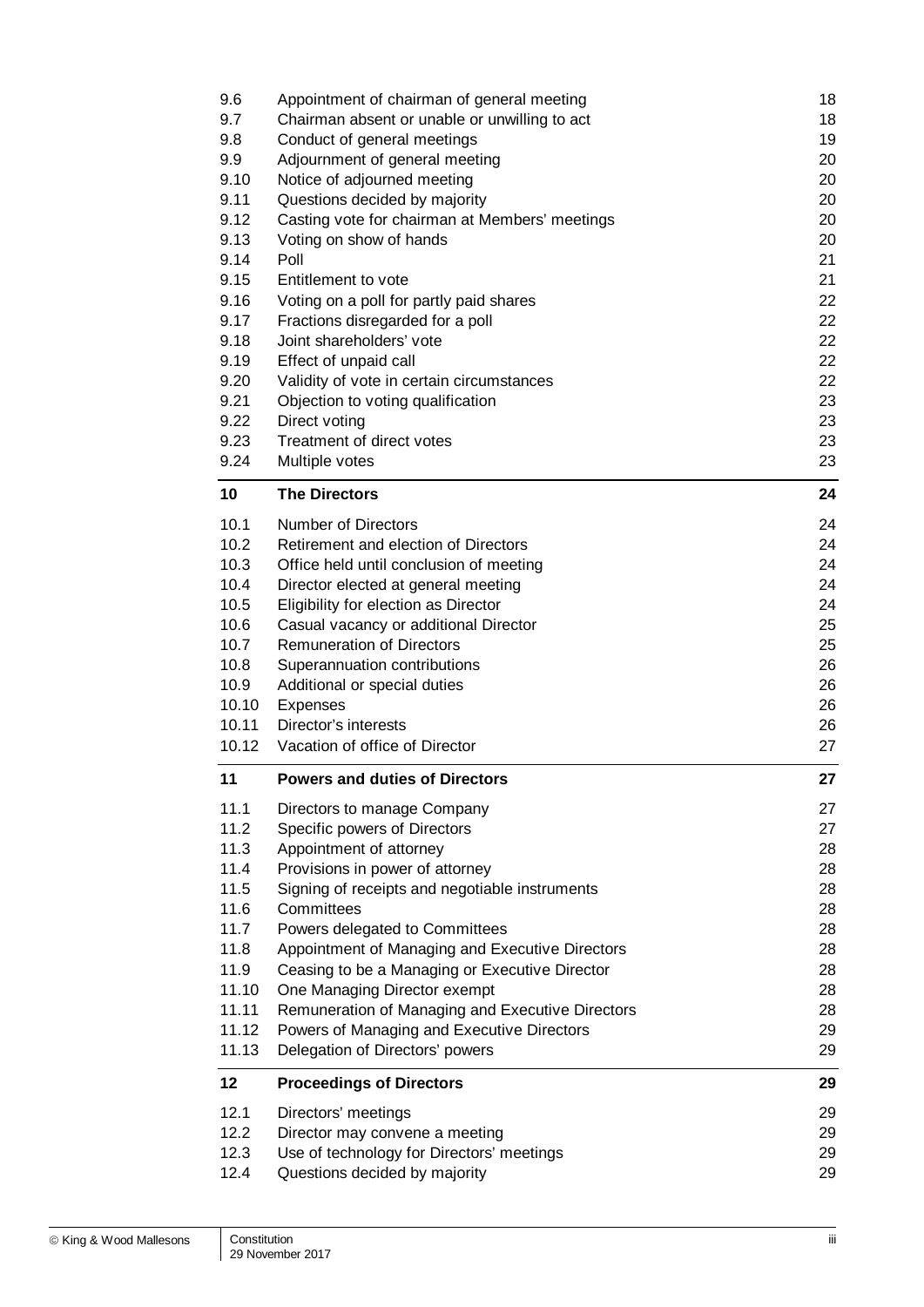| 12.5           | Alternate Director or proxy and voting                                  | 29       |
|----------------|-------------------------------------------------------------------------|----------|
| 12.6           | Chairman and deputy chairman of Directors                               | 30       |
| 12.7           | Absence of chairman at Directors' meeting                               | 30       |
| 12.8           | Chairman's casting vote at Directors' meetings                          | 30       |
| 12.9           | Appointment of Alternate Director                                       | 30       |
| 12.10          | Alternate Director and meetings                                         | 30       |
| 12.11          | Alternate Director's powers                                             | 30       |
| 12.12          | Alternate Director responsible for own acts and defaults                | 30       |
| 12.13          | Alternate Director and remuneration                                     | 30       |
| 12.14          | Termination of appointment of Alternate Director                        | 31       |
| 12.15<br>12.16 | Appointment or termination                                              | 31<br>31 |
| 12.17          | Alternate Director and number of Directors                              | 31       |
| 12.18          | Director attending and voting by proxy<br>Quorum for Directors' meeting | 31       |
| 12.19          | Continuing Directors may act                                            | 31       |
| 12.20          | <b>Chairman of Committee</b>                                            | 31       |
| 12.21          | <b>Meetings of Committee</b>                                            | 32       |
| 12.22          | Determination of questions                                              | 32       |
| 12.23          | Circulating resolutions                                                 | 32       |
| 12.24          | Validity of acts of Directors                                           | 32       |
|                |                                                                         |          |
| 13             | <b>Secretary</b>                                                        | 33       |
| 13.1           | Appointment of Secretary                                                | 33       |
| 13.2           | Suspension and removal of Secretary                                     | 33       |
| 13.3           | Powers, duties and authorities of Secretary                             | 33       |
| 14             | <b>Seals</b>                                                            | 33       |
|                |                                                                         |          |
|                |                                                                         |          |
| 14.1<br>14.2   | Safe custody of common seals<br>Use of common seal                      | 33<br>33 |
| 15             |                                                                         | 33       |
|                | <b>Inspection of records</b>                                            |          |
| 15.1           | Inspection by Members                                                   | 33       |
| 15.2           | Right of a Member or other person to inspect                            | 33       |
| 16             | <b>Dividends and reserves</b>                                           | 34       |
| 16.1           | Payment of dividend                                                     | 34       |
| 16.2           | No interest on dividends                                                | 34       |
| 16.3           | Calculation and apportionment of dividends                              |          |
| 16.4           | Deductions from dividends                                               | 34       |
| 16.5           | Distribution of specific assets                                         | 34       |
| 16.6           | Ancillary powers regarding distributions                                | 35       |
| 16.7           | Payments in respect of shares                                           | 36       |
| 16.8           | Effectual receipt from one joint holder                                 | 34<br>36 |
| 16.9           | Election to reinvest dividend                                           | 36       |
| 16.10          | Election to accept shares instead of dividends                          | 36       |
| 16.11          | Unclaimed dividends or other distributions                              | 37       |
| 17             | <b>Capitalisation of profits</b>                                        | 37       |
| 17.1           | Capitalisation of reserves and profits                                  | 37       |
| 17.2           | Applying a sum for the benefit of Members                               | 37       |
| 17.3           | Implementing the resolution                                             | 37       |
| 18             | <b>Service of documents</b>                                             | 38       |
| 18.1           | Document includes notice                                                | 38       |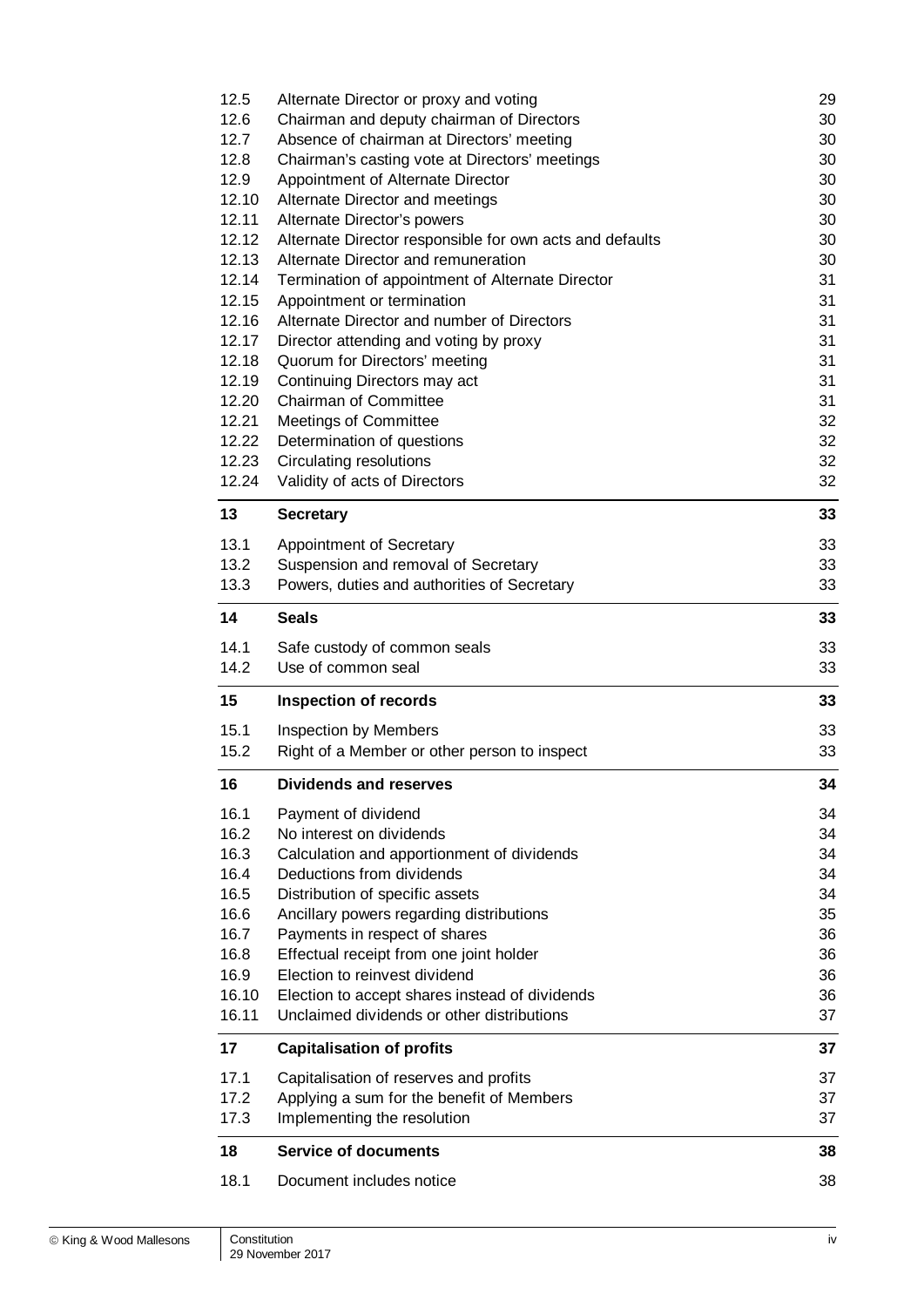| 18.2<br>18.3                            | Form of document<br>Methods of service           | 38       |
|-----------------------------------------|--------------------------------------------------|----------|
| 18.4                                    | Post                                             | 38<br>38 |
| 18.5                                    | Fax or other electronic means                    | 39       |
| 18.6                                    | Deemed notice to uncontactable Members           | 39       |
| 18.7                                    | Evidence of service                              | 39       |
| 18.8                                    | Joint holders                                    | 39       |
| 18.9                                    | Persons entitled to shares                       | 39       |
| 19                                      | <b>Winding up</b>                                | 39       |
| 19.1                                    | Distribution of assets                           | 39       |
| 19.2                                    | Powers of liquidator to vest property            | 39       |
| 19.3                                    | Shares issued on special terms                   | 40       |
| 20                                      | Indemnity and insurance                          | 40       |
| 20.1                                    | Indemnity                                        | 40       |
| 20.2                                    | Insurance                                        | 40       |
| 20.3                                    | Contract                                         | 40       |
| 21                                      | <b>Restricted Securities</b>                     | 41       |
| 21.1                                    | Definitions                                      | 41       |
| 21.2                                    | Disposal during Escrow Period                    | 41       |
| 21.3                                    | Breach of Restriction Agreement or Listing Rules | 41       |
| 22                                      | <b>Small Holdings</b>                            | 41       |
| 22.1                                    | Definitions                                      | 41       |
| 22.2                                    | <b>Divestment Notice</b>                         | 42       |
| 22.3                                    | <b>Relevant Period</b>                           | 42       |
| 22.4                                    | Company can sell Relevant Shares                 | 42       |
| 22.5                                    | No obligation to sell                            | 42       |
| 22.6                                    | Company as Member's attorney                     | 43       |
| 22.7                                    | Conclusive evidence                              | 43       |
| 22.8                                    | Registering the purchaser                        | 43       |
| 22.9                                    | Payment of proceeds                              | 43       |
| 22.10                                   | Costs                                            | 43       |
| 22.11                                   | Remedy limited to damages                        | 44       |
| 22.12                                   | Dividends and voting suspended                   | 44       |
| 22.13                                   | Twelve month limit                               | 44       |
| 22.14                                   | Effect of a takeover bid                         | 44<br>45 |
| Schedule 1 - Terms of preference shares |                                                  |          |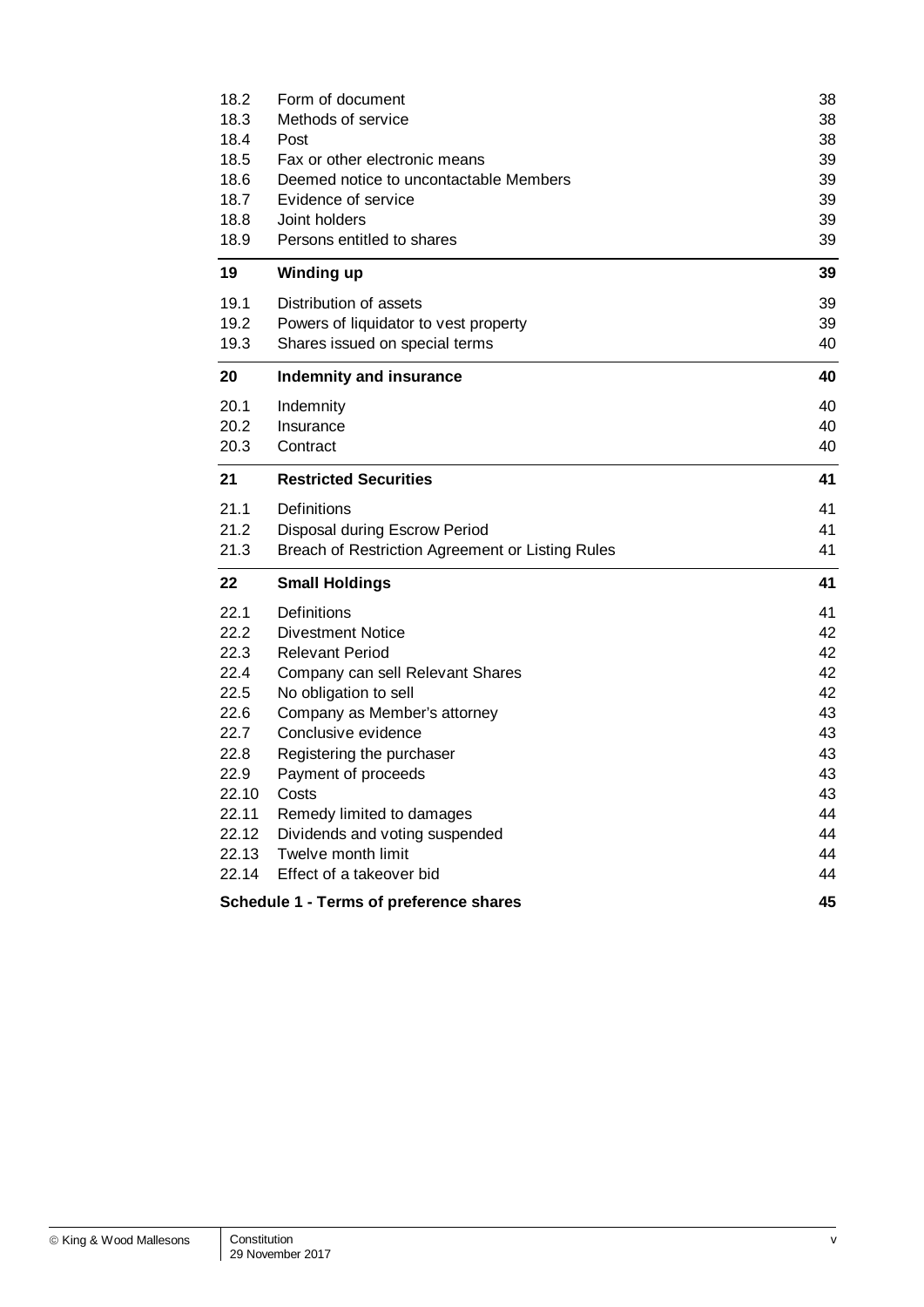## **Constitution**

## **1 Interpretation**

#### **1.1 Definitions**

In this Constitution, unless the contrary intention appears:

**Alternate Director** means a person appointed as an alternate director under article [12.9.](#page-35-0)

**ASX** means ASX Limited or Australian Securities Exchange as appropriate.

**Committee** means a committee of Directors constituted under article [11.6.](#page-33-0)

**Company** means SEEK Limited (ACN 080 075 314), as that name may be changed from time to time.

**Constitution** means this constitution, and a reference to an article is a reference to an article of this constitution.

**Corporations Act** means the *Corporations Act 2001* (Cth).

**CS Facility** has the same meaning as prescribed CS facility in the Corporations Act.

**CS Facility Operator** means the operator of a CS Facility.

**Director** means a person holding office as a director of the Company, and where appropriate includes an Alternate Director.

**Directors** means all or some of the Directors acting as a board.

**Executive Director** means a person appointed as an executive director under article [11.8.](#page-33-1)

**Issuer Sponsored Holding** means a holding on an electronic sub-register maintained by the Company in accordance with the Listing Rules.

**Listing Rules** means the Listing Rules of ASX and any other rules of ASX which are applicable to the Company while the Company is admitted to the Official List, each as amended or replaced from time to time, except to the extent of any express written waiver by ASX.

**Managing Director** means a person appointed as a managing director under article [11.8.](#page-33-1)

**Member** means a person entered in the Register as a holder of shares in the capital of the Company.

**Official List** has the meaning given to it in the Listing Rules.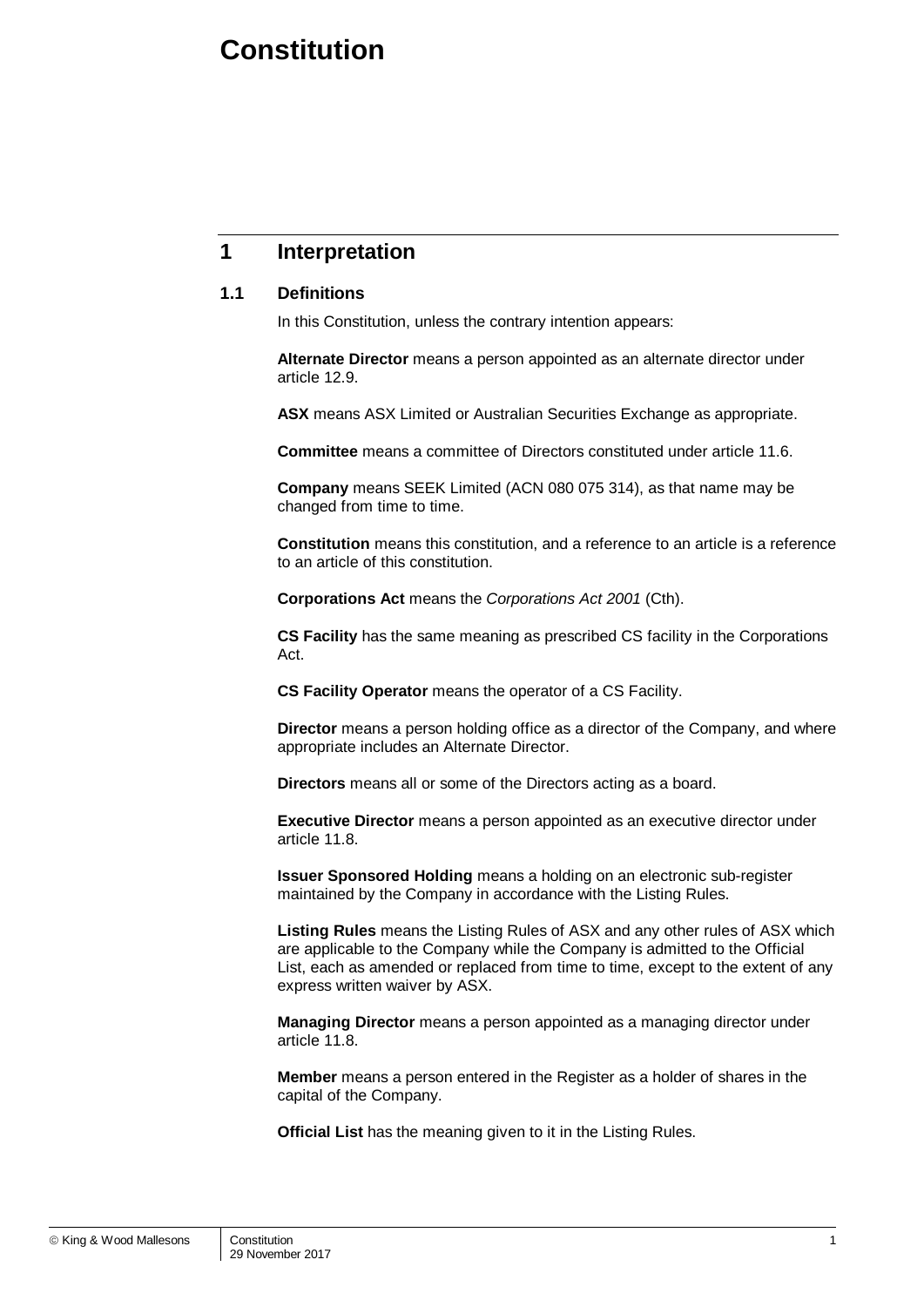**Operating Rules** means the operating rules of a CS Facility regulating the settlement, clearing and registration of uncertificated shares as amended, varied or waived (whether in respect of the Company or generally) from time to time.

**Prescribed Interest Rate** means the rate determined by the Directors for the particular purpose or generally under this Constitution, including any revised rate or new determination, and in the absence of a determination means a rate per annum 2% higher than the rate fixed under section 2 of the *Penalty Interest Rates Act 1983* (Vic).

**Register** means the register of Members of the Company under the Corporations Act and, if appropriate, includes a branch register.

**Registered Office** means the registered office of the Company.

**Representative** means a person appointed to represent a corporate Member at a general meeting of the Company in accordance with the Corporations Act.

**Restriction Agreement** means a restriction agreement in a form set out in the Listing Rules or otherwise approved by ASX.

**Secretary** means a person appointed under article [13.1](#page-38-0) as a secretary of the Company and where appropriate includes an acting secretary and a person appointed by the Directors to perform all or any of the duties of a secretary of the Company.

#### **1.2 Interpretation**

Headings are for convenience only and do not affect interpretation. Unless the contrary intention appears, in this Constitution:

- (a) the singular includes the plural and vice versa;
- (b) words importing any gender include all other genders;
- (c) a reference to a document includes any variation or replacement of it;
- (d) the meaning of general words is not limited by specific examples introduced by "including", "for example", "such as" or similar expressions;
- (e) a reference to "**person**" includes an individual, a body corporate, a partnership, a joint venture, an unincorporated association and an authority or any other entity or organisation;
- (f) a reference to dollars, \$ or A\$ is a reference to the currency of Australia;
- (g) a reference to "**law**" includes common law, principles of equity and legislation (including regulations);
- (h) a reference to any legislation includes regulations under it and any consolidations, amendments, re-enactments or replacement of any of them;
- (i) a reference to "**regulations"** includes instruments of a legislative character under legislation (such as regulations, rules, by-laws, ordinances and proclamations);
- (j) a reference to a group of persons is a reference to any 2 or more of them jointly and to each of them individually;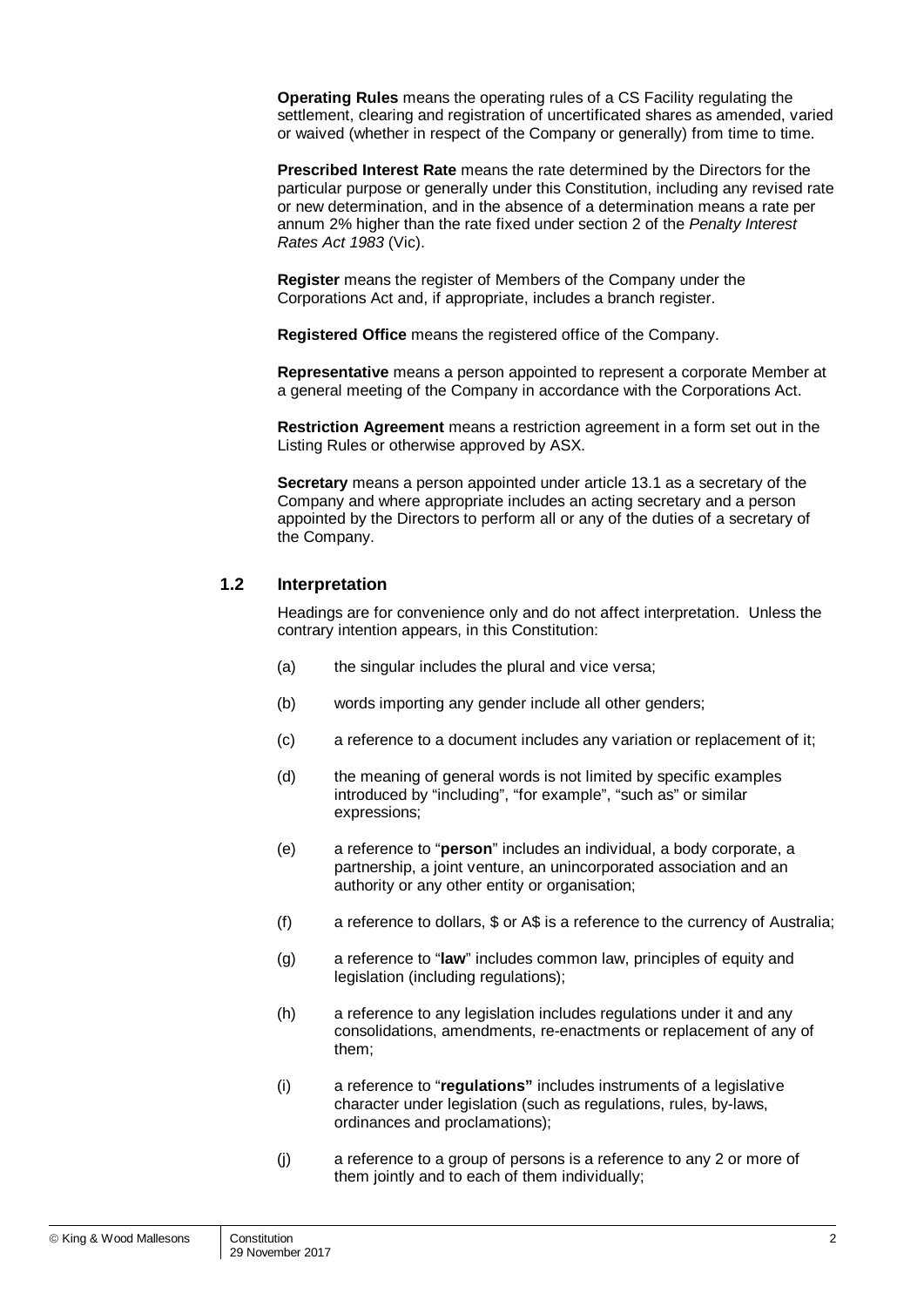- (k) a power, an authority or a discretion given to a Director, the Directors, the Company in general meeting or a Member may be exercised at any time and from time to time;
- (l) a reference to "**writing**" or "**written**" includes printing, typing and other modes of reproducing words in a visible form including any representation of words in a physical document or in an electronic communication or form or otherwise;
- (m) a chairman appointed under this Constitution may be referred to as a chairperson, chairwoman or as chair, as appropriate; and
- (n) a reference to a person being "**present**" at a meeting includes participating using technology approved by the Directors in accordance with this Constitution.

#### **1.3 Corporations Act**

In this Constitution unless the contrary intention appears:

- (a) a word or expression defined or used in the Corporations Act has the same meaning when used in this Constitution in a similar context; and
- (b) "section" means a section of the Corporations Act.

#### **1.4 Listing Rules interpretation**

In this Constitution, unless the contrary intention appears the expressions "Trading Platform", "takeover bid" and "Issuer Sponsored subregister" have the same meaning as in the Listing Rules.

#### **1.5 Replaceable rules not to apply**

The provisions of the Corporations Act that apply as replaceable rules are displaced by this Constitution and do not apply to the Company.

#### **1.6 Currency**

The Directors may:

- (a) differentiate between Members as to the currency in which any amount payable to a Member is paid (whether by way of or on account of dividends, repayment of capital, participation in surplus property of the Company or otherwise);
- (b) determine to pay a distribution in a currency other than Australian dollars and the amount payable will be converted from Australian dollars in any manner, at any time and at any exchange rate as the Directors think fit; and
- (c) in deciding the currency in which a payment is to be made to a Member, have regard to the registered address of the Member, the register on which a Member's shares are registered and any other matters as the Directors consider appropriate.

Payment in another currency of an amount converted under this article is as between the Company and a Member adequate and proper payment of the amount payable.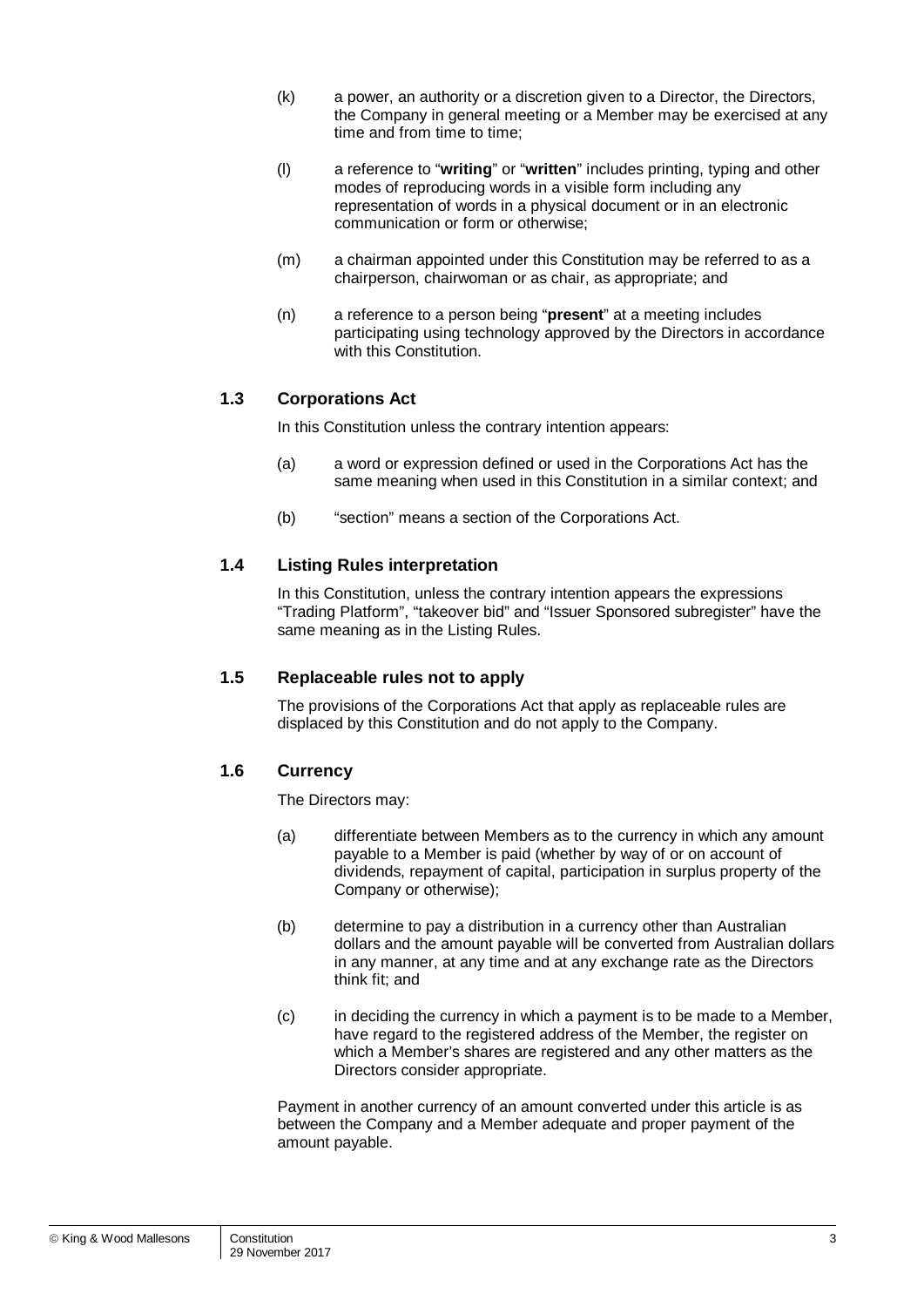#### **1.7 Application of Listing Rules**

In this Constitution, a reference to the Listing Rules only applies while the Company is on the official list of ASX.

While the Company is on the official list of ASX:

- (a) despite anything contained in this Constitution, if the Listing Rules prohibit an act being done, the act must not be done;
- (b) nothing contained in this Constitution prevents an act being done that the Listing Rules require to be done;
- (c) if the Listing Rules require an act to be done or not to be done, authority is given for that act to be done or not to be done as the case may be;
- (d) if the Listing Rules require this Constitution to contain a provision and it does not contain such a provision, this Constitution is taken to contain that provision;
- (e) if the Listing Rules require this Constitution not to contain a provision and it contains such a provision, this Constitution is taken not to contain that provision; and
- (f) if any provision of this Constitution is or becomes inconsistent with the Listing Rules, this Constitution is taken not to contain that provision to the extent of the inconsistency.

## **2 Share capital**

#### **2.1 Directors to issue shares**

The issue of shares in the Company is under the control of the Directors who may:

- (a) issue, allot and cancel or otherwise dispose of shares in the Company;
- (b) grant options over unissued shares in the Company;
- (c) reclassify or convert shares; and
- (d) settle the manner in which fractions of a share, however arising, are to be dealt with,

subject to the Corporations Act, the Listing Rules and any special rights conferred on the holders of any shares or class of shares.

#### <span id="page-9-0"></span>**2.2 Preference shares**

The Company may issue preference shares and issued shares may be converted into preference shares provided that the rights of the holders of the preference shares with respect to the repayment of capital, participation in surplus assets and profits, cumulative or non-cumulative dividends, voting and priority of payment of capital and dividends in relation to other shares or other classes of preference shares are:

- (a) as set out in schedule 1; or
- (b) as approved by a resolution of the Company in accordance with the Corporations Act.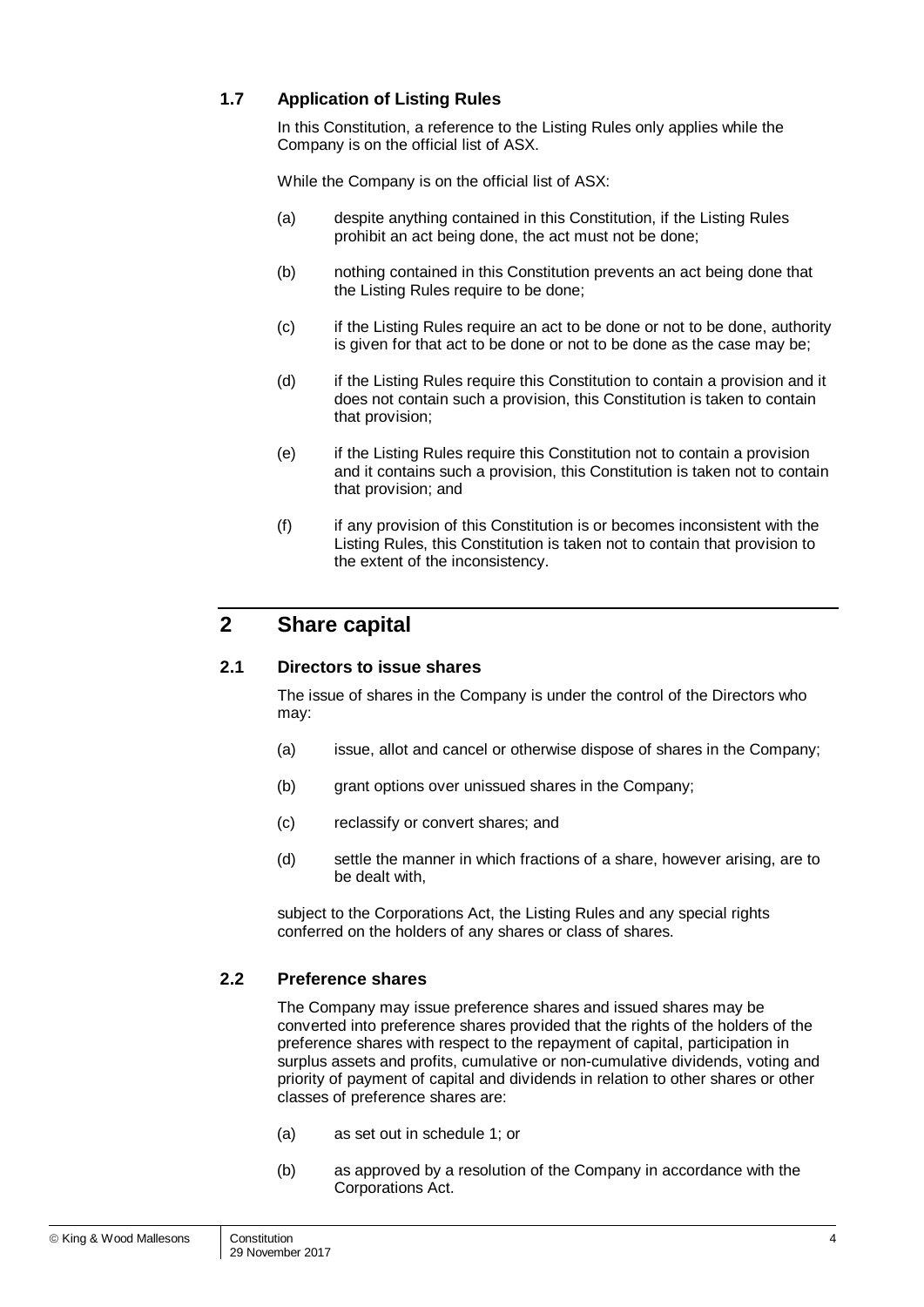The rights of holders of preference shares issued by the Company other than pursuant to schedule 1, but in accordance with the Corporations Act, are determined by the terms of issue of those preference shares and the relevant resolution of the Company, and are not determined by or affected by the rights set out in schedule 1.

Subject to the Corporations Act and the Listing Rules, the Company may issue preference shares which are, or at the option of the Company are, liable to be redeemed or to be converted into other shares on such conditions and in such a manner as the Directors decide under the terms of issue of the preference shares.

Subject to the Corporations Act and the Listing Rules, the Company may issue any combination of fully paid, partly paid or unpaid preference shares.

Despite this article [2.2](#page-9-0) and schedule 1, the Company may not issue a preference share that confers on the holder rights that are inconsistent with those specified in the Listing Rules, except to the extent of any waiver or modification of the Listing Rules by ASX.

#### **2.3 Class meetings**

The provisions of this Constitution relating to general meetings apply so far as they are capable of application and with any necessary changes to every separate meeting of the holders of a class of shares except that:

- (a) a quorum is constituted by at least 2 persons who, between them, hold or represent one-third of the issued shares of the class (unless only one person holds all of the shares of the class, in which case that person constitutes a quorum); and
- (b) any holder of shares of the class, present in person or by proxy, or attorney or Representative, may demand a poll.

#### **2.4 Non-recognition of interests**

Except as required by law, the Company is not required to recognise:

- (a) a person as holding a share on any trust; or
- (b) any other interest in any share or any other right in respect of a share except an absolute right of ownership in the registered holder,

whether or not it has notice of the trust, interest or right.

#### **2.5 Joint holders of shares**

Where 2 or more persons are registered as the joint holders of shares then they are taken to hold the shares as joint tenants with rights of survivorship. However, the Company is not bound:

- (a) to register more than 3 persons as joint holders of a share; or
- (b) to issue more than one certificate or holding statement for shares jointly held.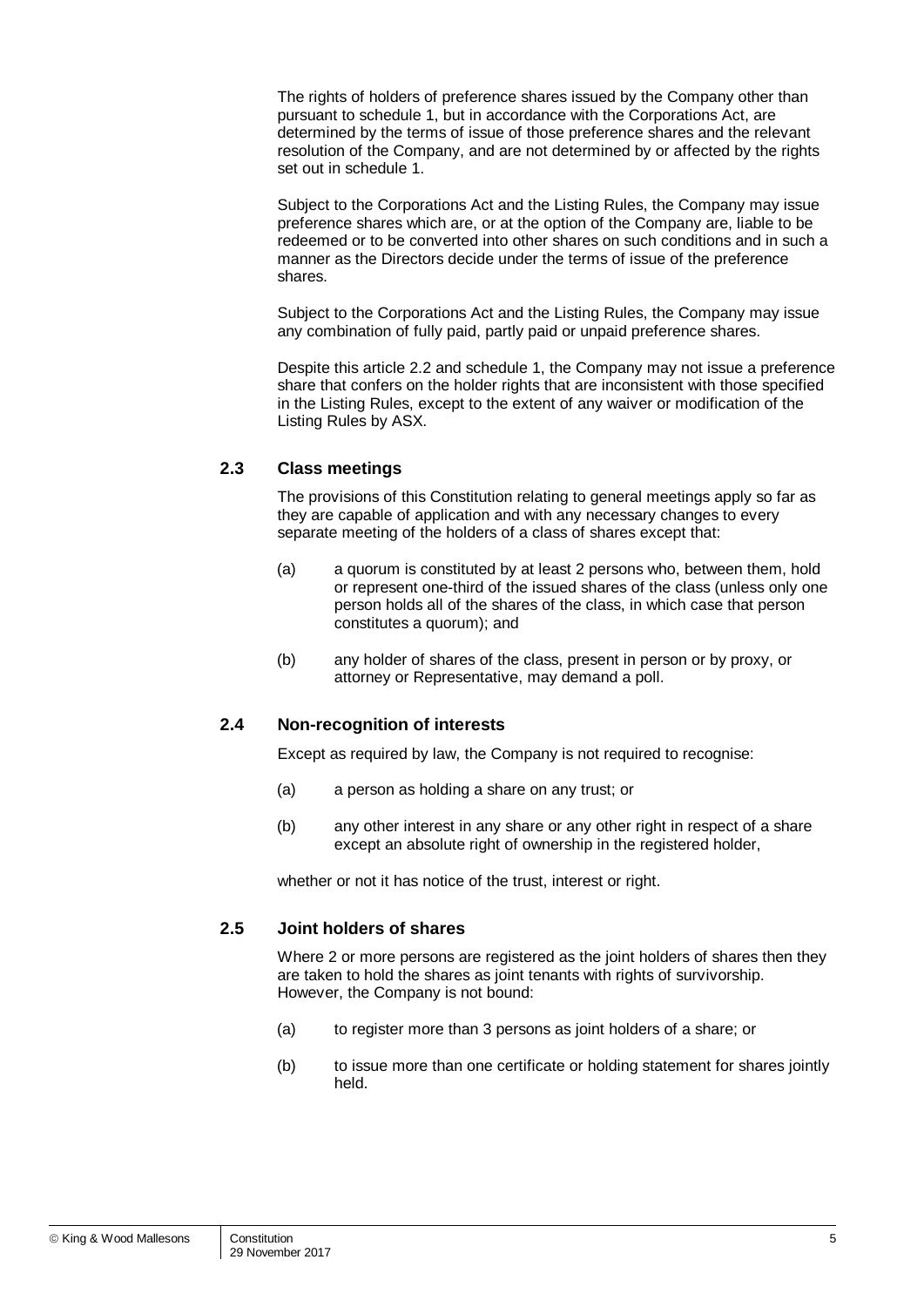## **3 Lien**

#### <span id="page-11-0"></span>**3.1 Lien on share**

To the extent permitted by law, the Company has a first and paramount lien on every share for:

- (a) all due and unpaid calls and instalments in respect of that share;
- (b) all money which the Company is required by law to pay, and has paid, in respect of that share;
- (c) interest at the Prescribed Interest Rate on the amount due from the date it becomes due until payment; and
- (d) reasonable expenses of the Company in respect of the default on payment.

#### <span id="page-11-1"></span>**3.2 Lien on loans under employee incentive schemes**

The Company also has a first and paramount lien on each share registered in the name of the Member for all money payable to the Company by the Member under loans made under an employee incentive scheme.

#### **3.3 Lien on distributions**

A lien on a share under article [3.1](#page-11-0) or [3.2](#page-11-1) extends to all distributions for that share, including dividends.

#### **3.4 Exemption from article [3.1](#page-11-0) or [3.2](#page-11-1)**

The Directors may at any time exempt a share wholly or in part from the provisions of article [3.1](#page-11-0) or [3.2.](#page-11-1)

#### **3.5 Extinguishment of lien**

The Company's lien on a share is extinguished if a transfer of the share is registered without the Company giving notice of the lien to the transferee.

#### **3.6 Company's rights to recover payments**

A Member must reimburse the Company on demand in writing for all payments the Company makes to a government or taxing authority in respect of the Member, the death of a Member or the Member's shares or any distributions on the Member's shares, including dividends, where the Company is either:

- (a) required by law to make the relevant payment; or
- (b) advised by a lawyer qualified to practice in the jurisdiction of the relevant government or taxing authority that the Company is required by law to make the relevant payment.

The Company is not obliged to advise the Member in advance of its intention to make the payment.

#### **3.7 Reimbursement is a debt due**

The obligation of the Member to reimburse the Company is a debt due to the Company as if it were a call on all the Member's shares, duly made at the time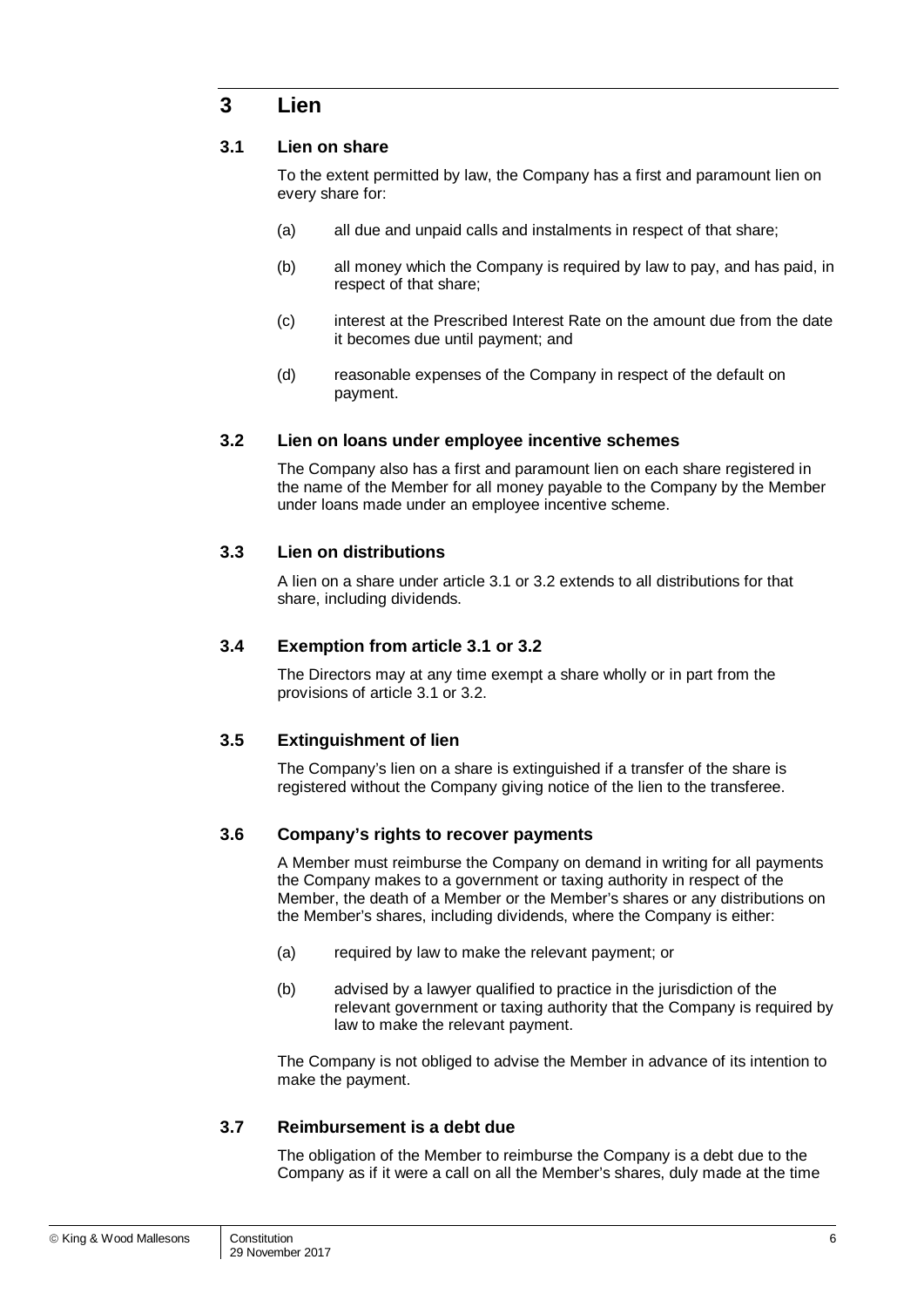when the written demand for reimbursement is given by the Company to the Member. The provisions of this Constitution relating to non-payment of calls, including payment of interest and sale of the Member's shares under lien, apply to the debt.

#### <span id="page-12-1"></span>**3.8 Sale under lien**

Subject to article [3.9,](#page-12-0) the Company may sell, in any manner the Directors think fit, any share on which the Company has a lien.

#### <span id="page-12-0"></span>**3.9 Limitations on sale under lien**

A share on which the Company has a lien may not be sold by the Company unless:

- (a) an amount in respect of which the lien exists is presently payable; and
- (b) the Company has, not less than 14 days before the date of sale, given to the registered holder of the share or the person entitled to the share by reason of the death or bankruptcy of the registered holder, a notice setting out, and demanding payment of, the amount which is presently payable in respect of which the lien exists.

#### **3.10 Transfer on sale under lien**

For the purpose of giving effect to a sale under article [3.8,](#page-12-1) the Company may receive the consideration, if any, given for the share so sold and may execute a transfer of the share sold in favour of the purchaser of the share, or do all such other things as may be necessary or appropriate for it to do to effect the transfer. The purchaser is not bound to see to the application of the purchase money.

#### **3.11 Irregularity or invalidity**

The title of the purchaser to the share is not affected by any irregularity or invalidity in connection with the sale of the share under article [3.8.](#page-12-1)

#### **3.12 Proceeds of sale**

The proceeds of a sale under article [3.8](#page-12-1) must be applied by the Company in payment of the amount in respect of which the lien exists as is presently payable, and the residue, if any, must be paid to the person entitled to the share immediately before the sale. The payment of any residue to the person entitled to the share immediately before the sale is subject to the existence of any like lien on the share immediately before the sale for amounts not presently payable.

## **4 Calls on shares**

#### **4.1 Directors to make calls**

The Directors may:

- (a) make calls on a Member in respect of any money unpaid on the shares of that Member, if the money is not by the terms of issue of those shares made payable at fixed times;
- (b) make a call payable by instalments; and
- (c) revoke or postpone a call.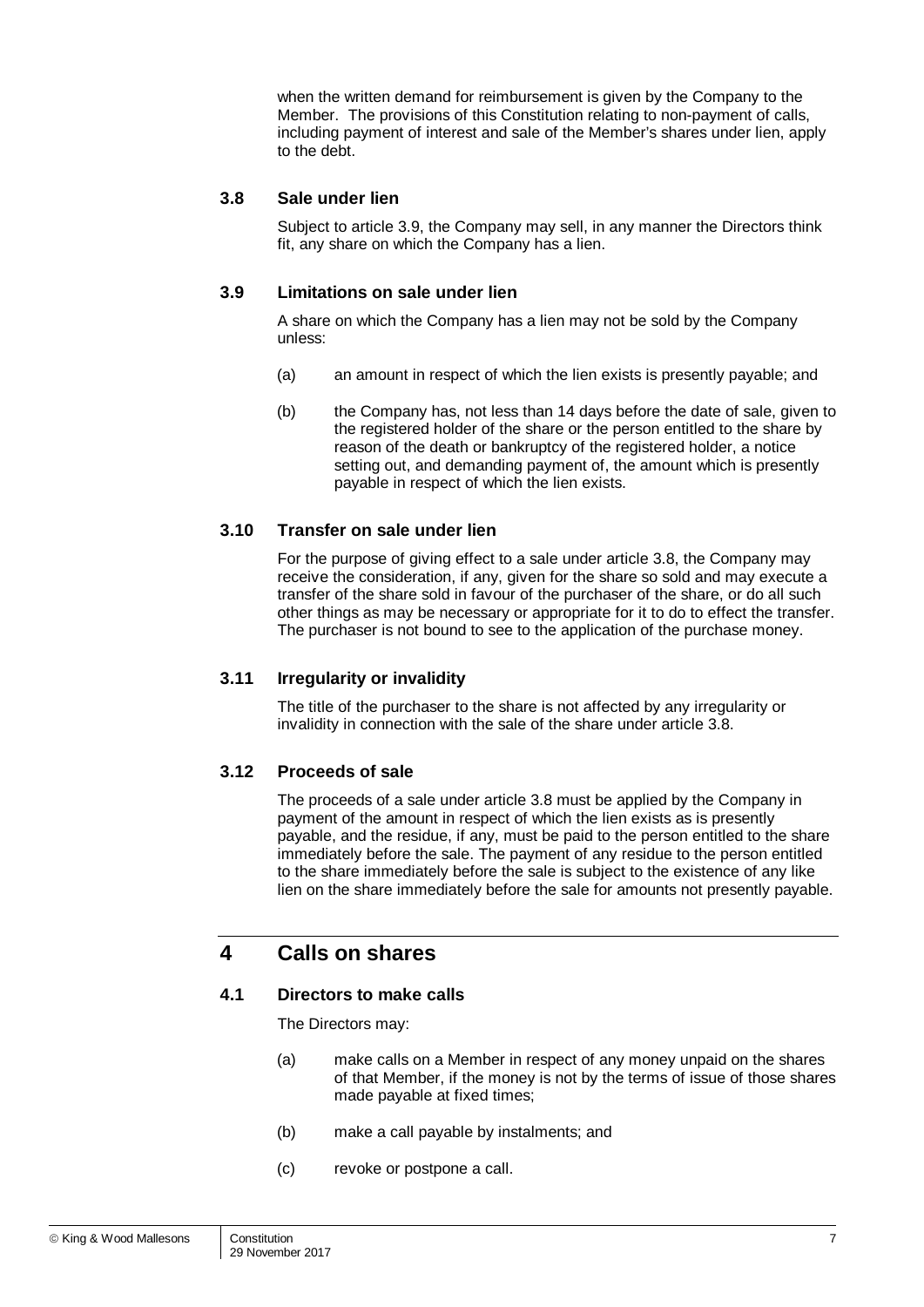#### **4.2 Time of call**

A call is taken to be made at the time when the resolution of the Directors authorising the call is passed.

#### **4.3 Members' liability**

On receiving not less than 10 business days' notice (or any other period required by the Listing Rules) specifying the time or times and place of payment, each Member must pay to the Company by the time or times, and at the place, specified in the notice the amount called on that Member's shares.

#### **4.4 Joint holders' liability**

The joint holders of a share are jointly and individually liable to pay all calls in respect of the share.

#### **4.5 Non-receipt of notice**

The non-receipt of a notice of any call by, or the accidental omission to give notice of a call to, a Member does not invalidate the call.

#### **4.6 Interest on default**

If a sum called in respect of a share is not paid before or on the day appointed for payment of the sum, the person from whom the sum is due must pay interest on the sum from the day it is due to the time of actual payment at the Prescribed Interest Rate. The Directors may waive payment of that interest wholly or in part.

#### **4.7 Fixed instalments**

Subject to any notice requirements under the Listing Rules, if the terms of a share make a sum payable on issue of the share or at a fixed date, this is taken to be a call duly made and payable on the date on which by the terms of issue the sum becomes payable. In the case of non-payment, all the relevant provisions of this Constitution as to payment of interest and expenses, forfeiture or otherwise apply as if the sum had become payable by virtue of a call duly made and notified.

#### **4.8 Differentiation between holders as to calls**

The Directors may, on the issue of shares, differentiate between the holders of the shares as to the amount of calls to be paid and the times of payment.

#### **4.9 Prepayment of calls and interest**

The Directors may:

- (a) accept from a Member the whole or a part of the amount unpaid on a share even if no part of that amount has been called; and
- (b) authorise payment by the Company of interest on the whole or any part of an amount so accepted, until the amount becomes payable, at such rate, not exceeding the Prescribed Interest Rate, as is agreed between the Directors and the Member paying the sum.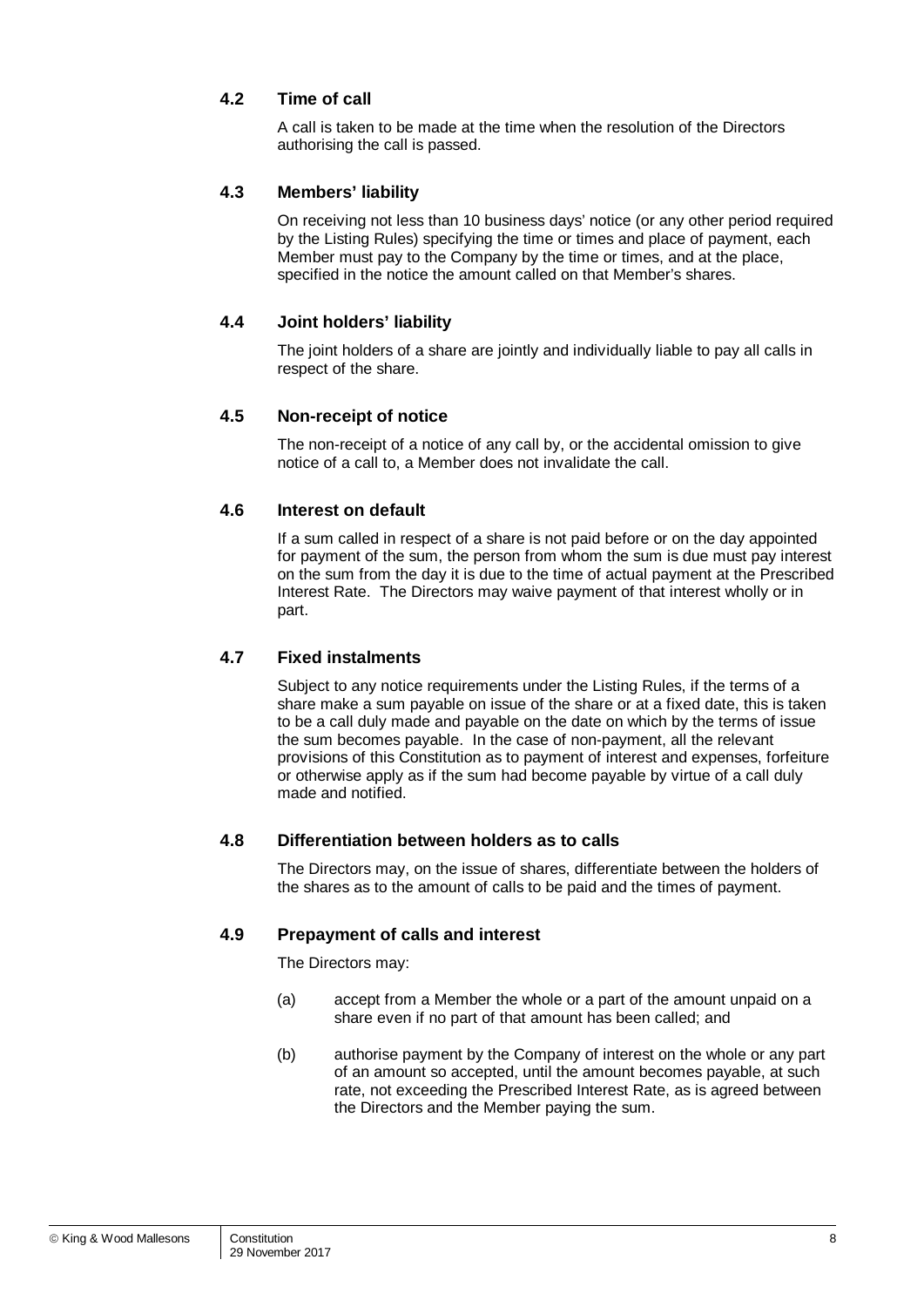## **5 Forfeiture of shares**

#### <span id="page-14-0"></span>**5.1 Notice requiring payment of call**

If a Member fails to pay a call, or instalment of a call, on the day appointed for payment of the call or instalment, the Directors may, at any time afterwards during such time as any part of the call or instalment remains unpaid, give a notice to the Member requiring payment of so much of the call or instalment as is unpaid, together with any interest that has accrued and all costs and expenses that may have been incurred by the Company by reason of that non-payment.

#### **5.2 Contents of notice**

The notice must name a further day, which is at least 14 days from the date of service of the notice, on or before which the payment required by the notice is to be made and must state that, in the event of non-payment at or before the time appointed, the shares in respect of which the call was made will be liable to be forfeited.

#### <span id="page-14-1"></span>**5.3 Forfeiture for failure to comply with notice**

If a notice under article [5.1](#page-14-0) has not been complied with, the Directors may by resolution forfeit the relevant shares, at any time before the payment required by the notice has been made.

#### **5.4 Dividends and distributions included in forfeiture**

A forfeiture under article [5.3](#page-14-1) includes all dividends and other distributions to be made in respect of the forfeited shares which have not been paid or distributed before the forfeiture.

#### <span id="page-14-2"></span>**5.5 Sale or re-issue of forfeited shares**

Subject to the Corporations Act, a share forfeited under article [5.3](#page-14-1) may be sold, re-issued or otherwise disposed of to such person and on such terms as the Directors think fit.

#### **5.6 Notice of forfeiture**

If any share is forfeited under article [5.3,](#page-14-1) notice of the forfeiture must be given to the Member holding the share immediately before the forfeiture and an entry of the forfeiture and its date must be made in the Register. Any failure to give notice or enter the forfeiture in the Register does not invalidate the forfeiture.

#### **5.7 Surrender instead of forfeiture**

The Directors may accept the surrender of any share which they are entitled to forfeit on any terms they think fit and any share so surrendered is taken to be a forfeited share.

#### **5.8 Cancellation of forfeiture**

At any time before a sale, re-issue or disposal of a share under article [5.5,](#page-14-2) the forfeiture of that share may be cancelled on such terms as the Directors think fit.

#### **5.9 Effect of forfeiture on former holder's liability**

A person whose shares have been forfeited: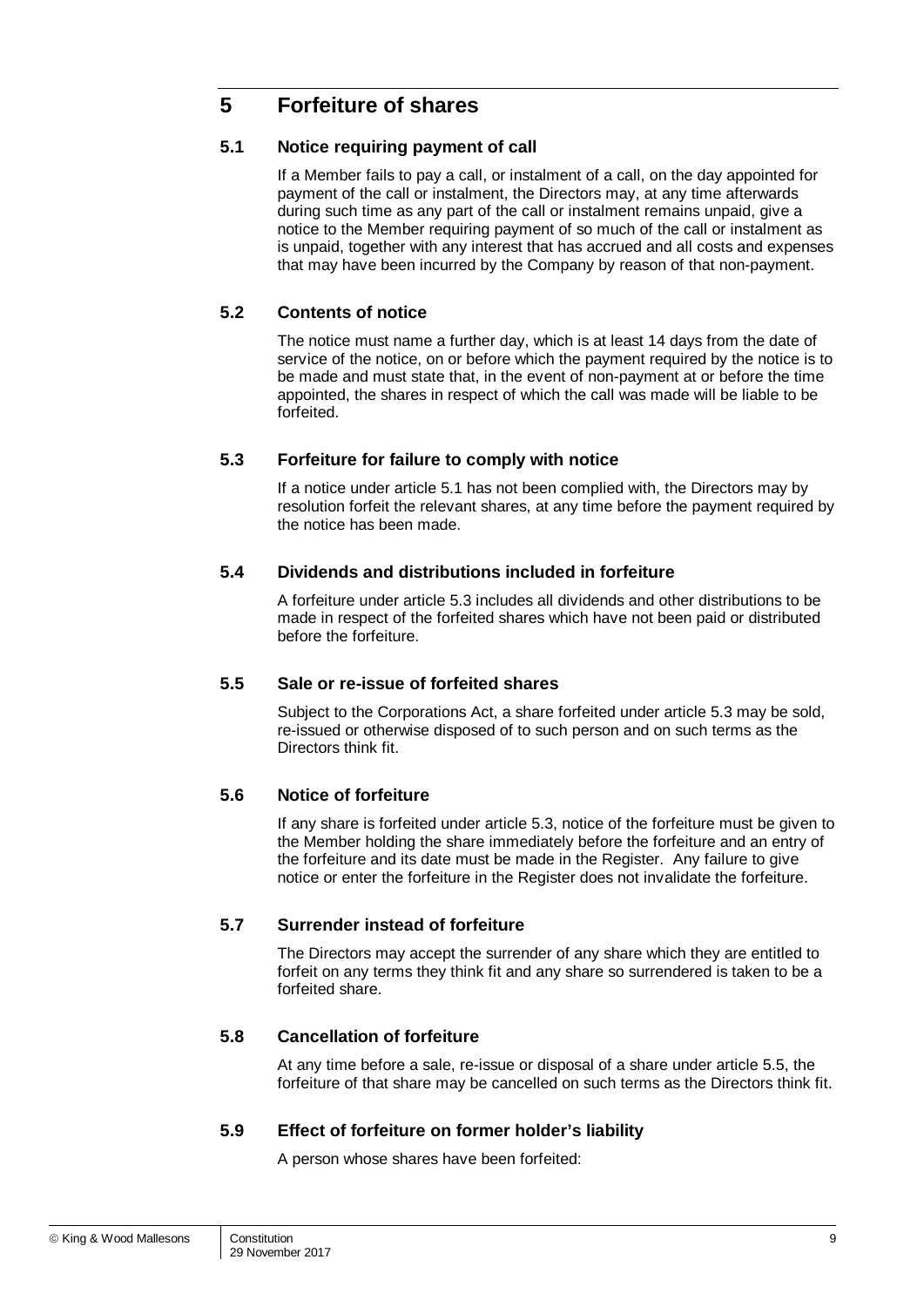- (a) ceases to be a Member in respect of the forfeited shares;
- (b) waives all claims and demands against the Company in respect of the forfeited shares; and
- (c) remains liable to pay and will immediately pay to the Company all money that, at the date of forfeiture, was payable by that person to the Company in respect of the shares, plus interest at the Prescribed Interest Rate from the date of forfeiture and the reasonable expenses of the sale of the shares, until the Company receives payment in full of all money (including interest and expenses) so payable in respect of the shares.

#### **5.10 Evidence of forfeiture**

A written statement declaring that the person making the statement is a Director or a Secretary, and that a share has been forfeited in accordance with this Constitution on the date declared in the statement, is evidence of the facts in the statement as against all persons claiming to be entitled to the share.

#### **5.11 Transfer of forfeited share**

The Company may receive any consideration given for a forfeited share on any sale, re-issue or disposal of the share under article [5.5](#page-14-2) and may execute or effect a transfer of the share in favour of the person to whom the share is sold, re-issued or disposed.

#### **5.12 Registration of transferee**

On the execution of the transfer, the transferee must be registered as the holder of the share and is not bound to see to the application of any money paid as consideration.

#### **5.13 Irregularity or invalidity**

The title of the transferee to the share is not affected by any irregularity or invalidity in connection with the forfeiture, sale, re-issue or disposal of the share.

## **6 Transfer of shares**

#### <span id="page-15-1"></span>**6.1 Forms of instrument of transfer**

Subject to this Constitution and the Listing Rules, a share in the Company is transferable:

- (a) as provided by the Operating Rules of an applicable CS Facility; or
- <span id="page-15-0"></span>(b) by any other method of transfer which is required or permitted by the Corporations Act and ASX.

#### <span id="page-15-2"></span>**6.2 Execution and delivery of transfer**

If a duly completed instrument of transfer:

- (a) is used to transfer a share in accordance with article [6.1\(b\);](#page-15-0) and
- (b) is left for registration at the share registry of the Company, accompanied by any information that the Directors properly require to show the right of the transferor to make the transfer,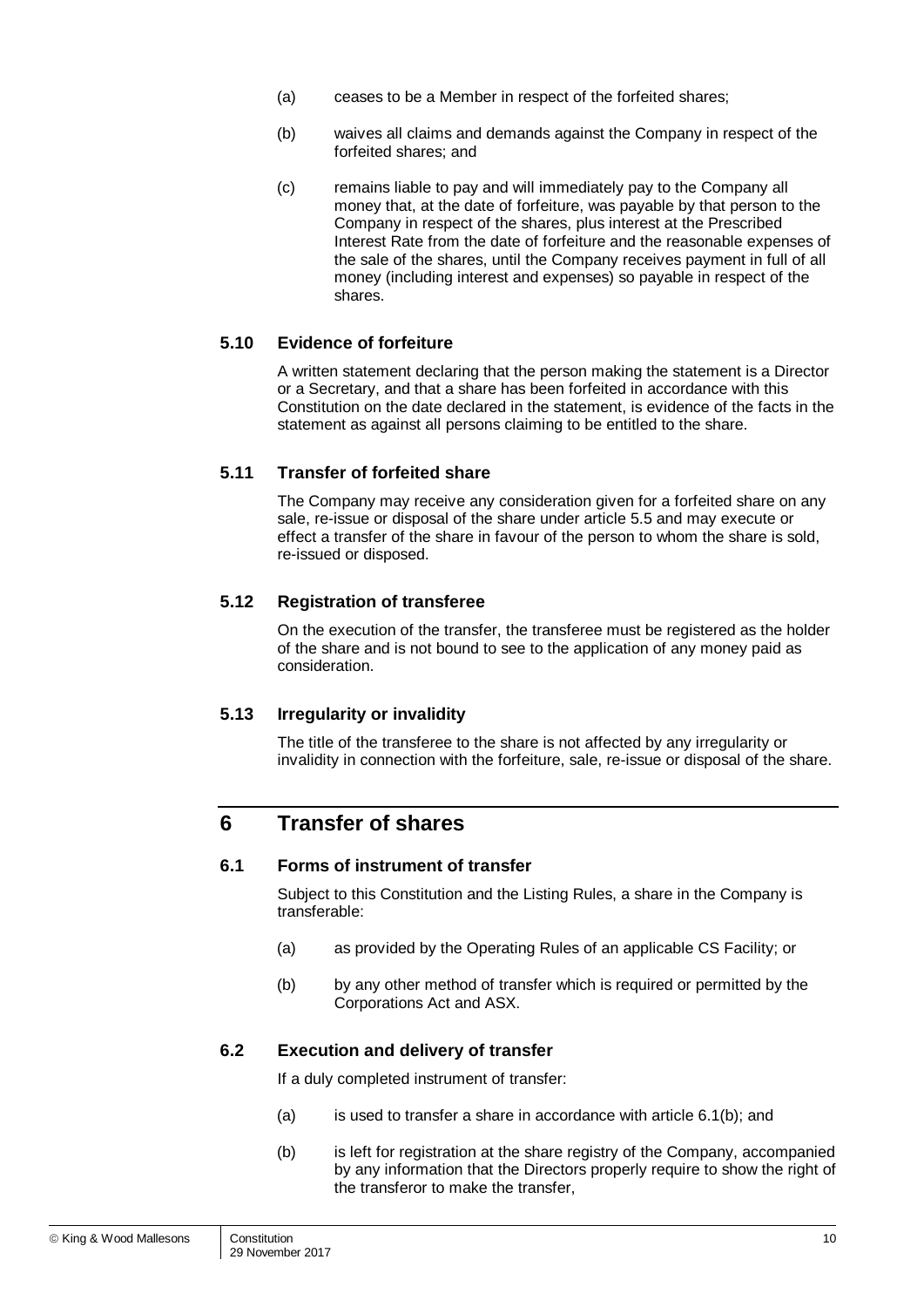the Company must, subject to the powers vested in the Directors by this Constitution, register the transferee as the holder of the share.

#### <span id="page-16-2"></span>**6.3 Effect of registration**

Except as provided by any applicable Operating Rules of a CS Facility, a transferor of a share remains the holder of the share transferred until the transfer is registered and the name of the transferee is entered in the Register in respect of the share.

#### **6.4 Company to register forms without charge**

The Company must register all registrable transfer forms, split certificates, renunciations and transfers, issue certificates and transmission receipts and mark or note transfer forms without imposing a charge except where a charge is permitted by the Listing Rules.

#### <span id="page-16-0"></span>**6.5 Power to refuse to register**

If permitted by the Listing Rules, the Directors may:

- (a) request any applicable CS Facility Operator to apply a holding lock to prevent a transfer of shares in the Company from being registered on the CS Facility's subregister; or
- (b) refuse to register a transfer of shares in the Company to which paragraph (a) does not apply.

#### <span id="page-16-1"></span>**6.6 Obligation to refuse to register**

The Directors must:

- (a) request any applicable CS Facility Operator to apply a holding lock to prevent transfer of shares in the Company from being registered on the CS Facility's subregister; or
- (b) refuse to register any transfer of shares in the Company to which paragraph (a) does not apply,
- if:
- (c) the Listing Rules require the Company to do so; or
- (d) the transfer is in breach of the Listing Rules or a Restriction Agreement.

#### **6.7 Written notice to security holder of holding lock or refusal**

If in the exercise of their rights under articles [6.5](#page-16-0) and [6.6](#page-16-1) the Directors request application of a holding lock to prevent a transfer of shares in the Company or refuse to register a transfer of shares they must give written notice of the request or refusal to the holder of the shares, the transferee and any broker lodging the transfer. Failure to give notice does not invalidate the decision of the Directors.

#### **6.8 Company to retain instrument of transfer**

The Company must retain every instrument of transfer which is registered for the period required by any applicable law.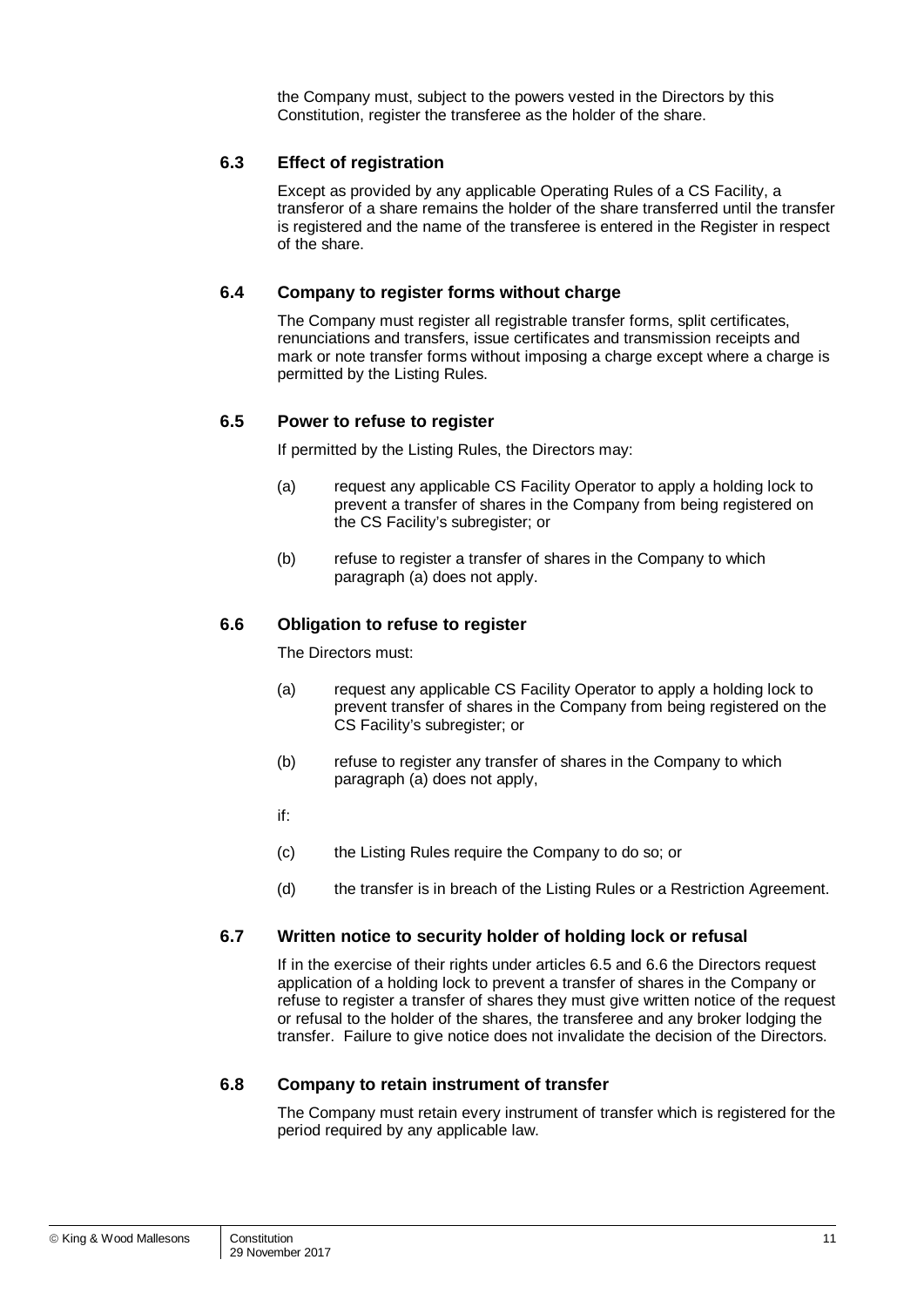#### <span id="page-17-0"></span>**6.9 Resolution required for proportional takeover provisions**

Despite articles [6.1,](#page-15-1) [6.2](#page-15-2) and [6.3,](#page-16-2) if offers are made under a proportional takeover bid for securities of the Company in accordance with the Corporations Act:

- (a) articles [6.9](#page-17-0) to [6.13](#page-18-0) apply;
- (b) the registration of a transfer giving effect to a takeover contract resulting from acceptance of an offer made under the takeover bid is prohibited unless and until a resolution (an "approving resolution") to approve the bid is passed or taken to be passed in accordance with article [6.12](#page-18-1) or article [6.13;](#page-18-0) and
- (c) the Directors must ensure that an approving resolution is voted on in accordance with articles [6.10](#page-17-1) to [6.11](#page-18-2) before the 14<sup>th</sup> day before the last day of the bid period.

#### <span id="page-17-1"></span>**6.10 Procedure for resolution**

The Directors may determine whether the approving resolution is voted on:

- (a) at a meeting of persons entitled to vote on the resolution convened and conducted, subject to the provisions of article [6.11,](#page-18-2) as if it were a general meeting of the Company convened and conducted in accordance with this Constitution and the Corporations Act with such modifications as the Directors determine the circumstances require; or
- (b) by means of a postal ballot conducted in accordance with the following procedure:
	- (i) a notice of postal ballot and ballot paper must be sent to all persons entitled to vote on the resolution not less than 14 days before the date specified in the notice for closing of the postal ballot, or such lesser period as the Directors determine the circumstances require;
	- (ii) the non-receipt of a notice of postal ballot or ballot paper by, or the accidental omission to give a notice of postal ballot or ballot paper to, a person entitled to receive them does not invalidate the postal ballot or any resolution passed under the postal ballot;
	- (iii) the notice of postal ballot must contain the text of the resolution and the date for closing of the ballot and may contain any other information the Directors consider appropriate;
	- (iv) each ballot paper must specify the name of the person entitled to vote;
	- (v) a postal ballot is only valid if the ballot paper is duly completed and:
		- $(A)$  if the person entitled to vote is an individual, signed by the individual or a duly authorised attorney; or
		- (B) if the person entitled to vote is a corporation, executed under seal or as permitted by the Corporations Act or under the hand of a duly authorised officer or duly authorised attorney;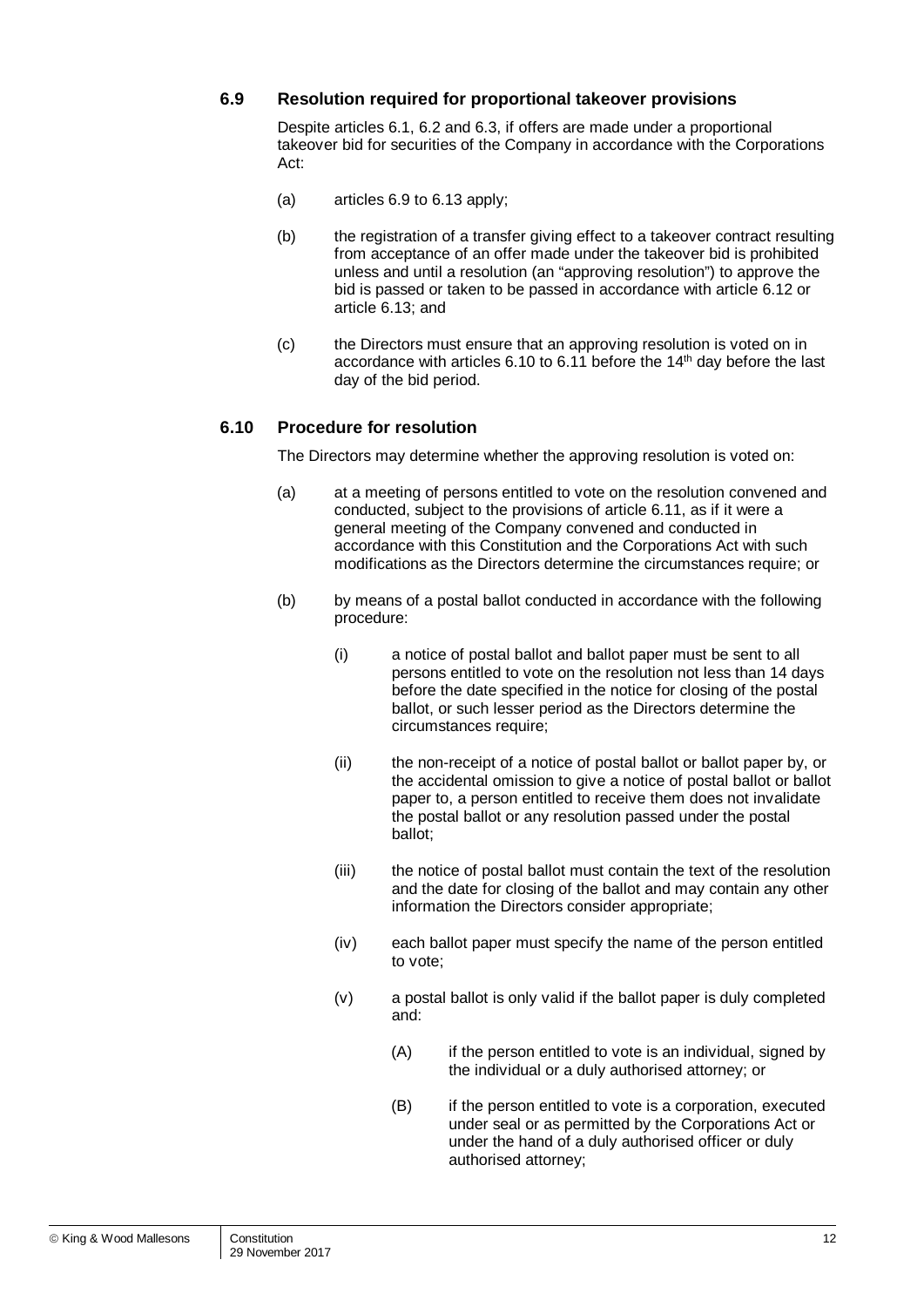- (vi) a postal ballot is only valid if the ballot paper and the power of attorney or other authority, if any, under which the ballot paper is signed or a copy of that power or authority certified as a true copy by statutory declaration is or are received by the Company before close of business on the date specified in the notice of postal ballot for closing of the postal ballot at the Registered Office or share registry of the Company or at such other place as is specified for that purpose in the notice of postal ballot; and
- (vii) a person may revoke a postal ballot vote by notice in writing which to be effective must be received by the Company before the close of business on the date for closing of the postal ballot.

#### <span id="page-18-2"></span>**6.11 Persons entitled to vote**

The only persons entitled to vote on the approving resolution are those persons who, as at the end of the day on which the first offer under the bid was made, held bid class securities. Each person who is entitled to vote is entitled to one vote for each bid class security held by that person at that time.

Neither the bidder nor any associate of the bidder is entitled to vote on the resolution.

#### <span id="page-18-1"></span>**6.12 Resolution passed or rejected**

If the resolution is voted on in accordance with articles [6.9](#page-17-0) to [6.11,](#page-18-2) then it is taken to have been passed if the proportion that the number of votes in favour of the resolution bears to the total number of votes on the resolution is greater than one-half, and otherwise is to be taken to have been rejected.

#### <span id="page-18-0"></span>**6.13 Resolution taken as passed**

If a resolution to approve the bid has not been voted on as at the end of the day before the 14<sup>th</sup> day before the last day of the offer period, then a resolution to approve the bid is taken to have been passed in accordance with articles [6.10](#page-17-1) to [6.12.](#page-18-1)

#### **6.14 Takeover articles cease to have effect**

Articles [6.9](#page-17-0) to [6.13](#page-18-0) cease to have effect on the day 3 years after the later of their adoption or last renewal.

## **7 Transmission of shares**

#### <span id="page-18-3"></span>**7.1 Transmission of shares on death**

If a Member who does not hold shares jointly dies, the Company will recognise only the personal representative of the Member as being entitled to the Member's interest in the shares.

#### **7.2 Information given by personal representative**

If the personal representative of the member who has died gives the Directors the information they reasonably require to establish the representative's entitlement to be registered as a holder of the shares:

(a) the personal representative may: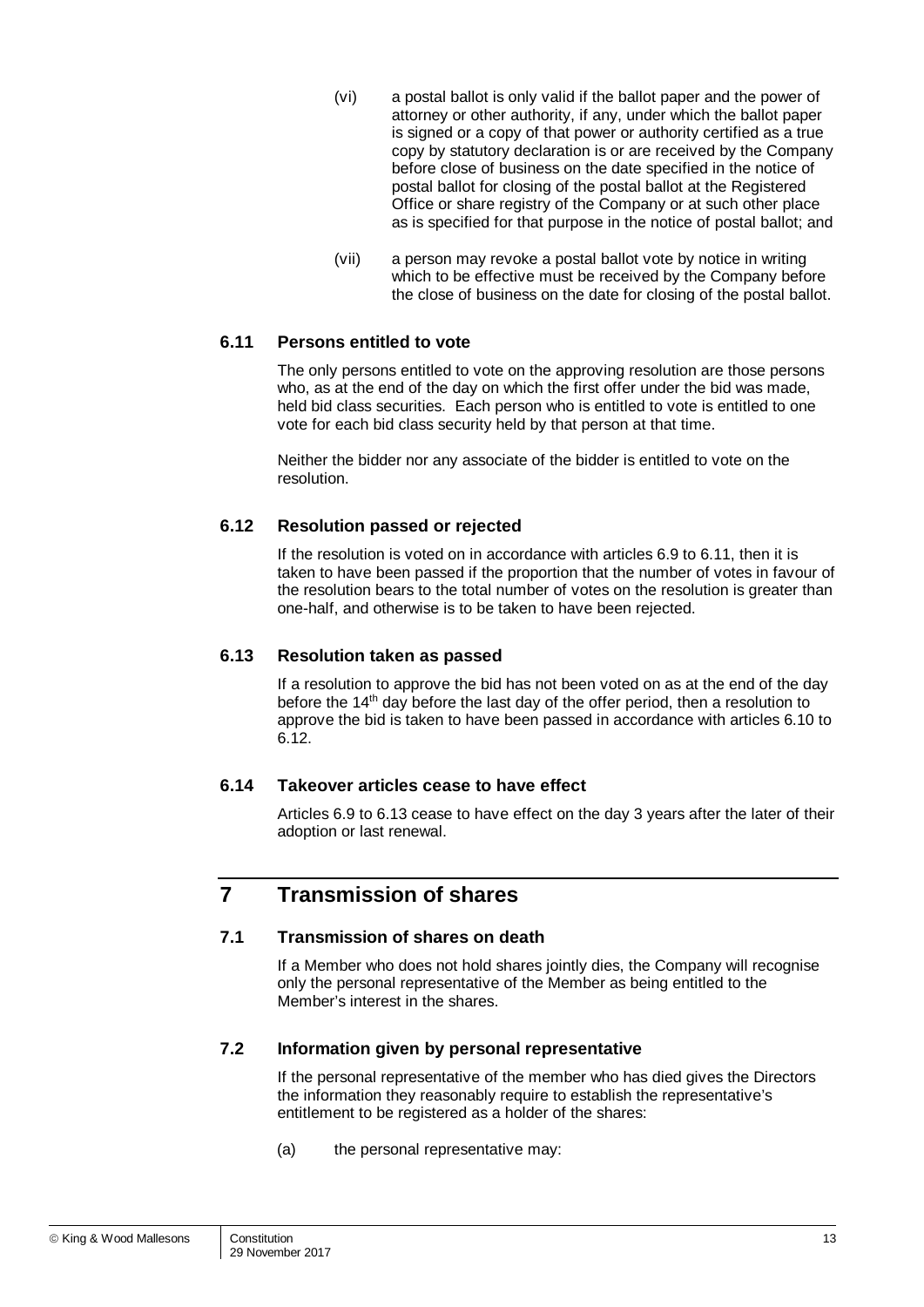- (i) by giving a signed notice to the Company, elect to be registered as the holder of the shares; or
- (ii) by giving a completed transfer form to the Company, transfer the shares to another person; and
- (b) the personal representative is entitled, whether or not registered as the holder of the shares, to the same rights as the Member.

A transfer under this article is subject to the articles that apply to transfers generally.

#### **7.3 Death of joint owner**

If a Member who holds shares jointly dies, the Company will recognise only the survivor as being entitled to the Member's interest in the shares. The estate of the Member is not released from any liability in respect of the shares.

#### <span id="page-19-0"></span>**7.4 Transmission of shares on bankruptcy**

If a person entitled to shares because of the bankruptcy of a Member gives the Directors the information they reasonably require to establish the person's entitlement to be registered as the holder of the shares, the person may:

- (a) by giving a signed notice to the Company, elect to be registered as the holder of the shares; or
- (b) by giving a completed transfer form to the Company, transfer the shares to another person.

A transfer under this article is subject to the articles that apply to transfers generally.

This article has effect subject to the *Bankruptcy Act 1966* (Cth).

#### <span id="page-19-1"></span>**7.5 Transmission of shares on mental incapacity**

If a person entitled to shares because of the mental incapacity of a Member gives the Directors the information they reasonably require to establish the person's entitlement to be registered as the holder of the shares:

- (a) the person may:
	- (i) by giving a signed notice to the Company, elect to be registered as the holder of the shares; or
	- (ii) by giving a completed transfer form to the Company, transfer the shares to another person; and
- (b) the person is entitled, whether or not registered as the holder of the shares, to the same rights as the Member.

A transfer under this article is subject to the articles that apply to transfers generally.

#### **7.6 Transmission of shares to joint holders**

Where two or more persons are jointly entitled to be registered pursuant to articles [7.1,](#page-18-3) [7.4](#page-19-0) or [7.5,](#page-19-1) they will, for the purposes of this Constitution, be deemed to be joint holders of the share.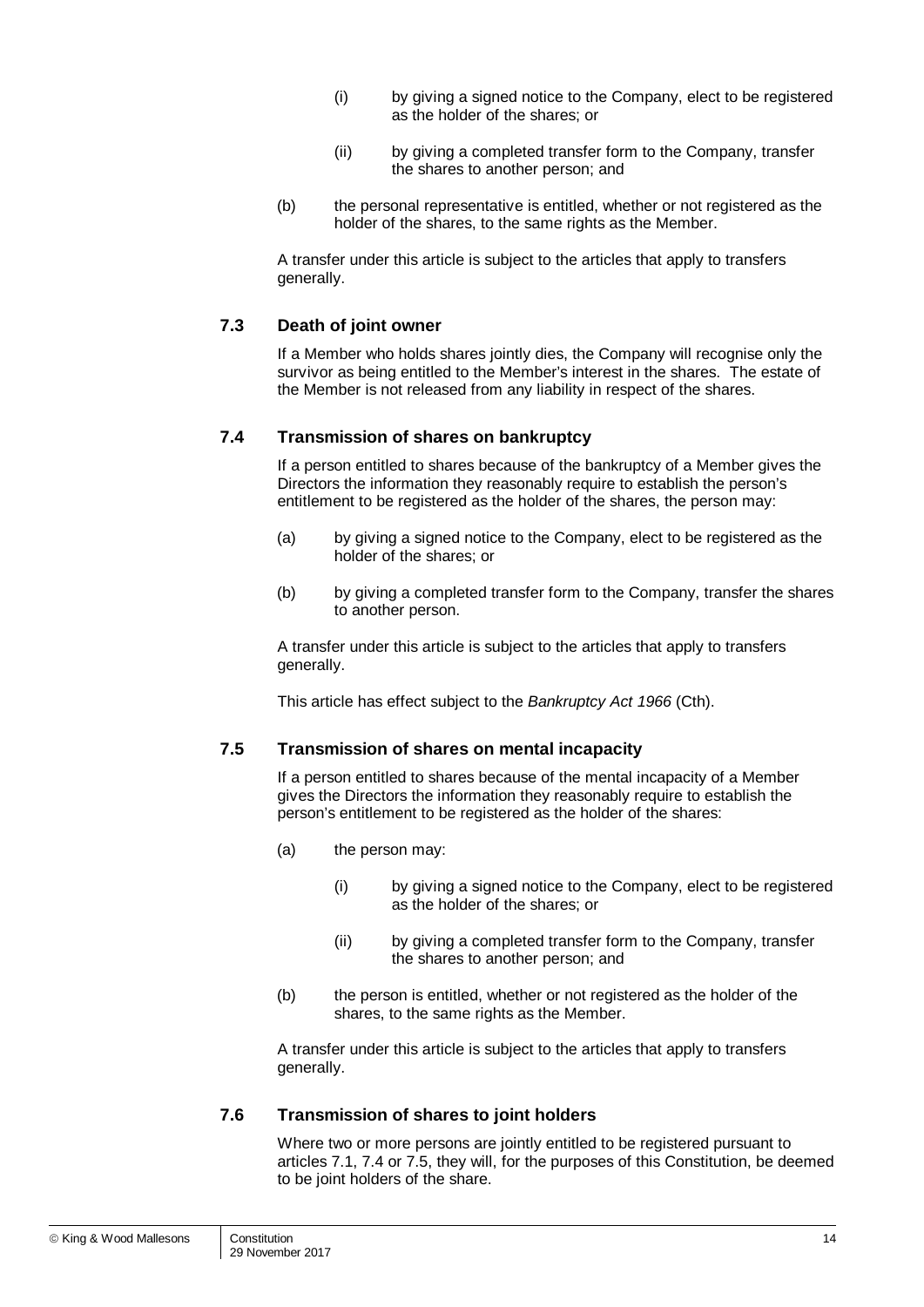## **8 General meetings**

#### **8.1 Annual general meeting**

Annual general meetings of the Company are to be held in accordance with the Corporations Act.

#### **8.2 Convening a general meeting**

The Directors may convene and arrange to hold a general meeting of the Company whenever they think fit and must do so if required to do so under the Corporations Act.

#### **8.3 Use of technology at general meetings**

The Company may hold a meeting of Members at 2 or more venues using any technology that gives the Members as a whole a reasonable opportunity to participate.

#### <span id="page-20-0"></span>**8.4 Notice of general meeting**

Notice of a general meeting must be given in accordance with article [18,](#page-43-0) the Corporations Act and the Listing Rules.

#### **8.5 Calculation of period of notice**

In computing the period of notice under article [8.4,](#page-20-0) the day of the meeting is to be disregarded.

#### <span id="page-20-1"></span>**8.6 Cancellation or postponement of a meeting**

Where a general meeting (including an annual general meeting) is convened by the Directors they may by notice, whenever they think fit, cancel the meeting or postpone the holding of the meeting to a date and time determined by them or change the place for the meeting.

This article [8.6](#page-20-1) does not apply to a meeting convened in accordance with the Corporations Act by a single Director, by Members, by the Directors on the request of Members or to a meeting convened by a court.

#### **8.7 Notice of cancellation or postponement of a meeting**

Notice of cancellation or postponement or change of place of a general meeting must state the reason for cancellation or postponement and be:

- (a) published in a daily newspaper circulating in Australia;
- (b) given to ASX; or
- (c) subject to the Corporations Act and the Listing Rules, given in any other manner determined by the Directors.

#### **8.8 Contents of notice of postponement of meeting**

A notice of postponement of a general meeting must specify:

(a) the postponed date and time for the holding of the meeting;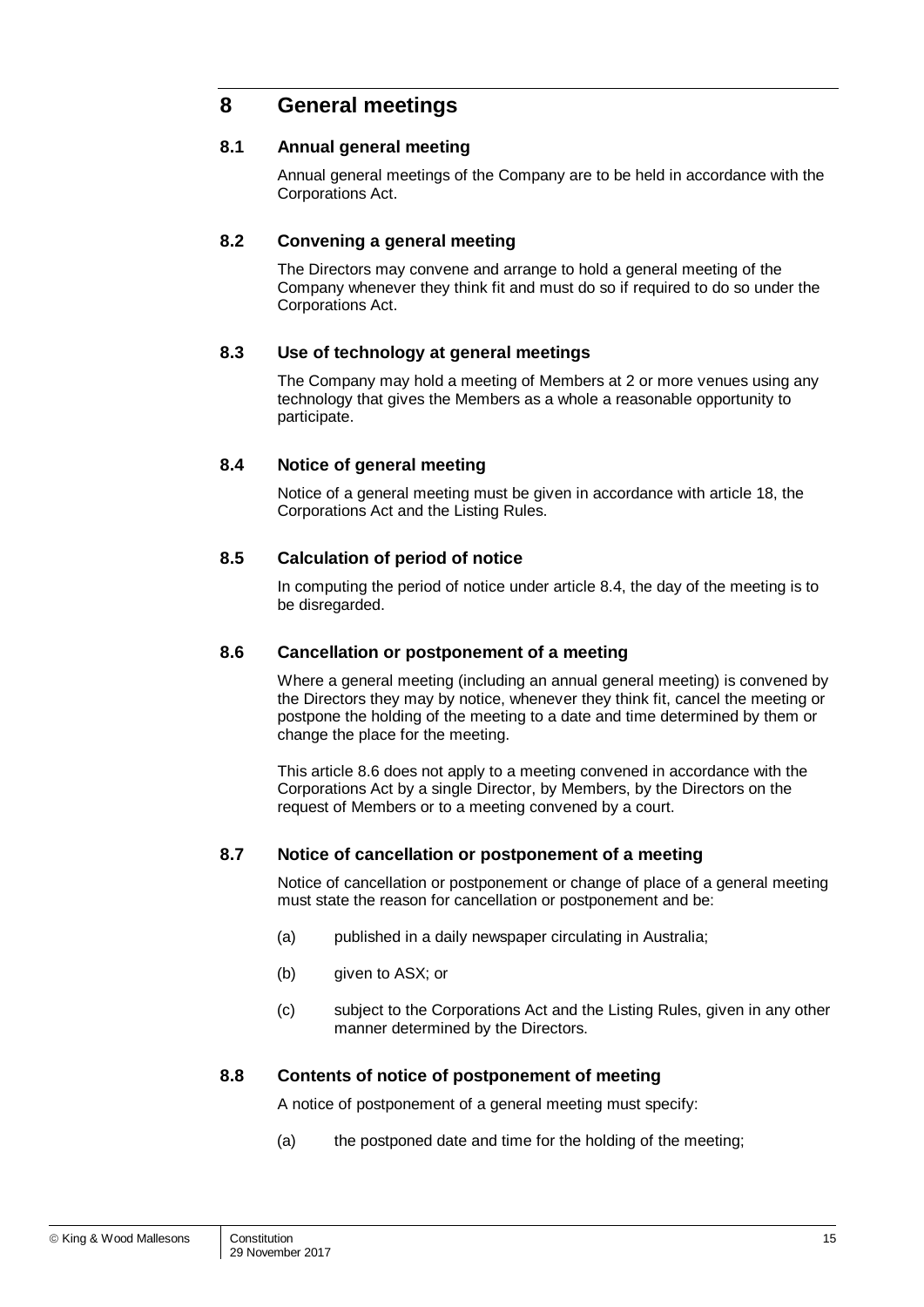- (b) a place for the holding of the meeting which may be either the same as or different from the place specified in the notice convening the meeting; and
- (c) if the meeting is to be held in 2 or more places, the technology that will be used to facilitate the holding of the meeting in that manner.

#### **8.9 Number of clear days for postponement of meeting**

The number of clear days from the giving of a notice postponing the holding of a general meeting to the date specified in that notice for the holding of the postponed meeting must not be less than the number of clear days' notice of the general meeting required to be given by this Constitution or the Corporations Act.

#### **8.10 Business at postponed meeting**

The only business that may be transacted at a postponed general meeting is the business specified in the original notice convening the meeting.

#### **8.11 Proxy, attorney or Representative at postponed meeting**

Where by the terms of an instrument appointing a proxy or attorney or an appointment of a Representative:

- (a) the appointed person is authorised to attend and vote at a general meeting or general meetings to be held on or before a specified date; and
- (b) the date for holding the meeting is postponed to a date later than the date specified in the instrument of proxy, power of attorney or appointment of Representative,

then, that later date is substituted for and applies to the exclusion of the date specified in the instrument of proxy, power of attorney or appointment of Representative unless the Member appointing the proxy, attorney or Representative gives to the Company at its Registered Office written notice to the contrary not less than 48 hours before the time to which the holding of the meeting has been postponed.

#### **8.12 Non-receipt of or defective notice**

- (a) The non-receipt of notice of a general meeting or cancellation or postponement of a general meeting by, or the accidental omission to give notice of a general meeting or cancellation or postponement of a general meeting to, a person entitled to receive notice does not invalidate any resolution passed at the general meeting or at a postponed meeting or the cancellation or postponement of a meeting.
- (b) A person who attends a general meeting waives any objection the person may have to:
	- (i) any failure to give notice, or the giving of a defective notice, of the meeting unless at the start of the meeting the person objects to the holding of the meeting; and
	- (ii) the consideration of a particular matter which is not within the business referred to in the notice of meeting, unless the person objects to the consideration of the matter when first presented.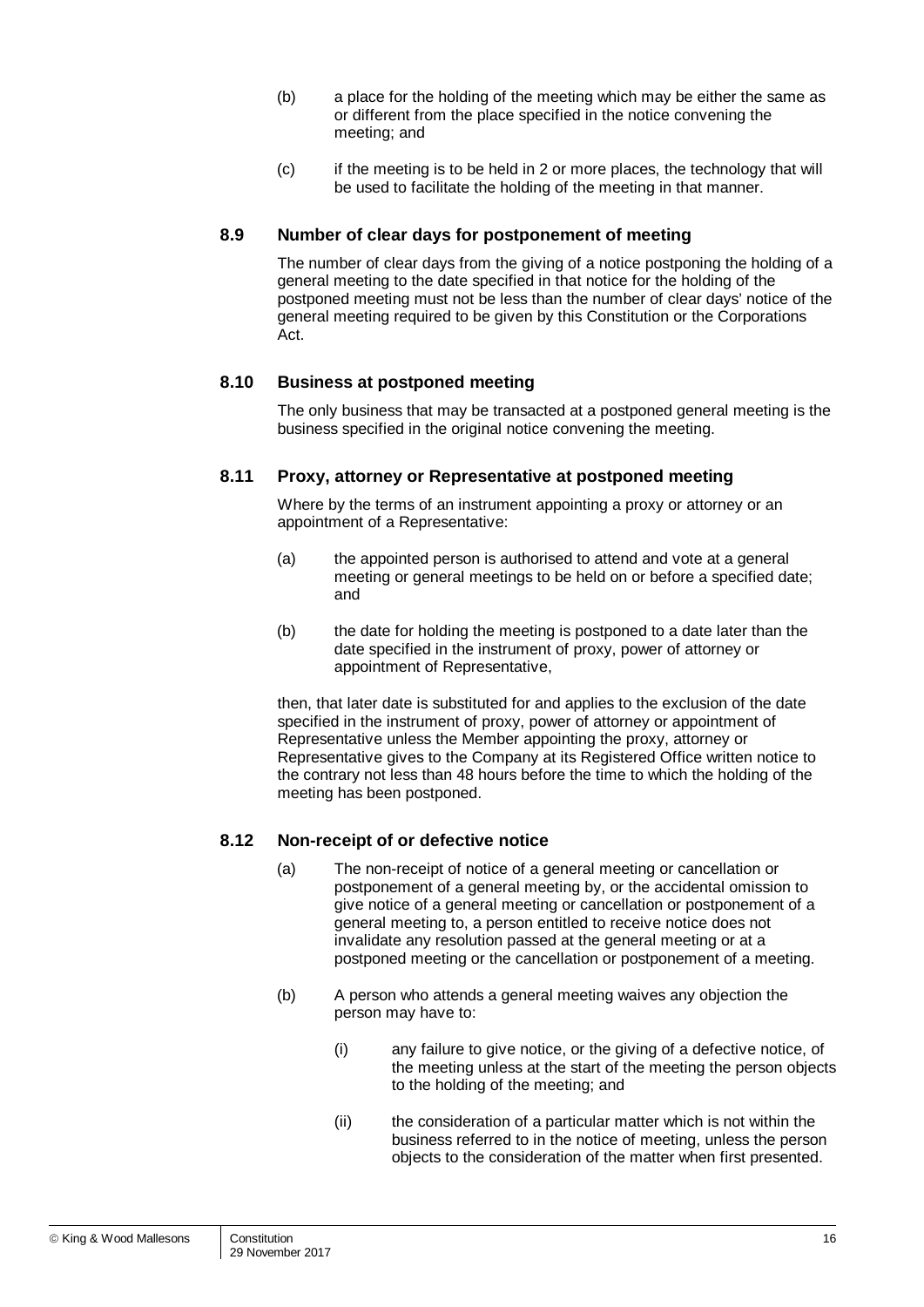#### **8.13 Director entitled to notice of meeting**

A Director is entitled to receive notice of and to attend all general meetings and all separate meetings of the holders of any class of shares in the capital of the Company and is entitled to speak at those meetings.

#### **8.14 Proxy, attorney or Representative appointments**

- (a) An instrument appointing a proxy is valid if it is in accordance with the Corporations Act or in any form (including electronic) and received at any time that the Directors prescribe or accept, or the chairman of a general meeting accepts.
- (b) Where a notice of meeting provides for electronic lodgement of proxy appointments, an appointment received at the electronic address or by the electronic means specified in the notice is taken to have been received at the Registered Office of the Company and validated by the Member if there is compliance with the requirements set out in the notice.
- (c) If the Company receives an instrument or form appointing a proxy, attorney or Representative from a Member and the Directors consider that it is not properly executed or authenticated, or is incomplete or unclear:
	- (i) if the name, or the name of the office, of the proxy, attorney or Representative, is not filled in or is unclear, then the proxy, attorney or Representative of that Member is the person specified by the Company in the instrument or form of proxy or if no person is specified, the chairman of that meeting;
	- (ii) if the instrument or form has not been duly signed or authenticated, the Company may return the instrument or form to the appointing Member and request the Member sign or authenticate the instrument or form and return it to the Company within a period determined by the Directors (which may be later than the time specified in the notice of meeting for the receipt of proxy appointments);
	- (iii) if the instrument or form is otherwise unclear or incomplete, the Company may:
		- (A) by oral or written communication, clarify with the Member any instruction on the appointment; and
		- (B) complete or amend the contents of any instrument or form to reflect the clarification in the instructions received from the Member (which may occur later than the time specified in the notice of meeting for the receipt of proxy appointments) and the Member appoints the Company as its attorney for this purpose.

## **9 Proceedings at general meetings**

#### **9.1 Membership at a specified time**

The Directors may determine, for the purposes of a particular general meeting, that all the shares that are quoted on ASX at a specified time before the meeting are taken to be held at the time of the meeting by the persons who hold them at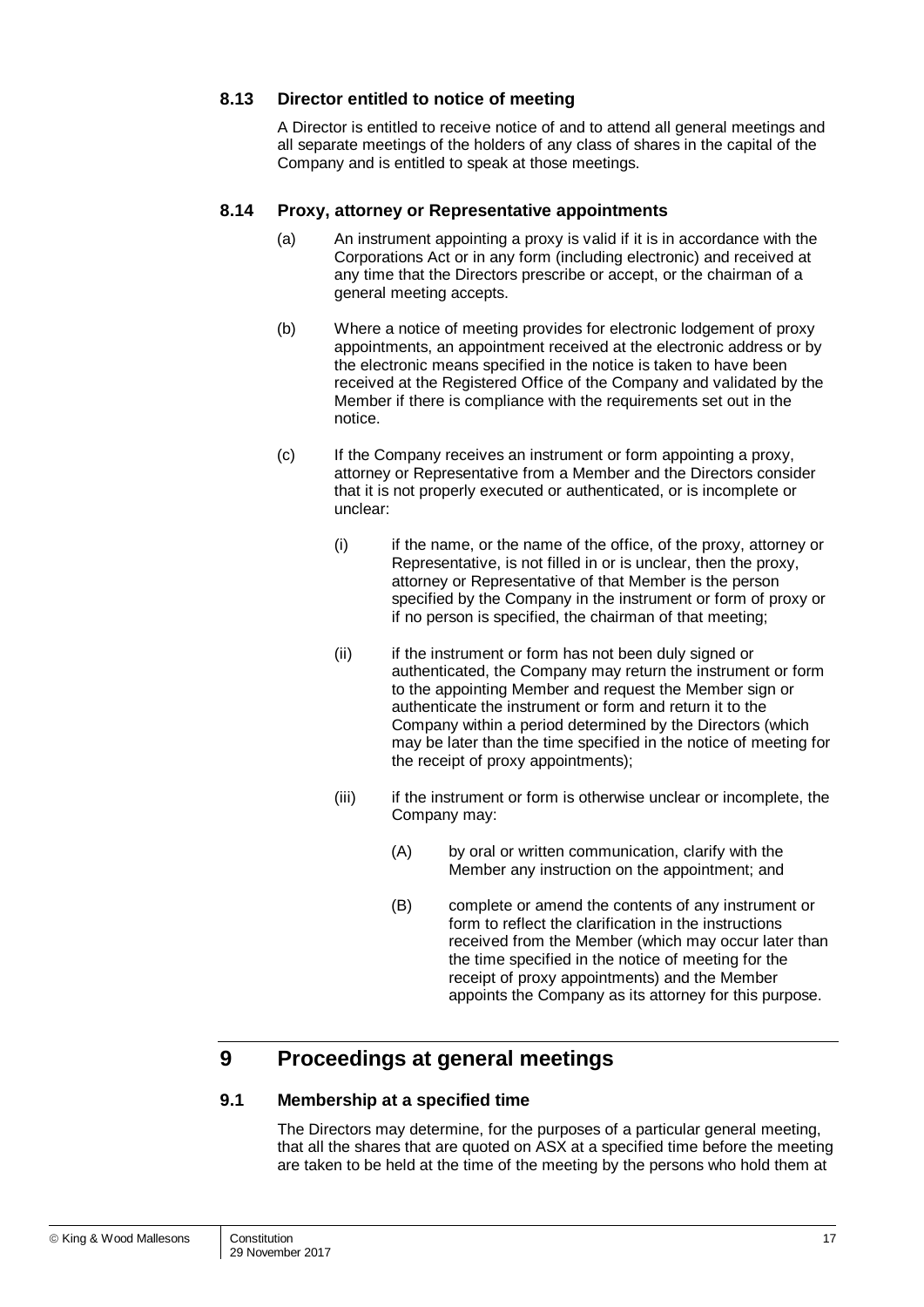the specified time. The determination must be made and published in accordance with the Corporations Act.

#### **9.2 Number for a quorum**

Subject to article [9.5,](#page-23-0) the quorum for a general meeting is, where the Company has only one Member, that Member, and otherwise two Members present in person or by proxy, attorney or Representative. In determining whether a quorum is present, each individual attending as a proxy, attorney or Representative is to be counted, except that:

- (a) where a Member has appointed more than one proxy, attorney or Representative, only one is to be counted; and
- (b) where an individual is attending both as a Member and as a proxy, attorney or Representative, that individual is to be counted only once.

A member placing a direct vote under article [9.24](#page-28-0) is not taken into account in determining whether or not there is a quorum at a general meeting.

#### **9.3 Requirement for a quorum**

An item of business may not be transacted at a general meeting unless a quorum is present when the meeting proceeds to consider it. If a quorum is present at the time the first item of business is transacted, it is taken to be present when the meeting proceeds to consider each subsequent item of business unless the chairman of the meeting (on the chairman's own motion or at the request of a Member, proxy, attorney or Representative who is present) declares otherwise.

#### **9.4 If quorum not present**

If within 15 minutes after the time appointed for a meeting a quorum is not present, the meeting:

- (a) if convened by a Director, or at the request of Members, is dissolved; and
- <span id="page-23-1"></span>(b) in any other case, stands adjourned to the same day in the next week and the same time and place, or to such other day, time and place as the Directors appoint by notice to the Members and others entitled to notice of the meeting.

#### <span id="page-23-0"></span>**9.5 Adjourned meeting**

At a meeting adjourned under article [9.4\(b\),](#page-23-1) where the Company has only one Member, the quorum is that Member, and otherwise the quorum is 2 Members present in person or by proxy, attorney or Representative. If a quorum is not present within 15 minutes after the time appointed for the adjourned meeting, the meeting is dissolved.

#### **9.6 Appointment of chairman of general meeting**

If the Directors have elected one of their number as chairman of their meetings, that person is entitled to preside as chairman at a general meeting.

#### **9.7 Chairman absent or unable or unwilling to act**

If a general meeting is held and: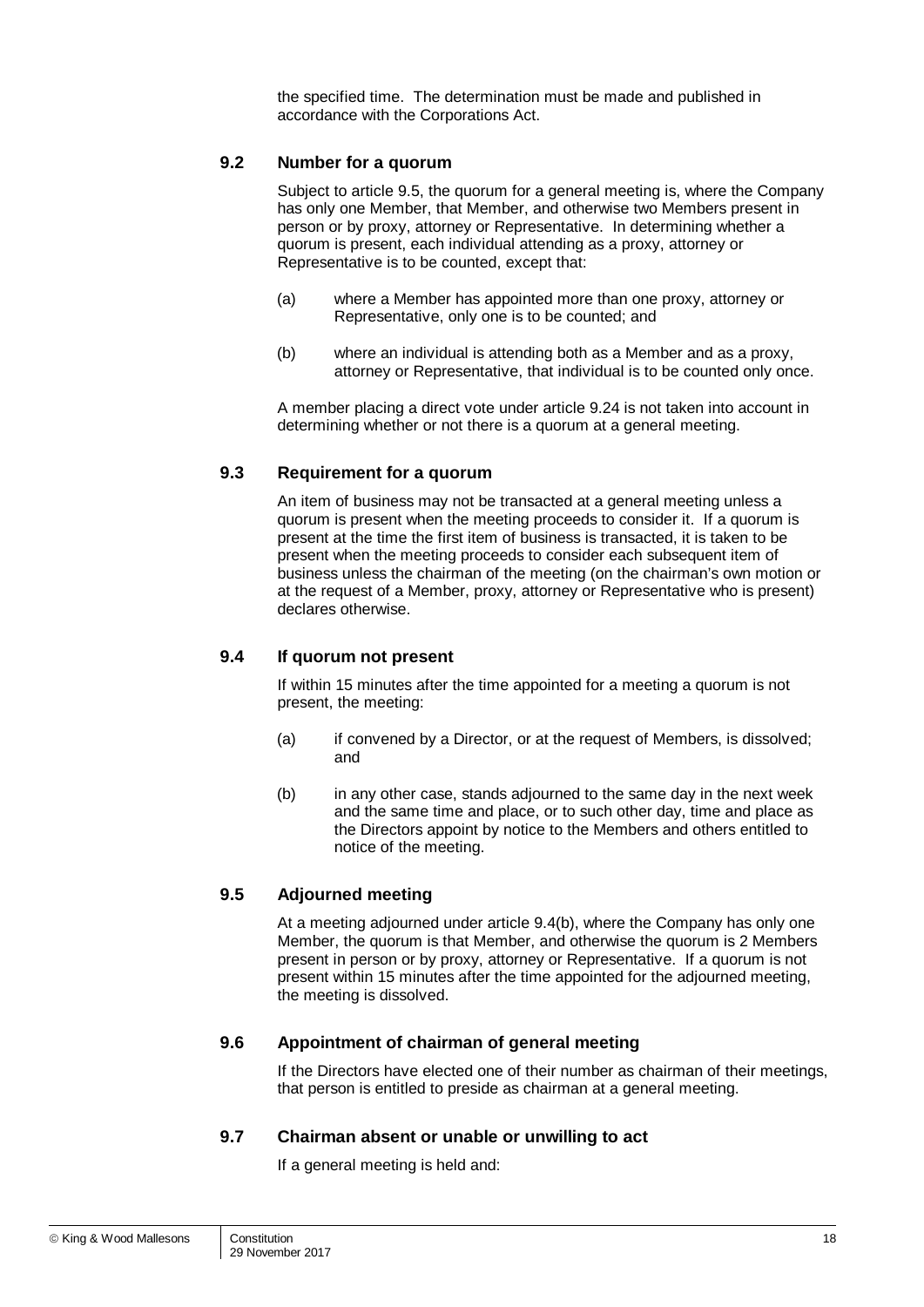- (a) a chairman has not been elected by the Directors; or
- (b) the elected chairman is not present within 15 minutes after the time appointed for the holding of the meeting, or is unable or unwilling to act for all or part of the meeting,

the following may preside as chairman for all or the relevant part of the meeting (in order of precedence):

- (c) any deputy chairman;
- (d) a Director chosen by a majority of the Directors present;
- (e) the only Director present; or
- (f) a Member chosen by a majority of the Members present in person or by proxy, attorney or Representative.

If the chairman withdraws during part of the proceedings, the nominated person acts as chairman for those proceedings, then withdraws and the chairman resumes as chairman of the meeting.

If a proxy instrument appoints the chairman of the meeting as proxy for the part of the proceedings for which an acting chairman is nominated, the proxy instrument is taken to be in favour of that acting chairman for the relevant part of the proceedings.

#### **9.8 Conduct of general meetings**

The chairman of a general meeting (including any person acting with the authority of the chairman):

- (a) has charge of the general conduct of the meeting and the procedures to be adopted in relation to or at the meeting;
- (b) may require any person wishing to attend the meeting to comply with searches, restrictions or other security arrangements considered appropriate;
- (c) may refuse entry to, or require security measures be taken in respect of any person who does not comply with security arrangements, or who possesses a recording or broadcasting device without consent, or an article considered to be dangerous, offensive or liable to cause disruption, or who was not entitled to notice of the meeting;
- (d) if there is insufficient room at the meeting venue, may arrange another or a second venue (without giving notice or putting the matter to a vote);
- (e) may require the adoption of any procedure which is in the chairman's opinion necessary or desirable for proper and orderly debate or discussion and the proper and orderly casting or recording of votes at the general meeting;
- (f) may determine that a vote be disregarded and treated as not having been cast (without requiring that the matter be put to a vote), if a person purports to cast a vote at or for the purposes of a general meeting in contravention of the Corporations Act or Listing Rules;
- (g) subject to the Corporations Act, may refuse to allow: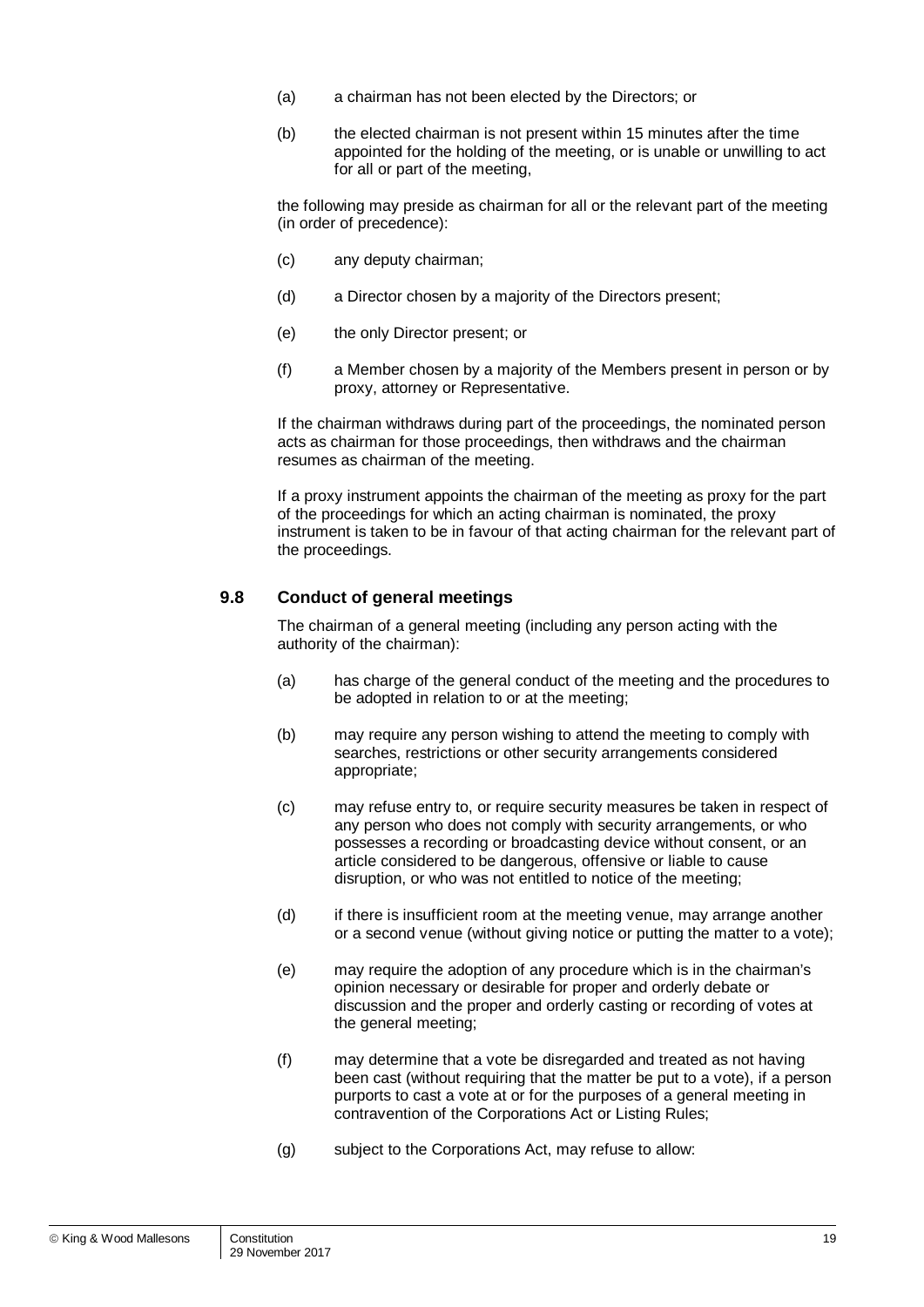- (i) any amendment to be moved to a resolution set out in the notice of that meeting;
- (ii) any business to be transacted unless the general nature of the business is stated in the notice calling the meeting;
- (h) may withdraw from consideration by the meeting any resolution that is set out in the notice of that meeting (other than those requisitioned by Members or required by law); and
- (i) subject to the Corporations Act, may terminate discussion or debate on any matter whenever the chairman considers it necessary or desirable for the proper conduct of the meeting.

A decision by the chairman under this article (including any person acting with the chairman's authority) is final.

#### **9.9 Adjournment of general meeting**

The chairman of a general meeting may at any time during the meeting adjourn the meeting or any business, motion, question, resolution, debate or discussion being considered or remaining to be considered by the meeting either to a later time at the same meeting or to an adjourned meeting at any time and place, but:

- (a) in exercising the discretion to do so, the chairman may, but need not, seek the approval of the Members present in person or by proxy, attorney or Representative; and
- (b) only unfinished business is to be transacted at a meeting resumed after an adjournment.

Unless required by the chairman, a vote may not be taken or demanded by the Members present in person or by proxy, attorney or Representative in respect of any adjournment.

#### **9.10 Notice of adjourned meeting**

It is not necessary to give any notice of an adjournment or of the business to be transacted at any adjourned meeting unless a meeting is adjourned for one month or more. In that case, notice of the adjourned meeting must be given as in the case of an original meeting.

#### **9.11 Questions decided by majority**

Subject to the requirements of the Corporations Act, a resolution is taken to be carried if a simple majority of the votes cast on the resolution are in favour of it.

#### **9.12 Casting vote for chairman at Members' meetings**

If there is an equality of votes, either on a show of hands or on a poll, the chairman of the general meeting is entitled to a casting vote, in addition to any votes to which the chairman is entitled as a Member or proxy or attorney or Representative.

#### **9.13 Voting on show of hands**

Subject to any rules prescribed by the Directors pursuant to article [9.22,](#page-28-1) at any general meeting a resolution put to the vote of the meeting must be decided on a show of hands unless: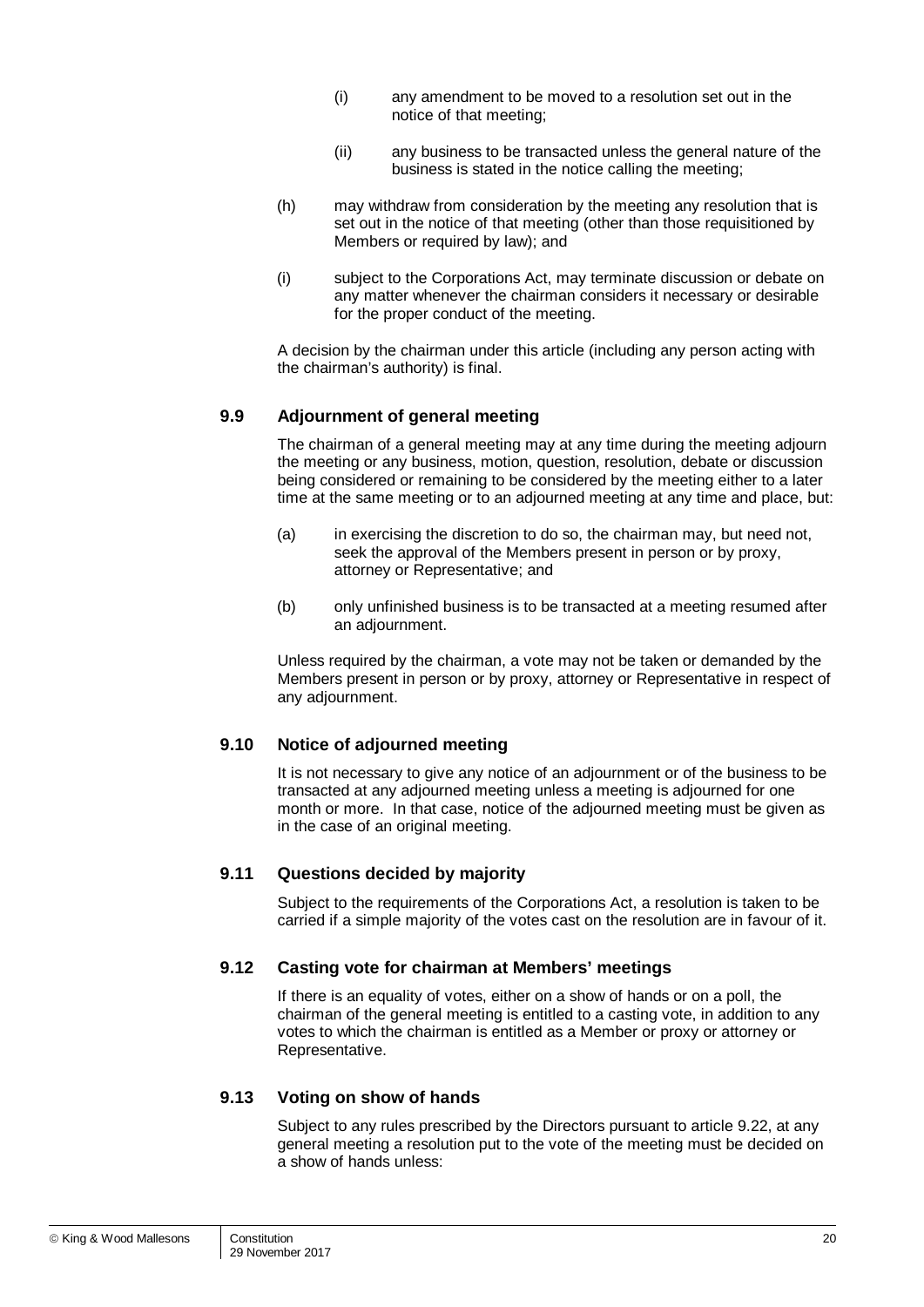- (a) the chairman decides that a poll will be held without a show of hands; or
- (b) a poll is effectively demanded and the demand is not withdrawn.

A declaration by the chairman that a resolution has on a show of hands been carried or carried unanimously, or by a particular majority, or lost, and an entry to that effect in the book containing the minutes of the proceedings of the Company, is conclusive evidence of the fact. Neither the chairman nor the minutes need state, and it is not necessary to prove, the number or proportion of the votes recorded in favour of or against the resolution.

#### **9.14 Poll**

If a poll is effectively demanded:

- (a) it must be taken in the manner and at the date and time directed by the chairman and the result of the poll is a resolution of the meeting at which the poll was demanded;
- (b) on the election of a chairman or on a question of adjournment, it must be taken immediately;
- (c) the demand may be withdrawn;
- (d) the demand does not prevent the continuance of the meeting for the transaction of any business other than the question on which the poll has been demanded; and
- (e) the result of the poll may be announced in the manner and at the time (whether during the relevant meeting or afterwards) that the chairman considers appropriate.

#### <span id="page-26-0"></span>**9.15 Entitlement to vote**

Subject to this Constitution, the Corporations Act, article [9.24](#page-28-0) and any rules prescribed by the Directors pursuant to article [9.22](#page-28-1) and to any rights or restrictions for the time being attached to any class or classes of shares:

- (a) on a show of hands, each Member present in person and each other person present as a proxy, attorney or Representative of a Member has one vote; and
- (b) on a poll:
	- (i) each Member present in person has one vote for each fully paid share held by the Member;
	- (ii) each person present as proxy, attorney or Representative of a Member has one vote for each fully paid share held by the Member that the person represents; and
	- (iii) each Member who has duly lodged a valid direct vote in respect of the relevant resolution under article [9.22](#page-28-1) has one vote for each fully paid share held by the Member.

A Member is not entitled to vote at a general meeting in respect of shares which are the subject of a current Restriction Agreement for so long as any breach of that agreement by that Member subsists.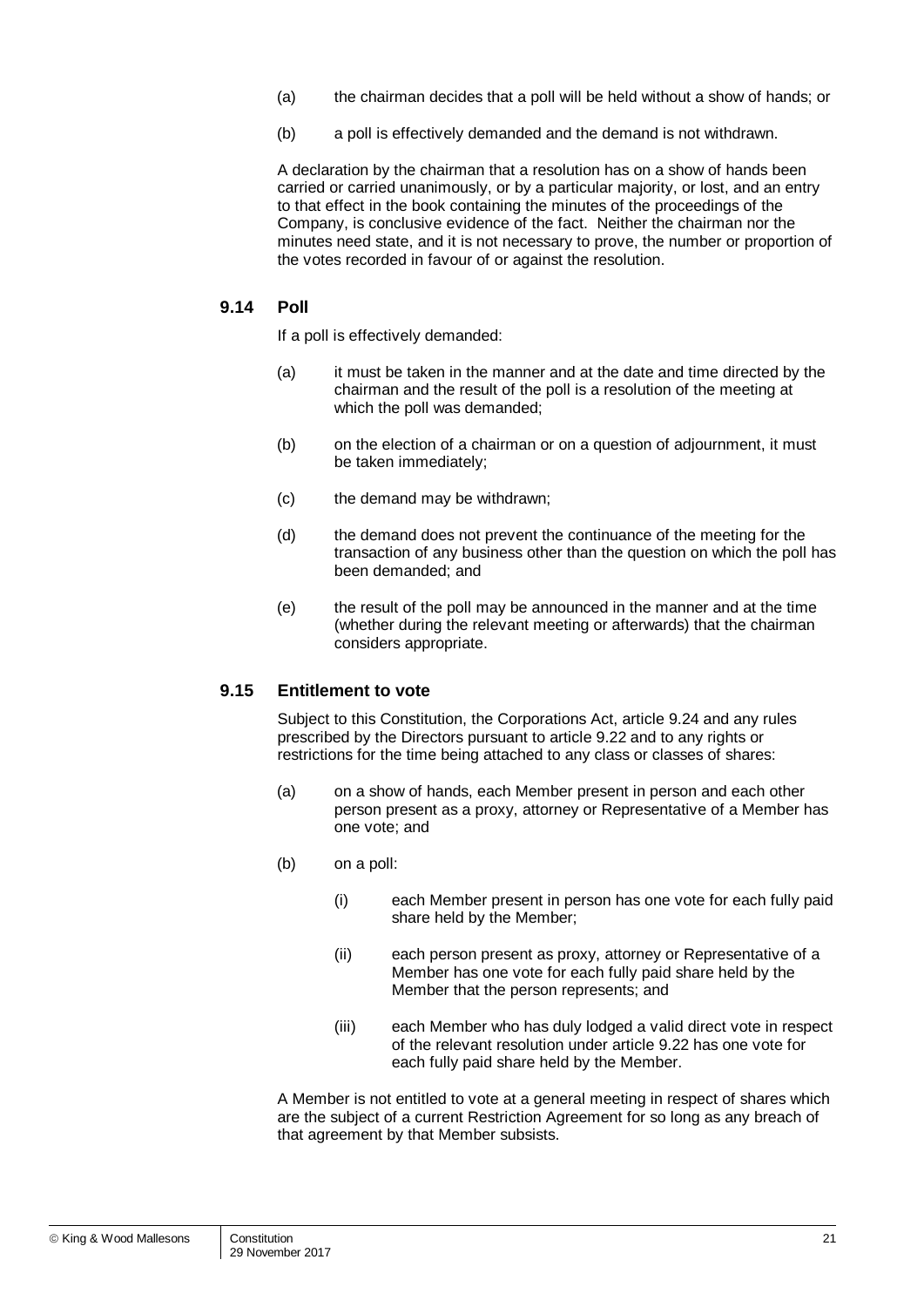#### <span id="page-27-1"></span>**9.16 Voting on a poll for partly paid shares**

Subject to article [9.19](#page-27-0) and the terms on which shares are issued, if a Member holds partly paid shares, the number of votes the Member has in respect of those shares on a poll is determined as follows:

$$
\frac{A \times B}{C} = D
$$

where:

A is the number of those shares held by the Member;

B is the amount paid on each of those shares excluding any amount:

- (a) paid or credited as paid in advance of a call; and
- (b) credited as paid on those shares to the extent that it exceeds the value (ascertained at the time of issue of those shares) of the consideration received for the issue of those shares;

C is the issue price of each of those shares; and

D is the number of votes attached to those shares.

#### **9.17 Fractions disregarded for a poll**

On the application of article [9.16,](#page-27-1) any fraction which arises is to be disregarded.

#### **9.18 Joint shareholders' vote**

If a share is held jointly and more than one Member votes in respect of that share, only the vote of the Member whose name appears first in the Register counts.

#### <span id="page-27-0"></span>**9.19 Effect of unpaid call**

A Member is not entitled at a general meeting to cast a vote attached to a share on which a call is due and payable and has not been paid.

#### **9.20 Validity of vote in certain circumstances**

Unless the Company has received written notice of the matter before the start or resumption of the meeting at which a person votes as a proxy, attorney or Representative, a vote cast by that person is valid even if, before the person votes:

- (a) the appointing Member dies;
- (b) the Member is mentally incapacitated;
- (c) the Member revokes the appointment or authority;
- (d) the Member revokes the authority under which the appointment was made by a third party; or
- (e) the Member transfers the share in respect of which the appointment or authority was given.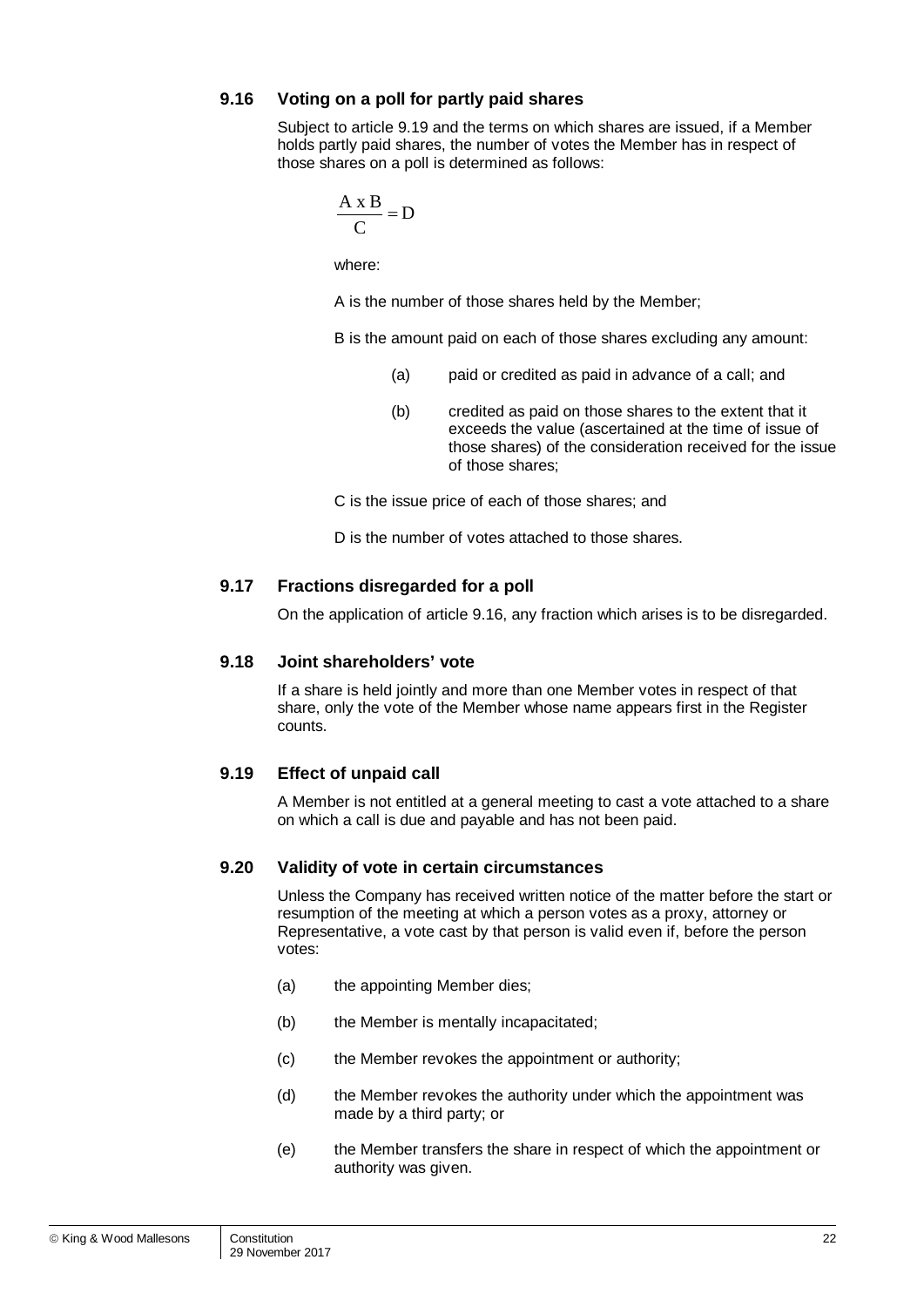#### **9.21 Objection to voting qualification**

An objection to the right of a person to attend or vote at the meeting or adjourned meeting:

- (a) may not be raised except at that meeting or adjourned meeting; and
- (b) must be referred to the chairman of the meeting, whose decision is final.

A vote not disallowed under the objection is valid for all purposes.

#### <span id="page-28-1"></span>**9.22 Direct voting**

The Directors may determine that at any general meeting or class meeting, a Member who is entitled to attend and vote on a resolution at that meeting is entitled to a direct vote in respect of that resolution. A "direct vote" includes a vote delivered to the Company by post, fax or other electronic means approved by Directors. The Directors may prescribe rules to govern direct voting including specifications as to the form, method and timing of giving the direct vote in order for the vote to be valid, and the treatment of direct votes.

#### <span id="page-28-2"></span>**9.23 Treatment of direct votes**

A direct vote on a resolution at a meeting in respect of a share cast in accordance with article [9.22](#page-28-1) is of no effect and will be disregarded:

- (a) if, at the time of the resolution, the person who cast the direct vote:
	- (i) is not entitled to vote on the resolution in respect of the share; or
	- (ii) would not be entitled to vote on the resolution in respect of the share if the person were present at the meeting at which the resolution is considered;
- (b) if, had the vote been cast in person at the meeting at which the resolution is considered:
	- (i) the vote would not be valid; or
	- (ii) the Company would be obliged to disregard the vote;
- (c) subject to any rules prescribed by the Directors, if the person who cast the direct vote is present in person at the meeting at the time the resolution is considered; and
- (d) if the direct vote was cast otherwise than in accordance with any regulations, rules and procedures prescribed by the Directors under article [9.22.](#page-28-1)

#### <span id="page-28-0"></span>**9.24 Multiple votes**

Subject to any rules prescribed by the Directors, if the Company receives a valid direct vote on a resolution in accordance with article [9.22](#page-28-1) and [9.23](#page-28-2) and, prior to, after or at the same time as receipt of the direct vote, the Company receives an instrument appointing a proxy, attorney or Representative to vote on behalf of the same Member on that resolution, the Company may regard the direct vote as effective in respect of that resolution and disregard any vote cast by the proxy, attorney or Representative on the resolution at the meeting.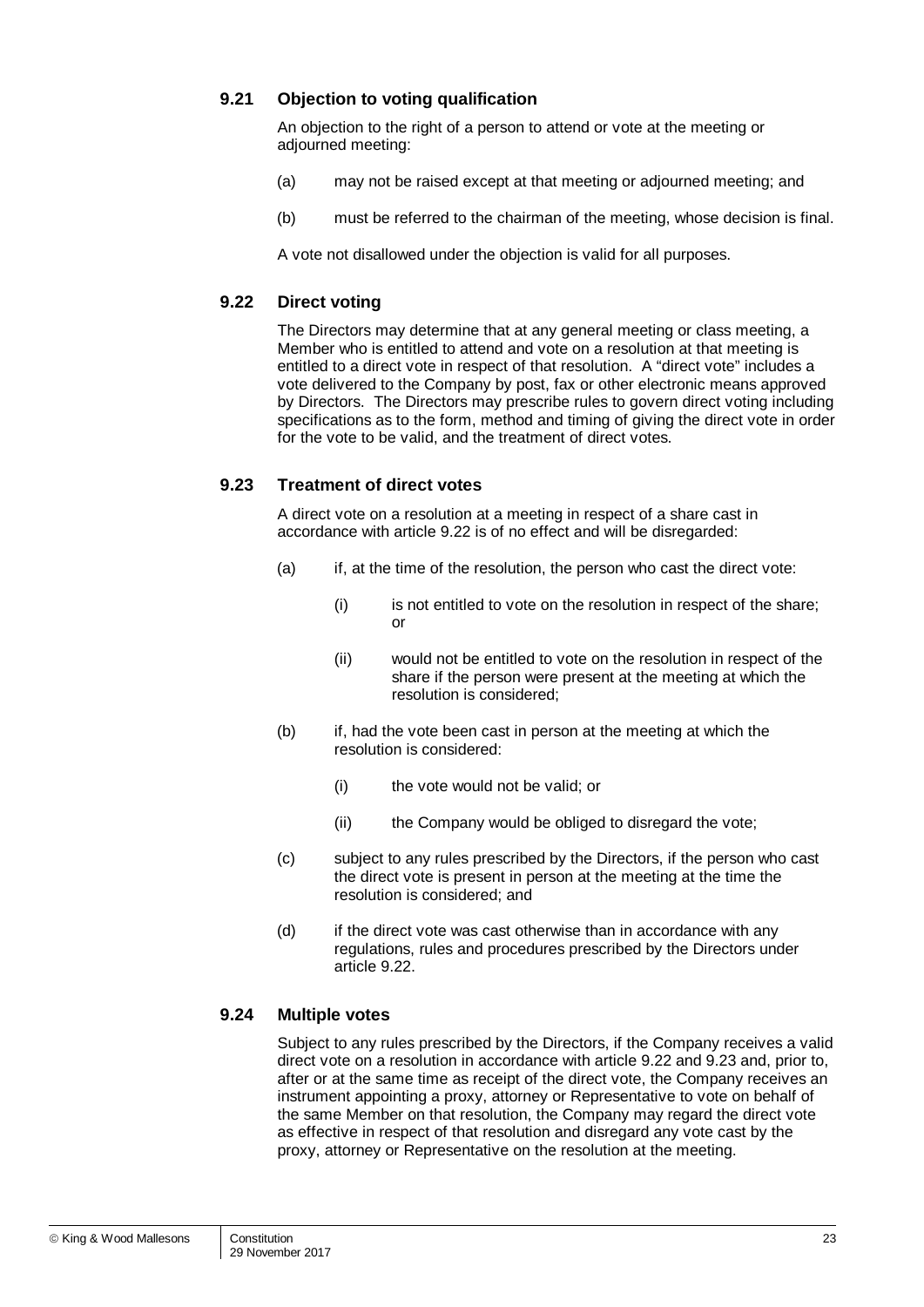## **10 The Directors**

#### <span id="page-29-3"></span>**10.1 Number of Directors**

Unless otherwise determined by the Company in general meeting, the number of Directors is to be not less than 3.

#### <span id="page-29-2"></span><span id="page-29-1"></span>**10.2 Retirement and election of Directors**

- (a) A Director must not hold office without re-election:
	- (i) past the third annual general meeting following the Director's appointment or last election; or
	- (ii) for more than 3 years,

whichever is the longer.

- (b) There must be an election of Directors at each annual general meeting of the Company. This can be satisfied by one or more of the following:
	- (i) a person standing for election as a new Director having been nominated in accordance with article [10.5;](#page-29-0)
	- (ii) any Director who was appointed under article [10.6](#page-30-0) standing for election as a Director;
	- (iii) any Director who is retiring at the end of the annual general meeting due to the tenure limitation in article [10.2\(a\),](#page-29-1) standing for re-election; or
	- (iv) if no person or Director is standing for election or re-election in accordance with paragraphs (i), (ii) or (iii), any Director who wishes to retire and stand for re-election. Otherwise, the person who has been a Director the longest without re-election must retire and stand for re-election. If 2 or more Directors have been a Director the longest and an equal time without reelection, then in default of agreement, the Director to retire will be determined by ballot.
- (c) This article does not apply to one Managing Director who is exempt from retirement and re-election in accordance with article [11.10.](#page-33-2)

#### **10.3 Office held until conclusion of meeting**

A retiring Director holds office until the conclusion of the meeting at which that Director retires but is eligible for re-election.

#### **10.4 Director elected at general meeting**

The Company may, at a general meeting at which a Director retires or otherwise vacates office, by resolution fill the vacated office by electing a person to that office.

#### <span id="page-29-0"></span>**10.5 Eligibility for election as Director**

Except for:

(a) a person who is eligible for election or re-election under article [10.2](#page-29-2) or [10.6;](#page-30-0)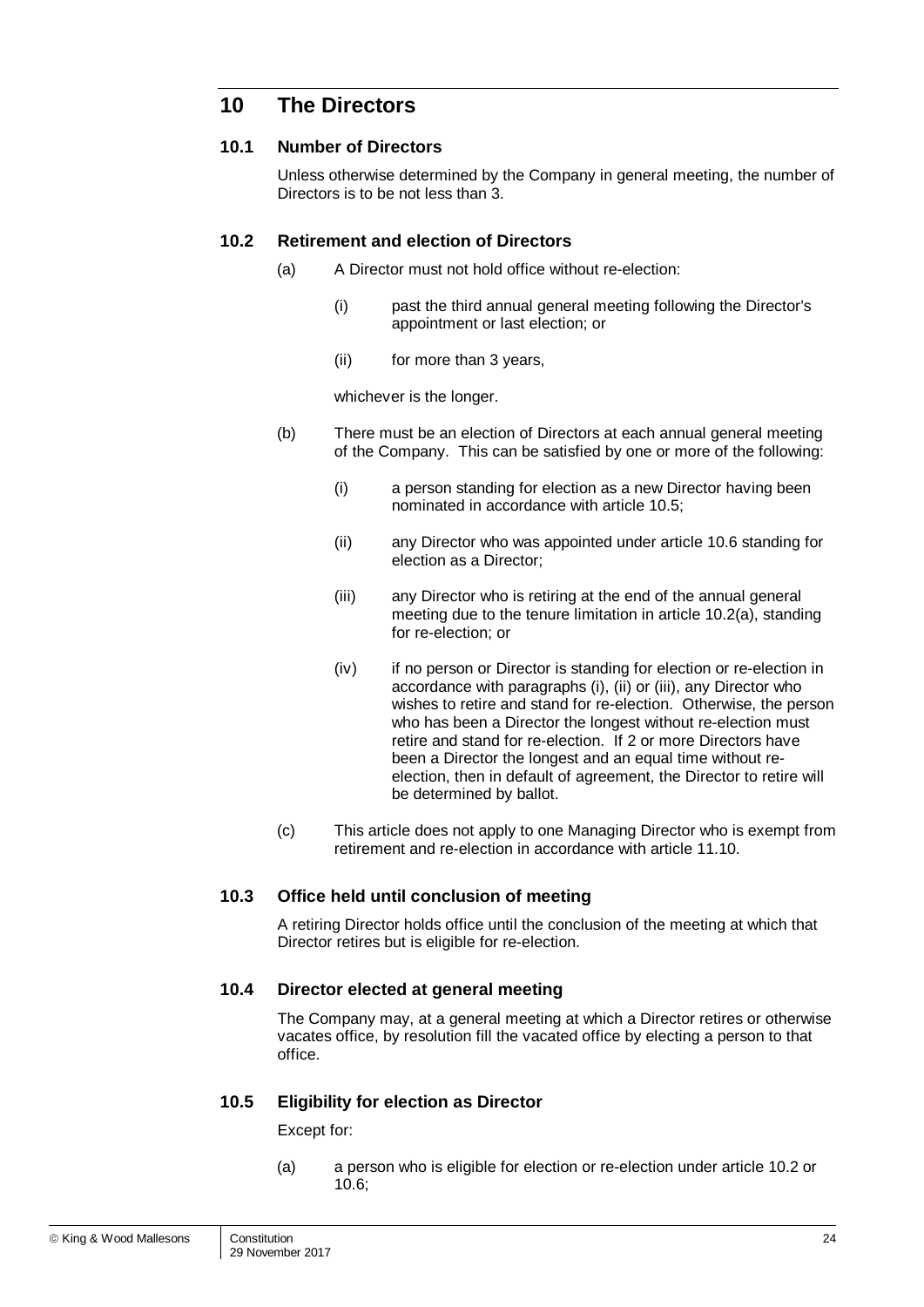- (b) a person recommended for election by the Directors;
- (c) a person who is a member, if they have lodged at the Registered Office, at least 35 business days before the general meeting, but no more than 90 business days before the meeting, a notice they have signed stating their desire to be a candidate for election at that meeting; or
- (d) a person who is not a member, if a member intending to nominate the person for election at a general meeting has lodged at the Registered Office, at least 35 business days before the general meeting, but no more than 90 business days before the meeting, a notice signed by the member stating the member's intention to nominate the person for election, and a notice signed by the person stating their consent to the nomination,

a person is not eligible for election as a Director at a general meeting of the Company.

#### <span id="page-30-0"></span>**10.6 Casual vacancy or additional Director**

- (a) The Directors may at any time appoint any person to be a Director, either to fill a casual vacancy or as an addition to the existing Directors.
- <span id="page-30-2"></span>(b) Subject to article [10.6\(c\),](#page-30-1) a Director appointed under this article holds office until the conclusion of the next annual general meeting of the Company but is eligible for election at that meeting.
- <span id="page-30-1"></span>(c) Article [10.6\(b\)](#page-30-2) does not apply to one Managing Director nominated by the Directors under article [11.10.](#page-33-2)

#### <span id="page-30-4"></span>**10.7 Remuneration of Directors**

Subject to the Listing Rules, the Directors are to be remunerated for their services as Directors as follows:

- <span id="page-30-3"></span>(a) the amount of the remuneration of the Directors is a yearly sum not exceeding the aggregate sum from time to time determined by the Company in general meeting. The notice convening the meeting must include any proposal to increase the Directors' maximum aggregate remuneration and specify both the amount of any increase and the new yearly aggregate sum proposed for determination;
- (b) the amount of the remuneration of the Directors is to be divided among them in the proportion and manner they agree or, in default of agreement, among them equally;
- (c) the remuneration is to be provided wholly in cash unless the Directors, with the agreement of the Director concerned, determine that part is to be satisfied in the form of non-cash benefits, including the issue or purchase of shares in the Company or the grant of options or rights to subscribe for such shares;
- (d) the sum determined by the Company in general meeting under article [10.7\(a\)](#page-30-3) does not include:
	- (i) remuneration in the form of share, option or other equity plans approved separately by the Company in general meeting; or
	- (ii) payments or remuneration under articles [10.9](#page-31-0) (unless otherwise determined), [10.10](#page-31-1) or [20;](#page-45-0)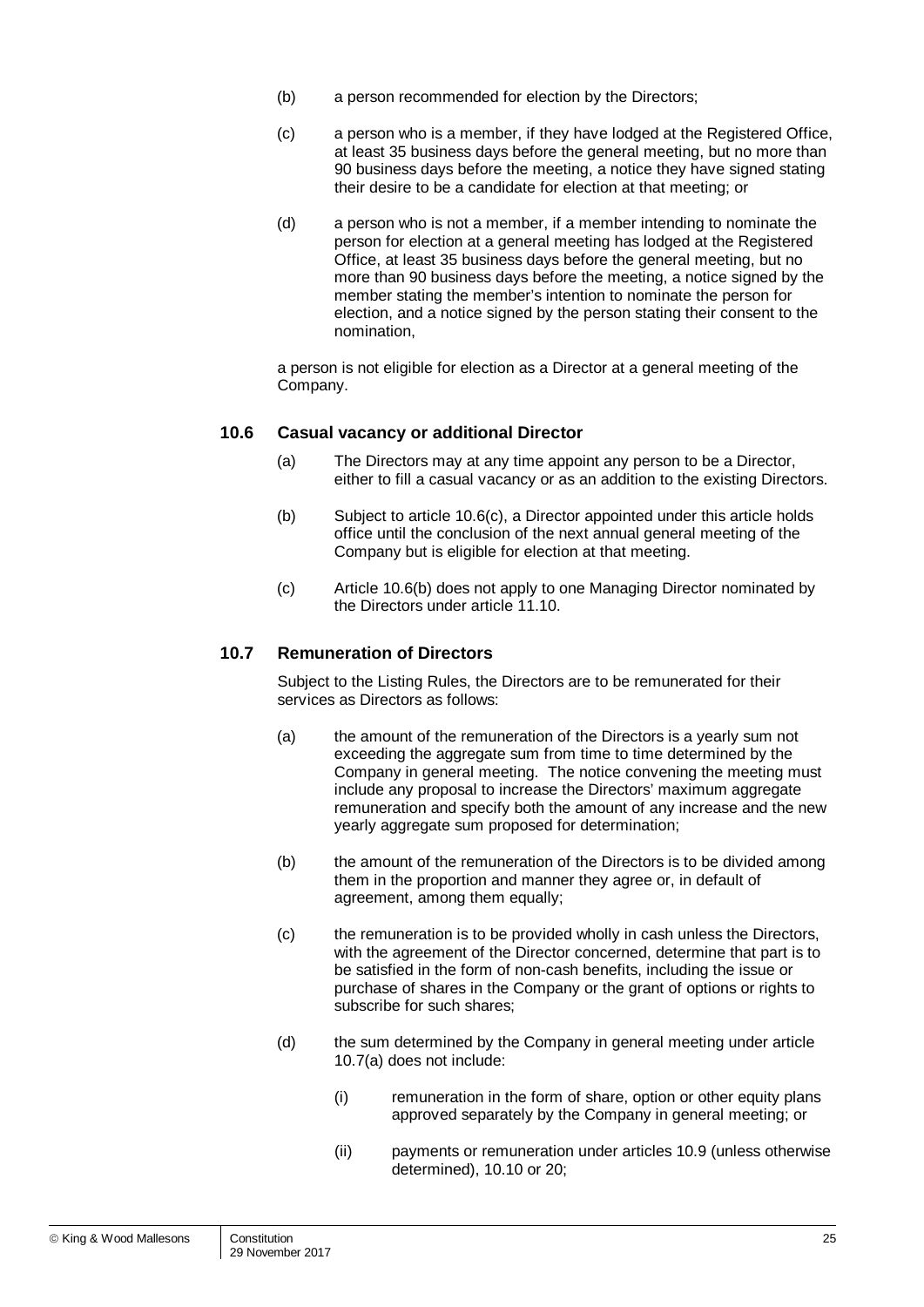- (e) in making a determination under paragraph (c), the Directors may fix the value of any non-cash benefit; and
- (f) the Directors' remuneration accrues from day to day, except for any non-cash benefit which is taken to be provided at the time the benefit is provided, subject to the terms on which the benefit is provided.

This article does not apply to the remuneration of the Managing Director or any other Director appointed under article [11.8.](#page-33-1)

#### <span id="page-31-3"></span>**10.8 Superannuation contributions**

If required by law, the Company may make contributions to a fund for the purpose of making provision for or obtaining superannuation benefits for a Director. If required by the Listing Rules, these contributions are included in the sum determined by the Company in general meeting under article [10.7\(a\).](#page-30-3)

#### <span id="page-31-0"></span>**10.9 Additional or special duties**

If a Director at the request of the Directors performs additional or special duties for the Company, the Company may remunerate that Director as determined by the Directors and that remuneration may be either in addition to or in substitution for that Director's remuneration under article [10.7.](#page-30-4)

#### <span id="page-31-1"></span>**10.10 Expenses**

A Director is entitled to be reimbursed out of the funds of the Company such reasonable travelling, accommodation and other expenses as the Director may incur when travelling to or from meetings of the Directors or a Committee or when otherwise engaged on the business of the Company.

#### <span id="page-31-2"></span>**10.11 Director's interests**

Subject to complying with the Corporations Act regarding disclosure of and voting on matters involving material personal interests, a Director may:

- (a) hold any office or place of profit in the Company, except that of auditor;
- (b) hold any office or place of profit in any other company, body corporate, trust or entity promoted by the Company or in which it has an interest of any kind;
- (c) enter into any contract or arrangement with the Company;
- (d) participate in any association, institution, fund, trust or scheme for past or present employees of the Company or Directors or persons dependent on or connected with them;
- (e) act in a professional capacity (or be a member of a firm, or an officer or employee of a body corporate, which acts in a professional capacity) for the Company, except as auditor;
- (f) participate in, vote on and be counted in a quorum for any meeting, resolution or decision of the Directors and may be present at any meeting where any matter is being considered by the Directors;
- (g) sign or participate in the execution of a document by or on behalf of the Company;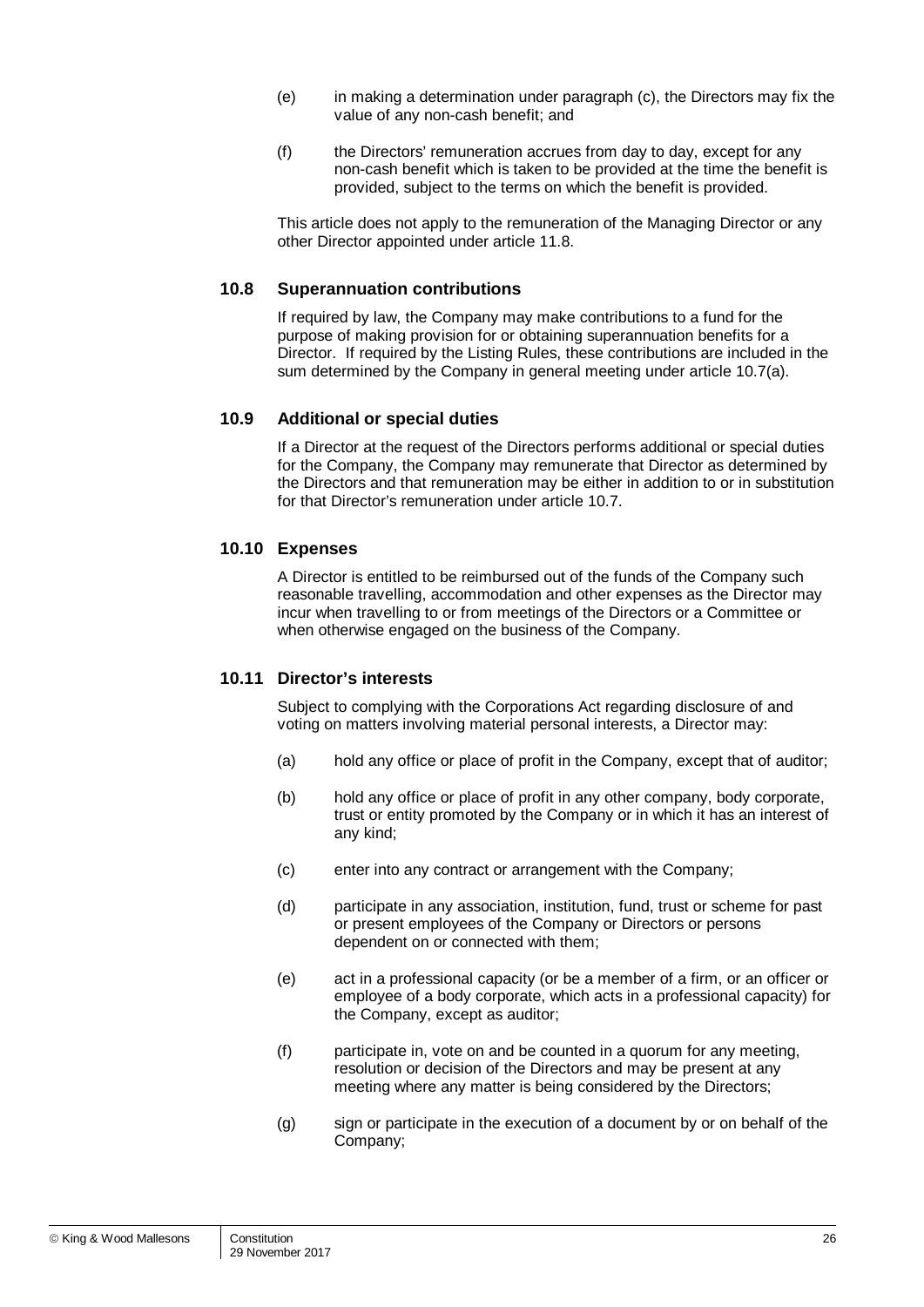- (h) do any of the above despite the fiduciary relationship of the Director's office:
	- (i) without any liability to account to the Company for any direct or indirect benefit accruing to the Director; and
	- (ii) without affecting the validity of any contract or arrangement;
- (i) exercise the voting power conferred by securities in any entity held by the Company, in accordance with the terms of their appointment, even in circumstances where a Director may be interested in the exercise (such as a resolution appointing a Director as an officer of the entity or providing for the payment of remuneration to officers of the entity); and
- (j) act as a nominee or representative of a shareholder of the Company.

A reference to the Company in this article [10.11](#page-31-2) is also a reference to each related body corporate of the Company.

#### **10.12 Vacation of office of Director**

In addition to the circumstances in which the office of a Director becomes vacant under the Corporations Act, the office of a Director becomes vacant (unless the Board determines otherwise) if the Director:

- (a) is a Managing or Executive Director and ceases to be employed by the Company or a related body corporate;
- (b) becomes of unsound mind or a person whose person or estate is liable to be dealt with in any way under the law relating to mental health;
- (c) becomes prohibited from being a Director by reason of any order made under the law;
- (d) becomes bankrupt or insolvent or makes any arrangement or composition with his or her creditors generally;
- (e) resigns from the office by notice in writing to the Company;
- (f) is removed from office pursuant to this Constitution or the law; or
- (g) comes to the end of his or her term of appointment.

## **11 Powers and duties of Directors**

#### <span id="page-32-0"></span>**11.1 Directors to manage Company**

The Directors are responsible for overseeing the proper management of the business of the Company. They may exercise all the powers of the Company as are not by the Corporations Act or by this Constitution required to be exercised by the Company in general meeting.

#### **11.2 Specific powers of Directors**

Without limiting the generality of article [11.1,](#page-32-0) the Directors may exercise all the powers of the Company to borrow or raise money, to charge any property or business of the Company or all or any of its uncalled capital and to issue debentures or give any other security for a debt, liability or obligation of the Company or of any other person.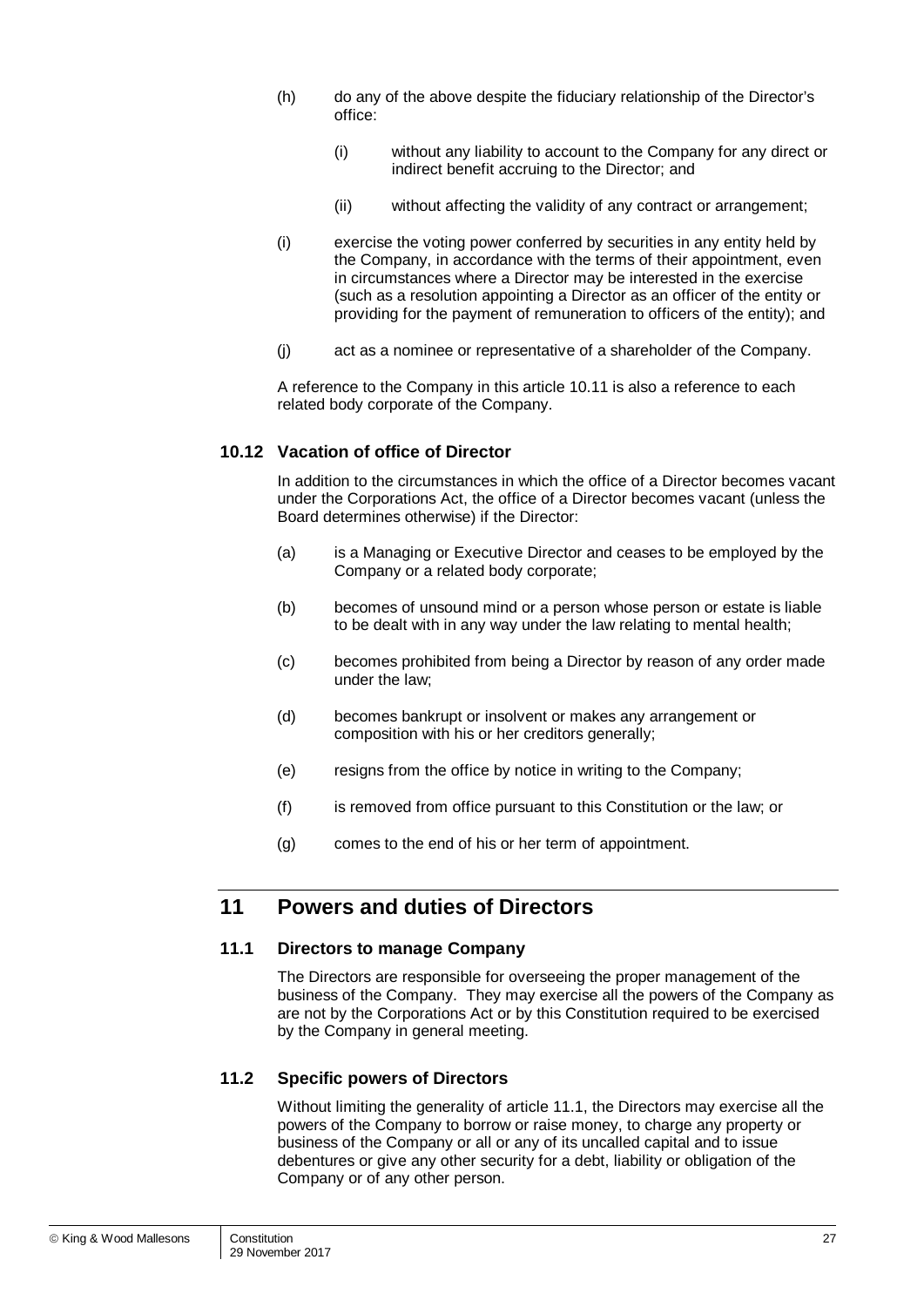#### <span id="page-33-3"></span>**11.3 Appointment of attorney**

The Directors may, by power of attorney, appoint any person or persons to be the attorney or attorneys of the Company for the purposes and with the powers, authorities and discretions vested in or exercisable by the Directors for such period and subject to such conditions as they think fit.

#### **11.4 Provisions in power of attorney**

A power of attorney granted under article [11.3](#page-33-3) may contain such provisions for the protection and convenience of persons dealing with the attorney as the Directors think fit and may also authorise the attorney to delegate (including by way of appointment of a substitute attorney) all or any of the powers, authorities and discretions vested in the attorney.

#### **11.5 Signing of receipts and negotiable instruments**

The Directors may determine the manner in which and persons by whom cheques, promissory notes, bankers' drafts, bills of exchange and other negotiable instruments, and receipts for money paid to the Company, may be signed, drawn, accepted, endorsed or otherwise executed.

#### <span id="page-33-0"></span>**11.6 Committees**

The Directors may delegate any of their powers, other than powers required by law to be dealt with by Directors as a board, to a Committee or Committees consisting of one or more of their number as they think fit.

#### **11.7 Powers delegated to Committees**

A Committee to which any powers have been delegated under article [11.6](#page-33-0) must exercise those powers in accordance with any directions of the Directors.

#### <span id="page-33-1"></span>**11.8 Appointment of Managing and Executive Directors**

The Directors may appoint an employee of the Company or one of its subsidiaries to the office of managing director or executive director of the Company, to hold office as Director for the period determined at the time of appointment, but not to exceed the term of employment of the employee.

The Directors may, subject to the terms of any employment contract between the relevant Director and the Company or subsidiary, at any time remove or dismiss any Managing Director or Executive Director from employment with that company**,** in which event the appointment as a Director will automatically cease**.**

#### **11.9 Ceasing to be a Managing or Executive Director**

Subject to article [11.10,](#page-33-2) a Managing Director or Executive Director appointed under article [11.8](#page-33-1) is subject to re-election as director in accordance with article [10.2.](#page-29-2)

#### <span id="page-33-2"></span>**11.10 One Managing Director exempt**

One Managing Director, nominated by the Directors, is, while holding that office, exempt from retirement by rotation under article [10.2.](#page-29-2)

#### **11.11 Remuneration of Managing and Executive Directors**

The remuneration of a Managing Director or an Executive Director may be fixed by the Directors and may be by way of salary or commission or participation in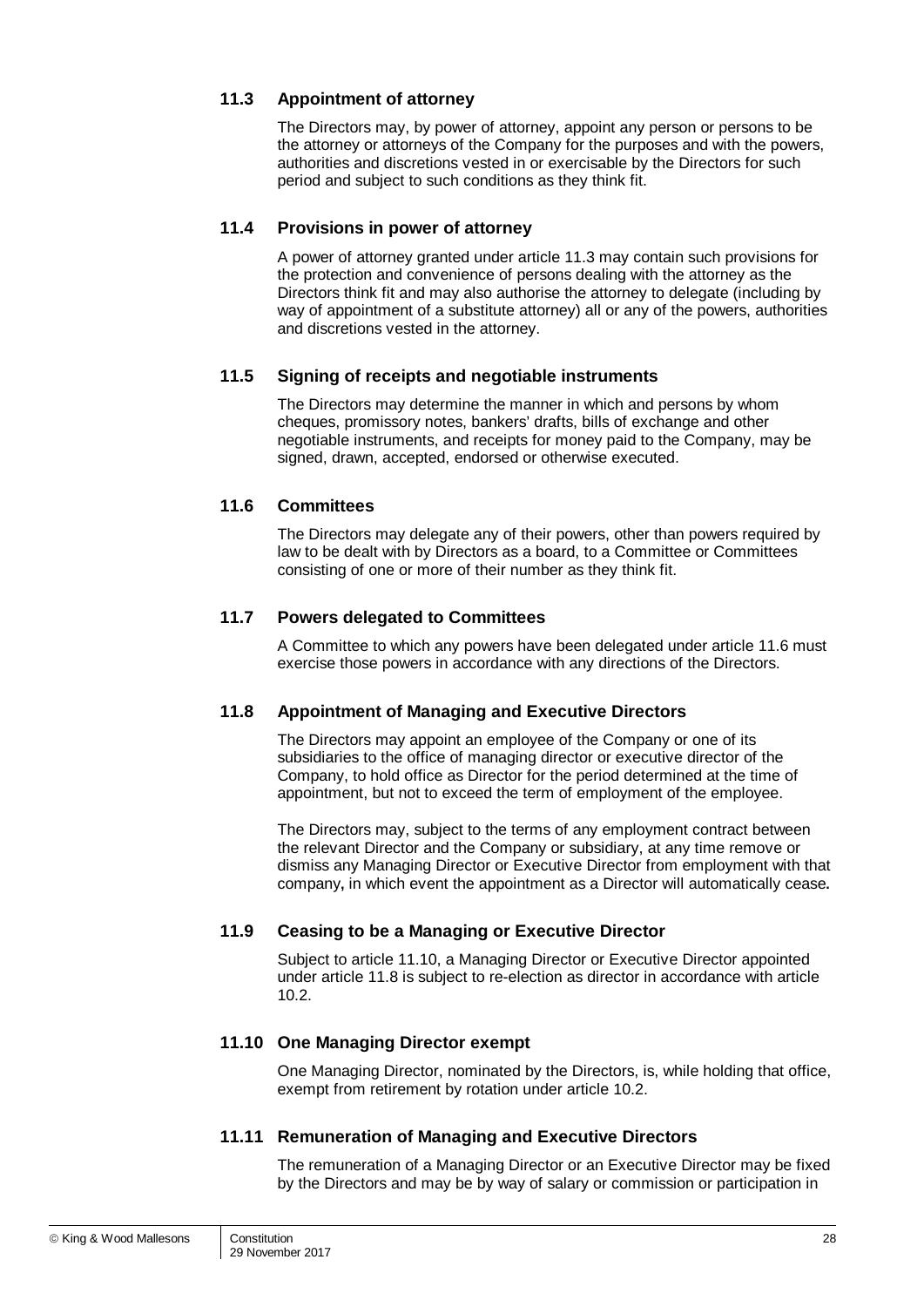profits or by all or any of those modes, but may not be by a commission on or percentage of operating revenue.

#### **11.12 Powers of Managing and Executive Directors**

The Directors may:

- (a) confer on a Managing Director or an Executive Director such of the powers exercisable by them, on such terms and conditions and with such restrictions, as they think fit; and
- (b) withdraw or vary any of the powers conferred on a Managing Director or an Executive Director.

#### **11.13 Delegation of Directors' powers**

The Directors may delegate any of their powers to any persons they select for any period, to be exercised for any objects and purposes on any terms and subject to any conditions and restrictions as they think fit, and may revoke, withdraw, alter or vary the delegation of any of those powers.

The powers of delegation expressly or impliedly conferred by this Constitution on the Directors are conferred in substitution for, and to the exclusion of, the power conferred by section 198D of the Corporations Act.

## **12 Proceedings of Directors**

#### **12.1 Directors' meetings**

The Directors may meet together for the dispatch of business and adjourn and otherwise regulate their meetings as they think fit.

#### **12.2 Director may convene a meeting**

A Director may at any time, and the Secretary must on the written request of a Director, convene a meeting of the Directors.

#### **12.3 Use of technology for Directors' meetings**

A Directors' meeting may be called or held using any technology consented to by all the Directors. The consent may be a standing one. A Director may only withdraw their consent within a reasonable period before the meeting.

#### **12.4 Questions decided by majority**

A question arising at a meeting of Directors is to be decided by a majority of votes of Directors present and entitled to vote and that decision is for all purposes a decision of the Directors.

#### **12.5 Alternate Director or proxy and voting**

A person who is present at a meeting of Directors as an Alternate Director or as a proxy for another Director has one vote for each absent Director who would be entitled to vote if present at the meeting and for whom that person is an Alternate Director or proxy and, if that person is also a Director, has one vote as a Director in that capacity.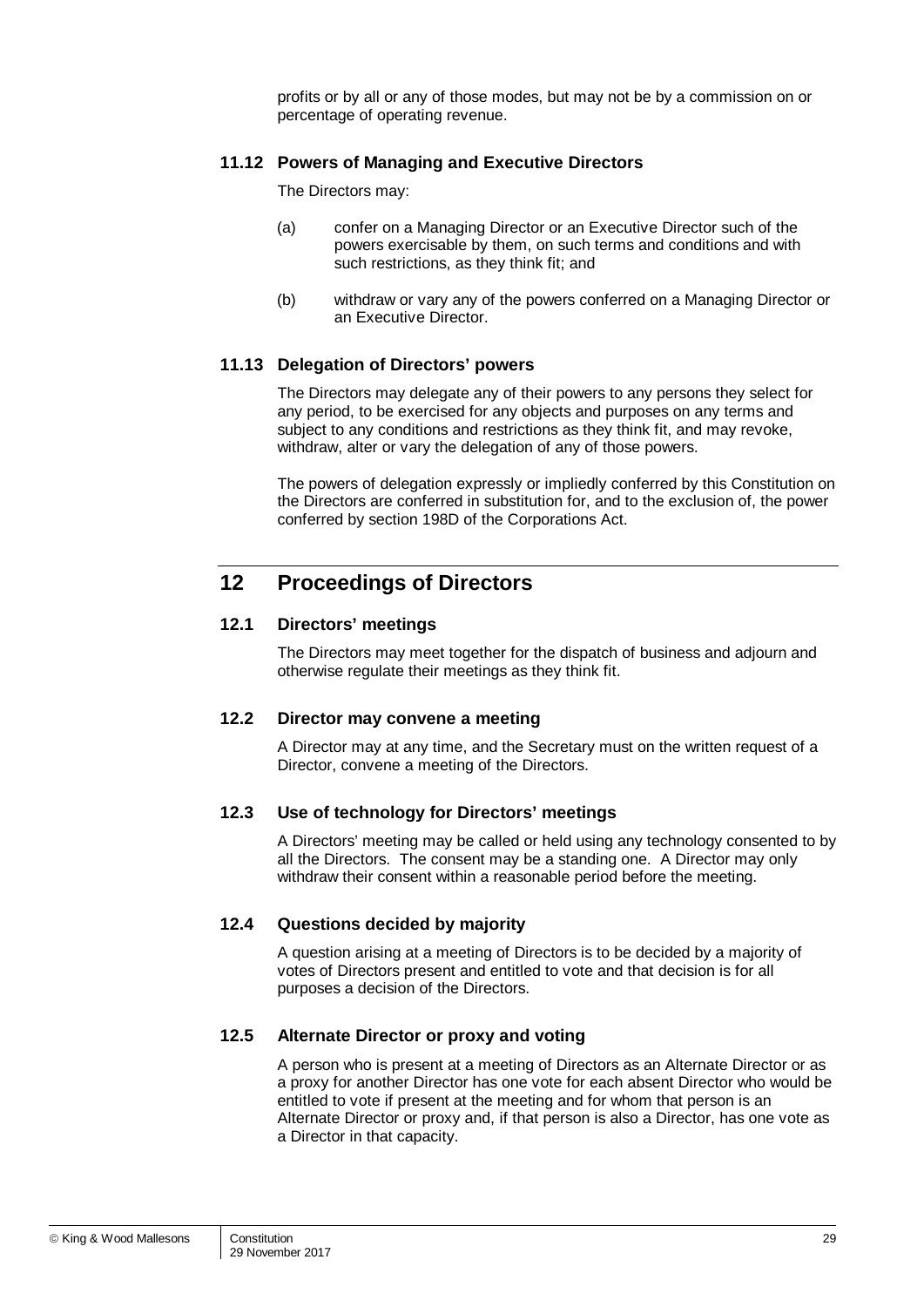#### <span id="page-35-1"></span>**12.6 Chairman and deputy chairman of Directors**

The Directors may elect one of their number as chairman of their meetings and one of their number as deputy chairman. They may also determine the periods for which the chairman and deputy-chairman are to hold office.

#### **12.7 Absence of chairman at Directors' meeting**

If a Directors' meeting is held and:

- (a) a chairman has not been elected under article [12.6;](#page-35-1) or
- (b) the chairman is not present within 15 minutes after the time appointed for the holding of the meeting or is unable or unwilling to act,

the deputy chairman will be the chairman of the meeting. If a deputy chairman has not been elected, or is not present or willing to act, the Directors present must elect one of their number to be chairman of the meeting.

#### **12.8 Chairman's casting vote at Directors' meetings**

If there are an equal number of votes for and against a question, the chairman of the Directors' meeting has a casting vote, unless only 2 Directors are present and entitled to vote on the question.

#### <span id="page-35-0"></span>**12.9 Appointment of Alternate Director**

Subject to the Corporations Act, a Director may appoint a person approved by a majority of the other Directors to be an Alternate Director in the Director's place for any period as the Director thinks fit.

#### **12.10 Alternate Director and meetings**

An Alternate Director is entitled to notice of all meetings of the Directors and, if the appointor does not participate in a meeting, the Alternate Director is entitled to participate and vote in the appointor's place.

#### **12.11 Alternate Director's powers**

An Alternate Director may exercise all the powers of the appointor except the power to appoint an Alternate Director and, subject to the Corporations Act, may perform all the duties of the appointor except to the extent that the appointor has exercised or performed them.

#### **12.12 Alternate Director responsible for own acts and defaults**

While acting as a Director, an Alternate Director:

- (a) is an officer of the Company and not the agent of the appointor; and
- (b) is responsible to the exclusion of the appointor for the Alternate Director's own acts and defaults.

#### **12.13 Alternate Director and remuneration**

An Alternate Director is not entitled to receive from the Company any remuneration or benefit under articles [10.7,](#page-30-4) [10.8](#page-31-3) or [10.9.](#page-31-0)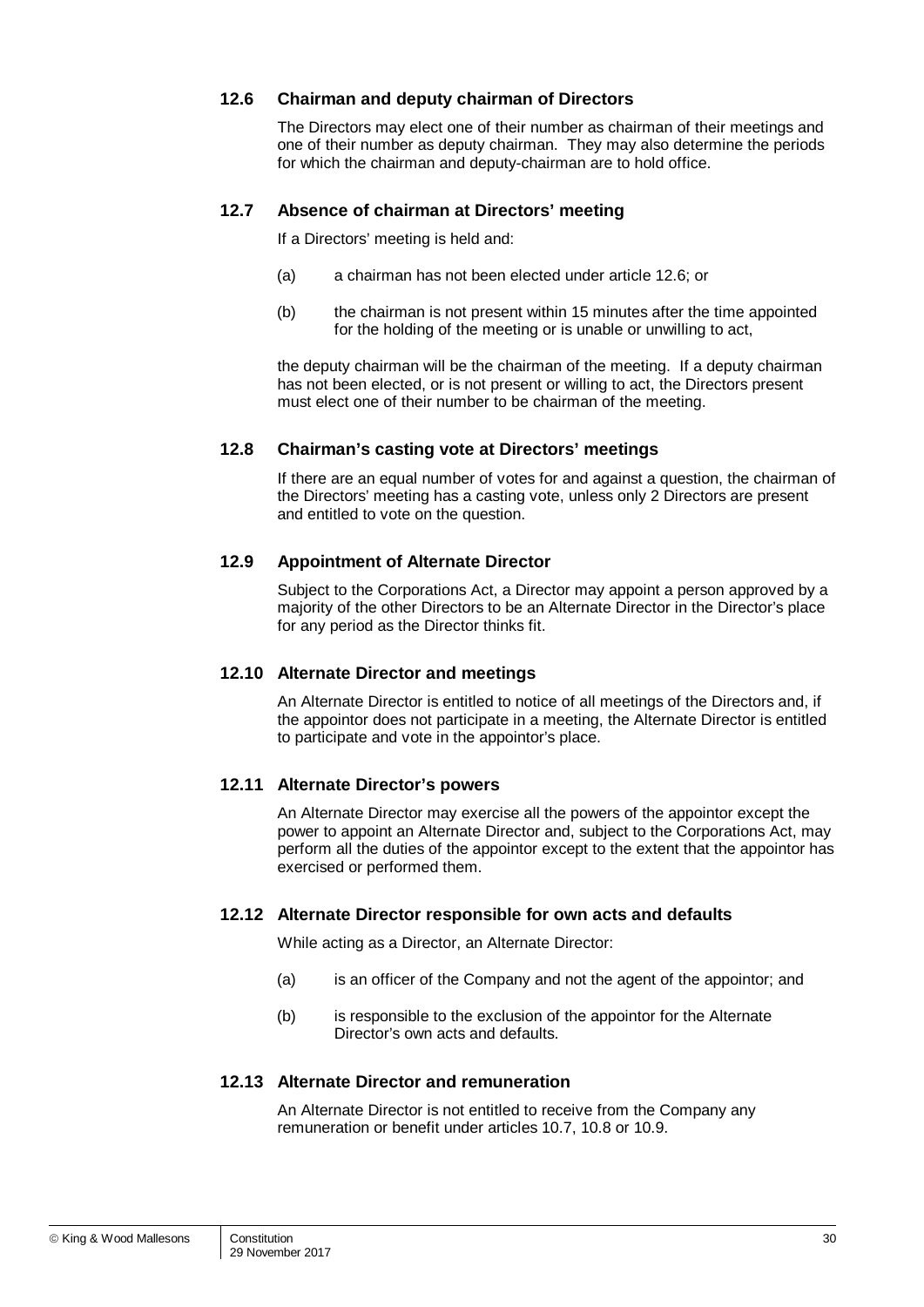#### **12.14 Termination of appointment of Alternate Director**

The appointment of an Alternate Director may be terminated at any time by the appointor even if the period of the appointment of the Alternate Director has not expired, and terminates in any event if the appointor ceases to be a Director for any reason.

#### **12.15 Appointment or termination**

An appointment, or the termination of an appointment, of an Alternate Director must be effected by a notice signed by the Director who makes or made the appointment and delivered to the Company.

#### **12.16 Alternate Director and number of Directors**

An Alternate Director is not to be taken into account separately from the appointor in determining the number of Directors.

#### **12.17 Director attending and voting by proxy**

A Director may participate in and vote by proxy at a meeting of the Directors if the proxy:

- (a) is another Director; and
- (b) the appointment is signed by the appointor.

The appointment may be general or for one or more particular meetings. A Director present as a proxy for another Director, who would be entitled to vote if present at the meeting, has one vote for the appointor and one vote in his or her own capacity as a Director.

#### **12.18 Quorum for Directors' meeting**

At a meeting of Directors, the number of Directors whose presence in person or by proxy is necessary to constitute a quorum is as determined by the Directors and, unless so determined, is 2.

#### **12.19 Continuing Directors may act**

The continuing Directors may act despite a vacancy in their number. If their number is reduced below the minimum fixed by article [10.1,](#page-29-3) the continuing Directors may, except in an emergency, act only for the purpose of filling vacancies to the extent necessary to bring their number up to that minimum or to convene a general meeting.

#### **12.20 Chairman of Committee**

The members of a Committee may elect one of their number as chairman of their meetings. If a meeting of a Committee is held and:

- (a) a chairman has not been elected; or
- (b) the chairman is not present within 15 minutes after the time appointed for the holding of the meeting or is unable or unwilling to act,

the members involved may elect one of their number to be chairman of the meeting.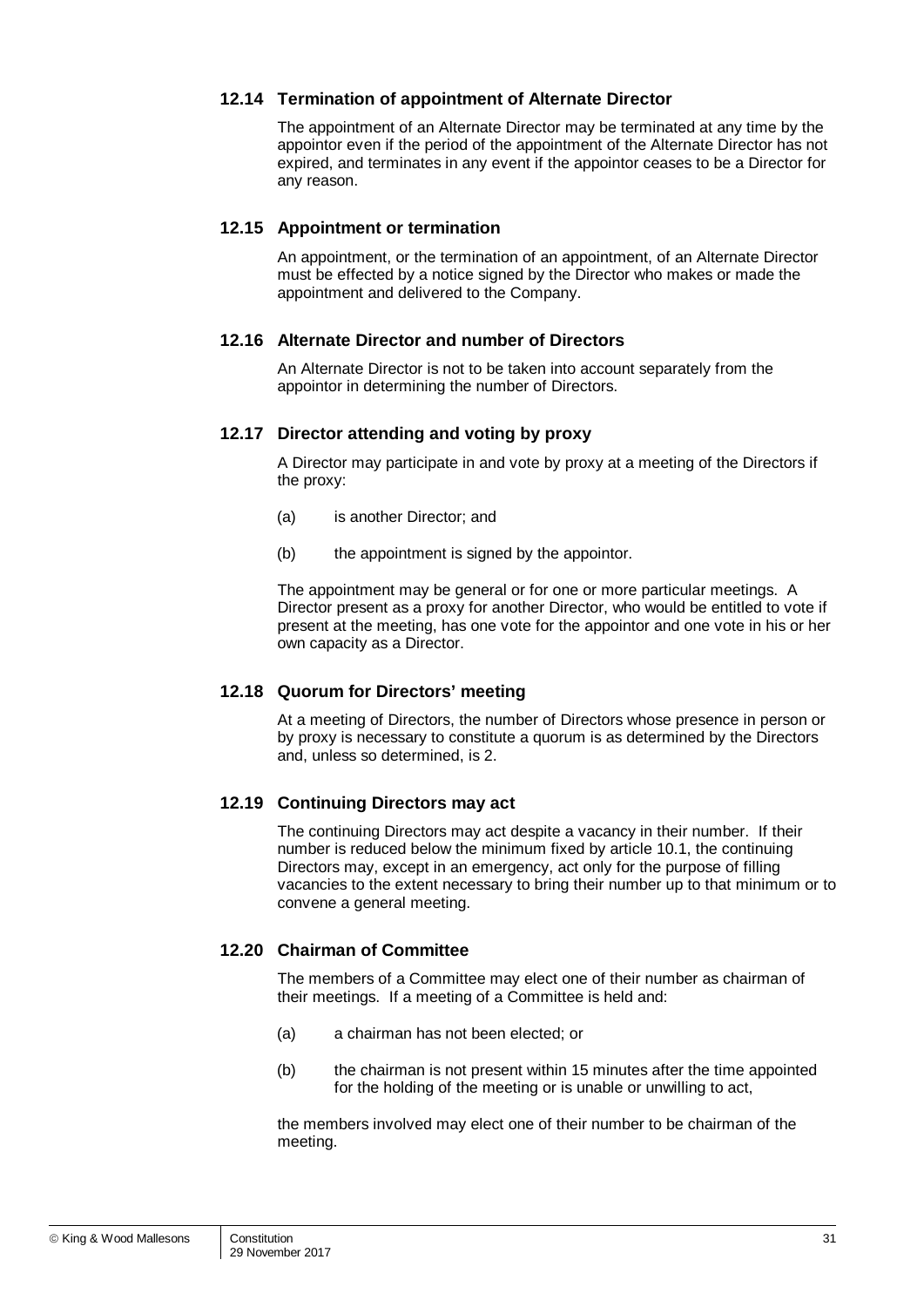#### **12.21 Meetings of Committee**

A Committee may meet and adjourn as it thinks proper.

#### **12.22 Determination of questions**

Questions arising at a meeting of a Committee are to be determined by a majority of votes of the members of the Committee present and voting.

If there are an equal number of votes for and against a question, the chairman of the meeting has a casting vote, unless only 2 members of the Committee are present and entitled to vote on the question.

#### <span id="page-37-0"></span>**12.23 Circulating resolutions**

- (a) The Directors may pass a resolution without a Directors' meeting being held if all of the Directors entitled to vote on the resolution (but excluding any Director on leave of absence approved by the Directors) have consented to the resolution in accordance with this article [12.23.](#page-37-0) The resolution is passed when the last participating Director consents to the resolution in accordance with this article [12.23.](#page-37-0) The resolution is not invalidated if it is consented to by a Director who is not entitled to vote.
- (b) A Director may consent to a resolution by signing a document that sets out the terms of the resolution and contains a statement to the effect that the Director is in favour of the resolution.
- (c) Alternatively, a Director may consent to a resolution by giving the Company a written notice (including by fax or other electronic means) addressed to and received by the Secretary or the Chairman:
	- (i) that signifies the Director's assent to the resolution;
	- (ii) that sets out the terms of the resolution or identifies those terms; and
	- (iii) if the Director has notified the Company in writing of a specified means by which his or her consent must be authenticated (including by providing particular personal information or an allocated code), that authenticates the Director's consent by those specified means.
- (d) Any document referred to in this article may be in the form of a fax or electronic notification. Separate copies of a document (including in electronic form) may be signed by the Directors if the wording of the resolution and statement is identical in each copy.
- (e) This article [12.23](#page-37-0) applies to resolutions of Committees as if the references to Directors were references to Committee members.

#### **12.24 Validity of acts of Directors**

All acts done at a meeting of the Directors or of a Committee, or by a person acting as a Director are, even if it is afterwards discovered that:

- (a) there was a defect in the appointment or continuance in office of a person as a Director or of the person so acting; or
- (b) a person acting as a Director was disqualified or was not entitled to vote,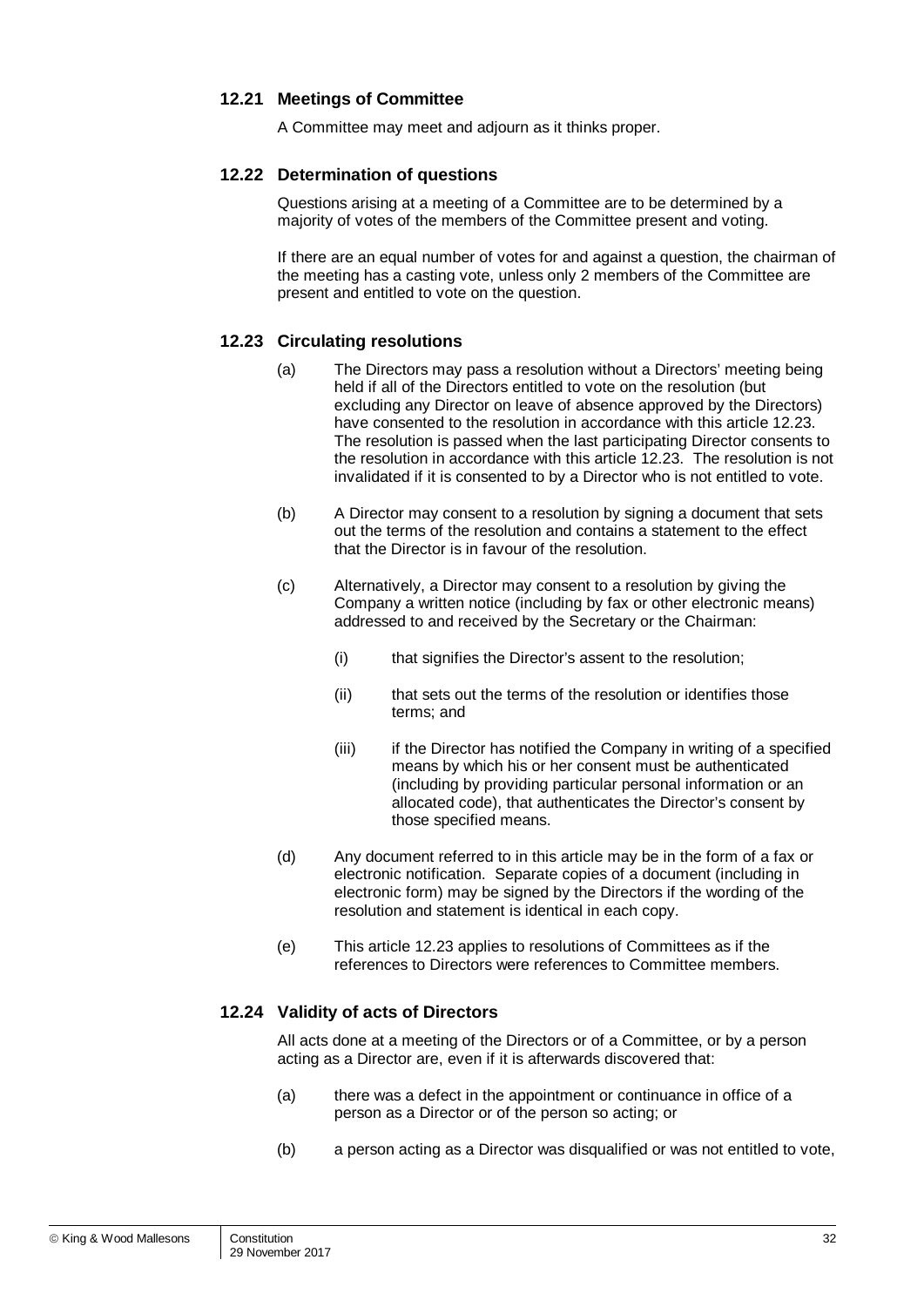as valid as if the relevant person had been duly appointed or had duly continued in office and was qualified and entitled to vote.

## **13 Secretary**

#### <span id="page-38-0"></span>**13.1 Appointment of Secretary**

The Company must have at least one Secretary who is to be appointed by the Directors.

#### **13.2 Suspension and removal of Secretary**

The Directors may suspend or remove a Secretary from that office.

#### **13.3 Powers, duties and authorities of Secretary**

A Secretary holds office on the terms and conditions (including as to remuneration) and with the powers, duties and authorities, as determined by the Directors. The exercise of those powers and authorities and the performance of those duties by a Secretary is subject at all times to the control of the Directors.

#### **14 Seals**

#### **14.1 Safe custody of common seals**

The Directors must provide for the safe custody of any seal of the Company.

#### **14.2 Use of common seal**

If the Company has a common seal or duplicate common seal:

- (a) it may be used only by the authority of the Directors, or of a Committee authorised by the Directors to authorise its use; and
- (b) every document to which it is affixed must be signed by a Director and be countersigned by another Director, a Secretary or another person appointed by the Directors to countersign that document or a class of documents in which that document is included.

## **15 Inspection of records**

#### **15.1 Inspection by Members**

Subject to the Corporations Act, the Directors may determine whether, to what extent, at what time and places, and under what conditions, the accounting records and other documents of the Company or any of them will be open to the inspection of Members (other than Directors).

#### **15.2 Right of a Member or other person to inspect**

A Member or other person (other than a Director) does not have the right to inspect any document of the Company except as provided by law or authorised by the Directors or by the Company in general meeting.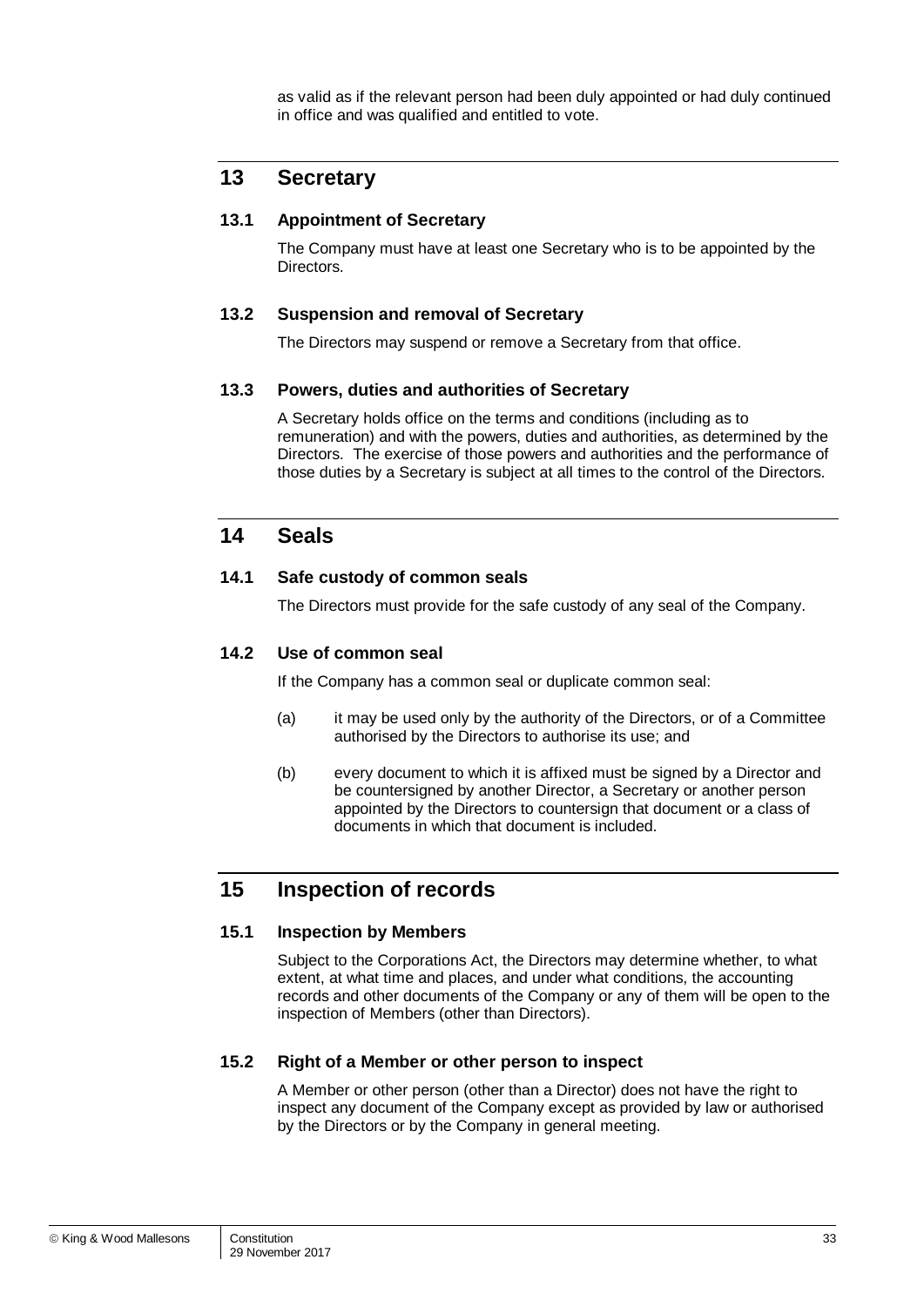## **16 Dividends and reserves**

#### **16.1 Payment of dividend**

Subject to the Corporations Act, this Constitution and the terms of issue or rights of any shares with special rights to dividends, the Directors may determine or declare that a dividend is payable, fix the amount and the time for payment and authorise the payment or crediting by the Company to, or at the direction of, each Member entitled to that dividend. The Directors may rescind or alter any such determination or declaration before payment is made.

#### **16.2 No interest on dividends**

Interest is not payable by the Company on a dividend.

#### **16.3 Calculation and apportionment of dividends**

Subject to the rights of any persons entitled to shares with special rights as to dividend and to the terms of issue of any shares to the contrary, all sums that the Company determines are to be distributed among the Members as dividends are divisible among the Members so that, on each occasion on which a dividend is paid:

- <span id="page-39-0"></span>(a) the same sum is paid on each fully paid share; and
- (b) the sum paid on a share on which all amounts payable have not been paid is the proportion of the sum referred to in article [16.3\(a\)](#page-39-0) that the amount paid on the shares bears to the total of the amounts paid and payable on the share.

To determine the amount paid on a share, exclude any amount:

- (c) paid or credited as paid in advance of a call; and
- (d) credited as paid on a share to the extent that it exceeds the value (ascertained at the time of issue of the share) of the consideration received for the issue of the share.

All dividends are to be apportioned and paid proportionately to the amounts paid on the shares during any portion or portions of the period for which the dividend is paid, but, if any share is issued on terms providing that it will rank for dividend as from a particular date, that share ranks for dividend accordingly.

#### **16.4 Deductions from dividends**

The Directors may deduct from any dividend payable to, or at the direction of, a Member any sums presently payable by that Member to the Company on account of calls or otherwise in relation to shares in the Company.

#### **16.5 Distribution of specific assets**

When resolving to pay a dividend or to return capital by a reduction of capital, a buy-back or otherwise, the Directors may:

(a) resolve that the dividend or return of capital be satisfied either wholly or partly by the distribution of specific assets to some or all of the persons entitled to the dividend or return of capital, including shares, debentures or other securities of the Company or any other body corporate or trust; and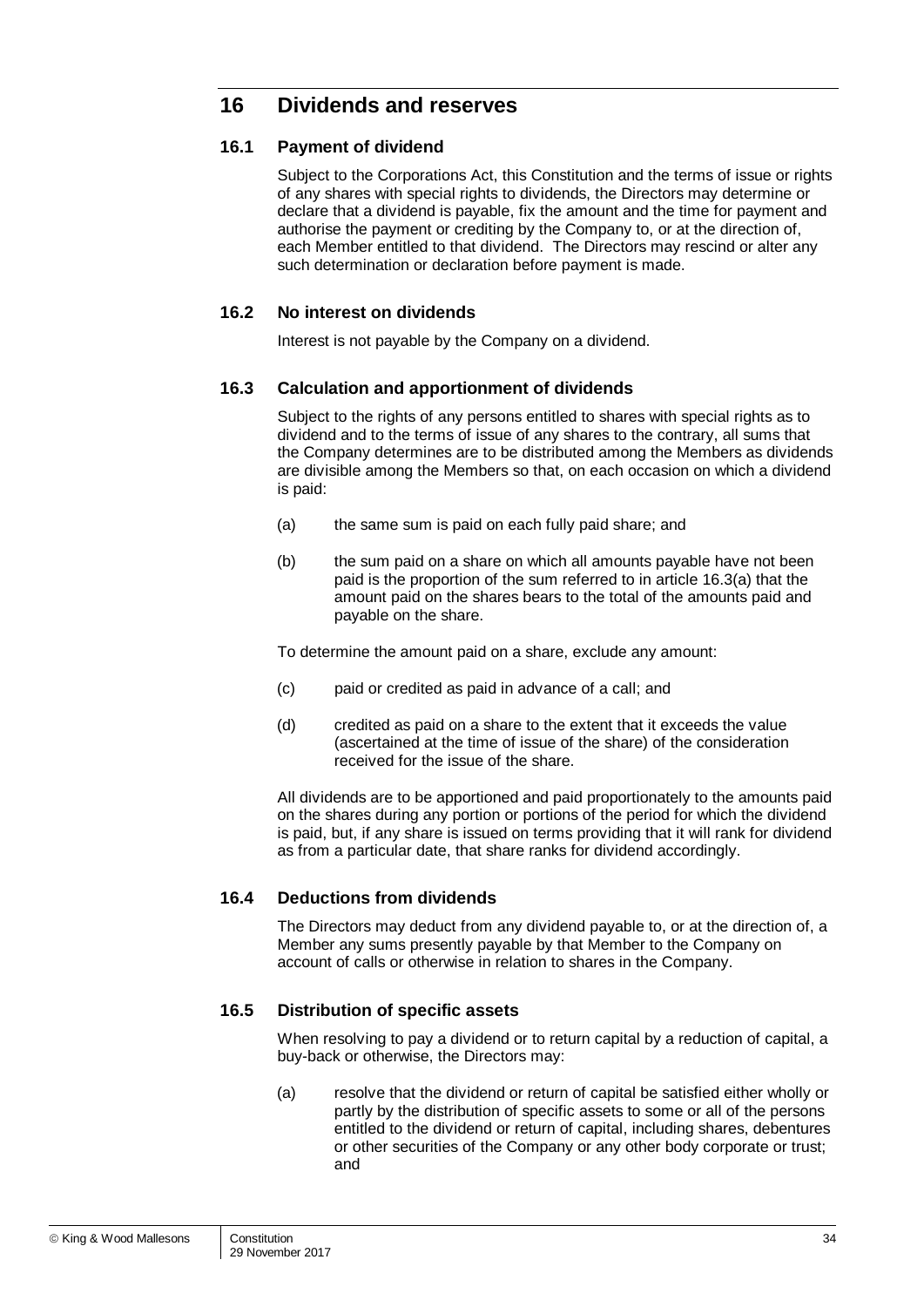(b) direct that the dividend or return of capital payable in respect of any particular shares be satisfied wholly or partly by such distribution, and that the dividend or return of capital payable in respect of other shares be paid in cash.

#### **16.6 Ancillary powers regarding distributions**

- (a) In relation to any decision to pay a dividend or to return capital by a reduction of capital, buy-back or otherwise, the Directors may:
	- (i) settle any difficulty that arises in making the distribution as they think expedient and in particular:
		- (A) make cash payments in cases where Members are entitled to fractions of shares, debentures or other securities;
		- (B) decide that amounts or fractions of less than a particular value decided by the Directors may be disregarded in order to adjust the rights of all parties by withholding assets, cash, shares, debentures or other securities where the Company is required to make a payment in respect of the Member to a government or taxing authority in relation to the distribution or issue;
		- (C) decide to make distributions by disregarding transfers of shares or aggregating parcels of shares where they form the opinion that shareholdings have been split or aggregated to obtain the benefit of rounding on fractions of shares; and
		- (D) for an electronic transfer, if no account is nominated, or payment is rejected or refunded, the Company may credit the amount to an account of the Company until the Member nominates a valid account, or the amount is otherwise dealt with under article [16.11;](#page-42-0)
	- (ii) fix the value for distribution of any specific assets:
	- (iii) pay cash or issue shares, debentures or other securities to any Member in order to adjust the rights of all parties;
	- (iv) vest any of those specific assets, cash, shares, debentures or other securities in a trustee or nominee on trust for the persons entitled to the distribution or capitalised amount, on any terms that seem expedient to the Directors; and
	- (v) authorise any person to make, on behalf of the Members, or a particular Member, entitled to any specific assets, cash, shares, debentures or other securities as a result of the decision, an agreement (including in writing) with the Company or another person which provides, as appropriate, for the distribution or issue to them of the assets, cash, shares, debentures or other securities and by applying to them their respective proportions of the amount resolved to be distributed.
- <span id="page-40-0"></span>(b) Any agreement made under an authority referred to in article  $16.6(a)(v)$ is effective and binds all Members concerned.
- (c) Instead of making a distribution or issue of specific assets, shares, debentures or other securities to a particular Member, the Directors may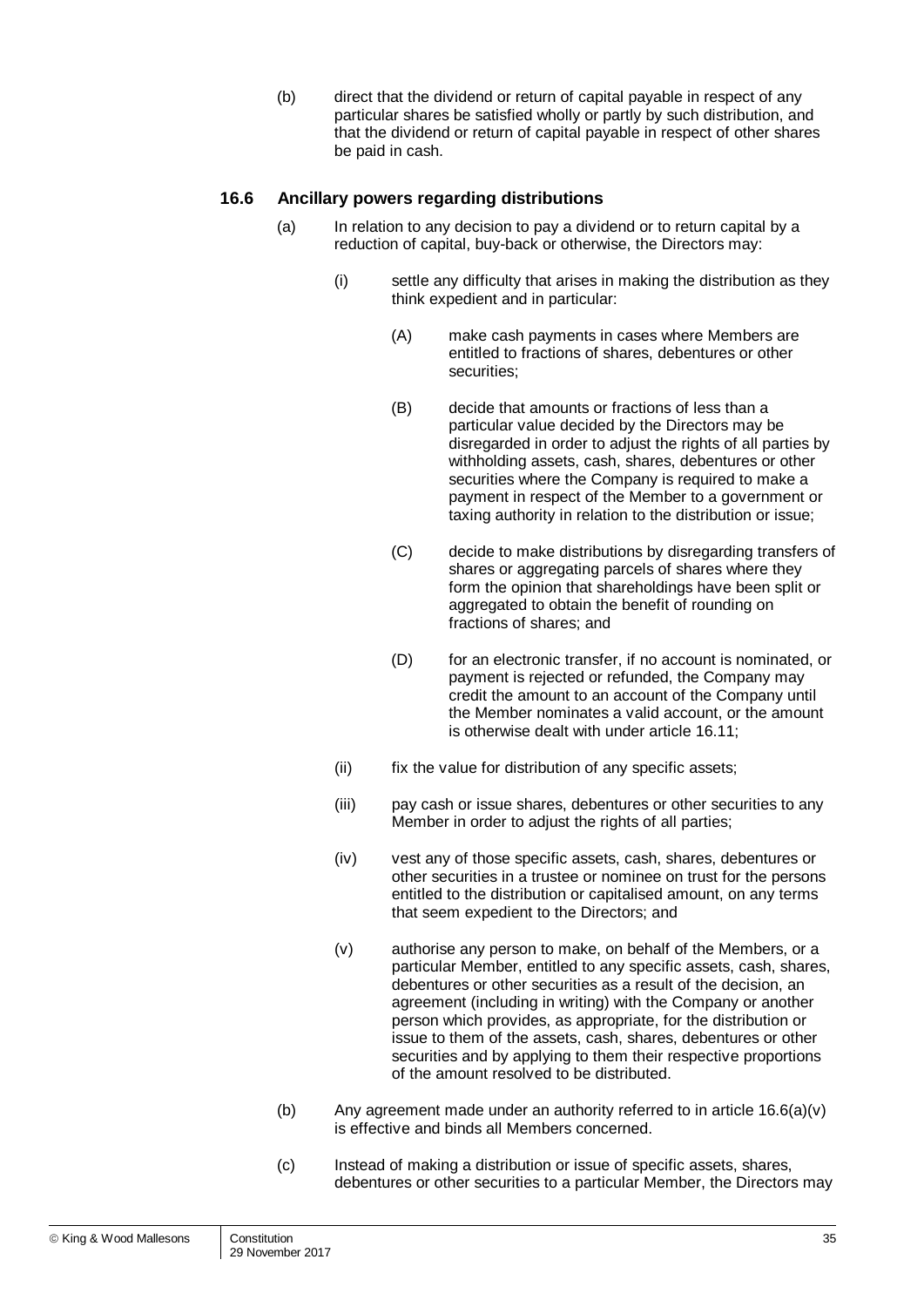make a cash payment to that Member or allocate some or all of the assets, shares, debentures or other securities to a trustee to be sold on behalf of, and for the benefit of, or in respect of, that Member, if:

- (i) the distribution or issue would otherwise be illegal or unlawful;
- (ii) the distribution or issue would give rise to parcels of securities which do not constitute a marketable parcel;
- (iii) in the Directors' discretion, the distribution or issue would, for any reason, be impracticable; or
- (iv) the Member so agrees.
- (d) If the Company distributes to Members (either generally or to specific Members) shares, debentures or securities of the Company or another body corporate or trust (whether as a dividend or return of capital or otherwise and whether or not for value), each of those Members appoints the Company, and any officer of the Company nominated on their behalf by the Directors, as his or her agent or attorney to do anything needed or desirable to give effect, or assist in giving effect, to that distribution, including agreeing to become a member, holder of shares, holder of debentures or holder of securities of the Company or that other body corporate or trust.

#### <span id="page-41-0"></span>**16.7 Payments in respect of shares**

A dividend, interest or other money payable in cash in respect of shares may be paid, unless otherwise directed by the Member, using any payment method chosen by the Directors, including:

- (a) by means of a direct credit or other means determined by the Directors to an account (of a type approved by the Directors) as provided in writing by the holder or holders shown on the Register; or
- (b) by cheque sent through the post directed to the address in the Register of the holder or, in the case of joint holders, to the address of the joint holder first named in the Register or to such other address as the holder or joint holder directs in writing.

Payment of money is at the risk of the holder or holders to whom it is sent.

#### **16.8 Effectual receipt from one joint holder**

Any one of 2 or more joint holders may give an effectual receipt for any dividend, interest or other money payable in respect of the shares held by them as joint holders.

#### **16.9 Election to reinvest dividend**

Subject to the Listing Rules, the Directors may grant to Members or any class of Members the right to elect to reinvest cash dividends paid by the Company by subscribing for shares in the Company on such terms and conditions as the Directors think fit.

#### **16.10 Election to accept shares instead of dividends**

Subject to the Listing Rules, the Directors may determine for any dividend which it is proposed to pay on any shares of the Company that holders of the shares may elect: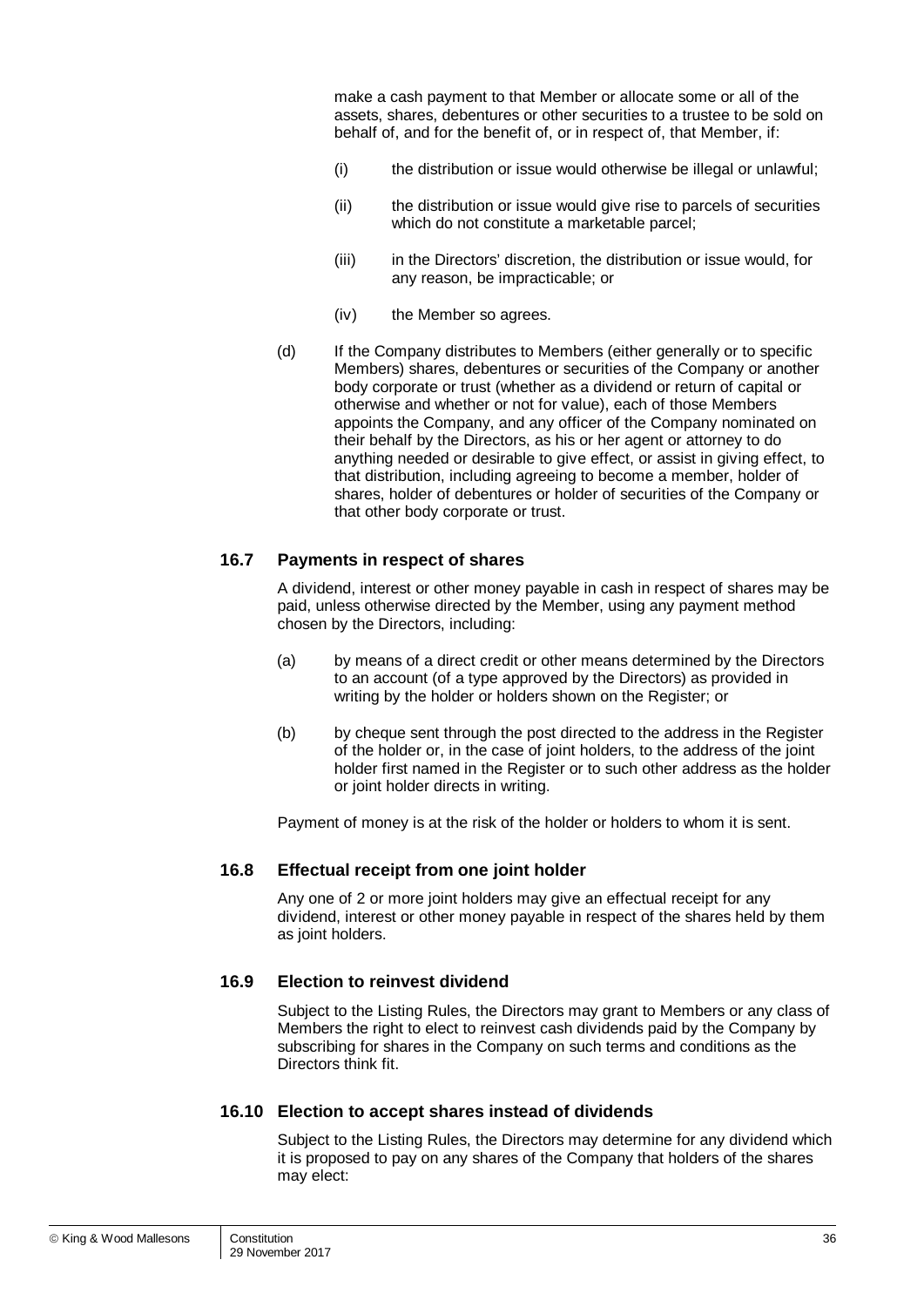- (a) to forego the right to share in the proposed dividend or part of such proposed dividend; and
- (b) to receive instead an issue of shares credited as fully paid on such terms as the Directors think fit.

#### <span id="page-42-0"></span>**16.11 Unclaimed dividends or other distributions**

Unclaimed dividends or other distributions may be invested (including in shares in the Company in the name of the Member) or dealt with by the Directors as they think fit for the benefit of the Company until claimed, or until required to be dealt with in accordance with any law relating to unclaimed moneys.

## **17 Capitalisation of profits**

#### <span id="page-42-2"></span>**17.1 Capitalisation of reserves and profits**

The Directors:

- (a) may resolve to capitalise any sum, being the whole or a part of the amount for the time being standing to the credit of any reserve account or the profit and loss account or otherwise available for distribution to Members; and
- (b) may, but need not, resolve to apply the sum in any of the ways mentioned in article [17.2,](#page-42-1) for the benefit of Members in the proportions to which those Members would have been entitled in a distribution of that sum by way of dividend.

#### <span id="page-42-1"></span>**17.2 Applying a sum for the benefit of Members**

The ways in which a sum may be applied for the benefit of Members under article [17.1](#page-42-2) are:

- <span id="page-42-3"></span>(a) in paying up any amounts unpaid on shares held by Members;
- <span id="page-42-4"></span>(b) in paying up in full unissued shares or debentures to be issued to Members as fully paid; or
- (c) partly as mentioned in article [17.2\(a\)](#page-42-3) and partly as mentioned in article [17.2\(b\).](#page-42-4)

#### **17.3 Implementing the resolution**

The Directors may do all things necessary to give effect to the resolution under article [17.1](#page-42-2) and in particular, to the extent necessary to adjust the rights of the Members among themselves, may:

- (a) make cash payments in cases where shares or debentures become issuable in fractions;
- (b) authorise any person to make, on behalf of all or any of the Members entitled to any further shares or debentures on the capitalisation, an agreement with the Company providing for:
	- (i) the issue to them, credited as fully paid up, of any further shares or debentures; or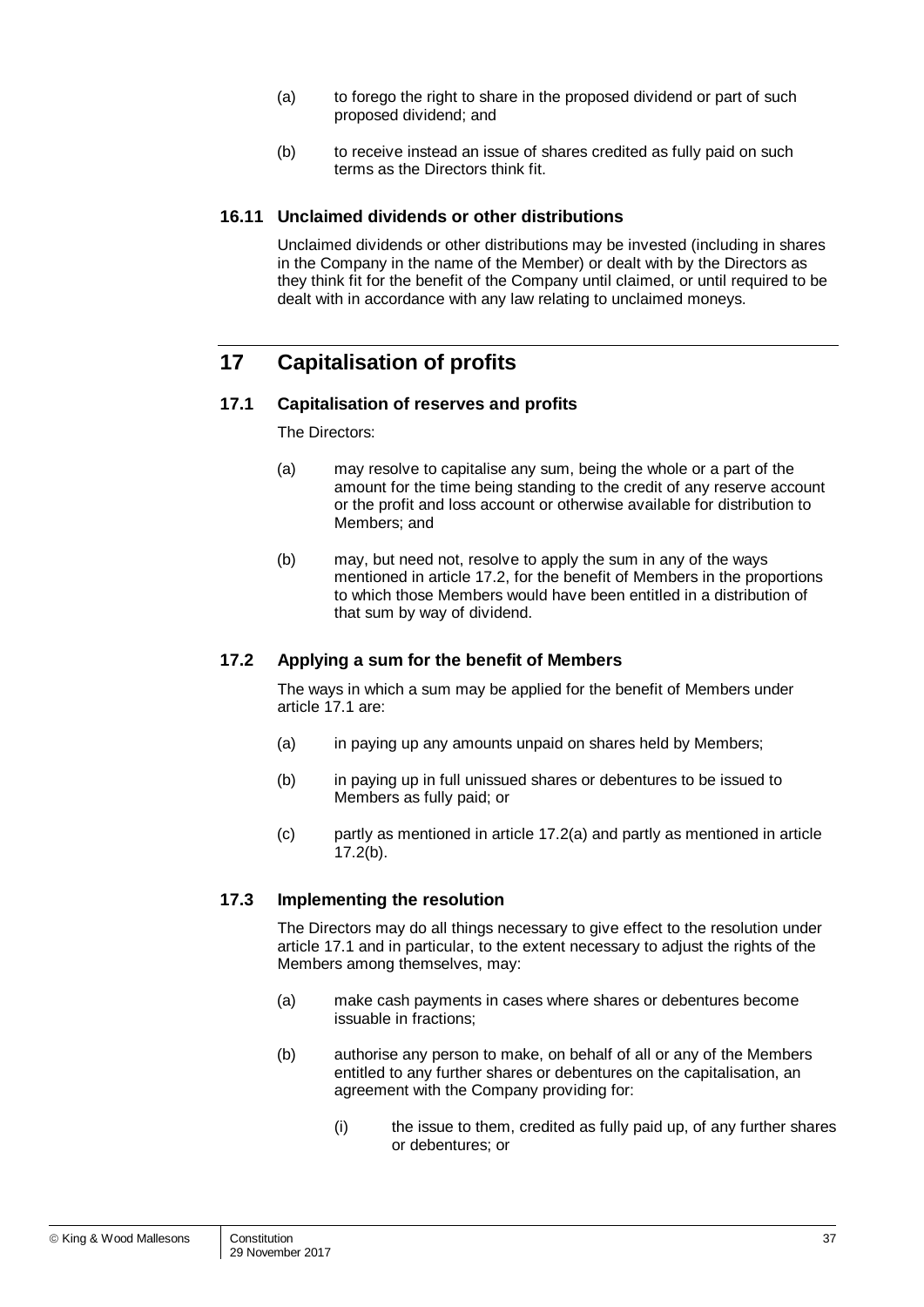(ii) the payment by the Company on their behalf of the amounts or any part of the amounts remaining unpaid on their existing shares by the application of their respective proportions of the sum resolved to be capitalised,

and any agreement so made is effective and binding on all the Members concerned;

- (c) fix the value of specified assets; or
- (d) vest property in trustees.

## <span id="page-43-0"></span>**18 Service of documents**

#### **18.1 Document includes notice**

In this article [18,](#page-43-0) a reference to a document includes a notice and a notification by electronic means.

#### **18.2 Form of document**

Unless expressly stated otherwise in this Constitution, all notices, certificates, statements, demands, appointments, directions and other documents referred to in this Constitution must be in writing.

#### <span id="page-43-1"></span>**18.3 Methods of service**

The Company may give a document to a Member:

- (a) personally;
- (b) by delivering it or sending it by post to the address for the Member in the Register or an alternative address nominated by the Member;
- (c) by sending it to a fax number or electronic address nominated by the Member;
- (d) by notifying the Member by an electronic means nominated by the Member that:
	- (i) the document is available; and
	- (ii) how the Member may use the nominated access means to access the document; or
- (e) by any other means permitted by law.

#### **18.4 Post**

A document sent by post:

- (a) if sent to an address in Australia, may be sent by ordinary post; and
- (b) if sent to an address outside Australia, must be sent by airmail,

and, in either case, is taken to have been given and received on the day after the day of its posting.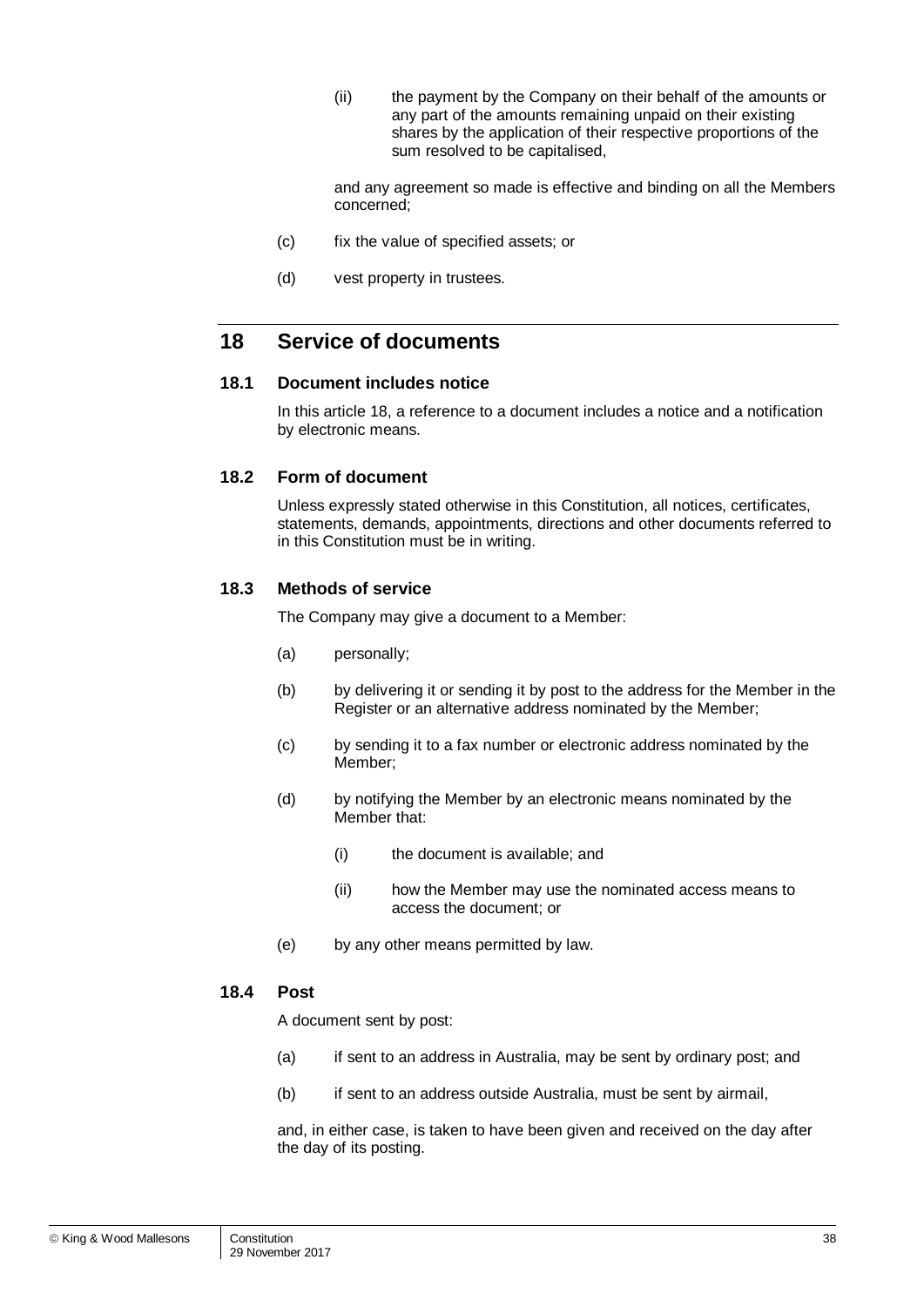#### **18.5 Fax or other electronic means**

A document sent or given by fax or other electronic means:

- (a) is taken to be effected by properly addressing and transmitting the fax or other electronic transmission; and
- (b) is taken to have been given and received on the day after the date of its transmission.

#### **18.6 Deemed notice to uncontactable Members**

If a Member does not have an address in the Register, or has not nominated an alternative address in accordance with article [18.3,](#page-43-1) or if the Company reasonably believes that a Member is not known at the Member's address in the Register or any alternative address provided, a document is taken to be given to the Member if the document is exhibited in the registered office of the Company for 48 hours. The document is taken to be served at the start of that period. It need not be addressed to the Member.

#### **18.7 Evidence of service**

A certificate signed by a Director or a Secretary stating that a document was sent, delivered or given to a Member personally, by post, fax or other electronic means on a particular date is evidence that the document was sent, delivered or given on that date and by that means.

#### **18.8 Joint holders**

A document may be given by the Company to the joint holders of a share by giving it to the joint holder first named in the Register for the share.

#### **18.9 Persons entitled to shares**

A person who by operation of law, transfer or other means whatsoever becomes entitled to any share is absolutely bound by every document given in accordance with this article [18](#page-43-0) to the person from whom that person derives title prior to registration of that person's title in the Register.

## **19 Winding up**

#### <span id="page-44-0"></span>**19.1 Distribution of assets**

If the Company is wound up, the liquidator may, with the sanction of a special resolution of the Company, divide among the Members in kind the whole or any part of the property of the Company and may for that purpose set such value as the liquidator considers fair on any property to be so divided and may determine how the division is to be carried out as between the Members or different classes of Members.

#### <span id="page-44-1"></span>**19.2 Powers of liquidator to vest property**

The liquidator may, with the sanction of a special resolution of the Company, vest the whole or any part of any such property in trustees on such trusts for the benefit of the contributories as the liquidator thinks fit, but so that no Member is compelled to accept any shares or other securities in respect of which there is any liability.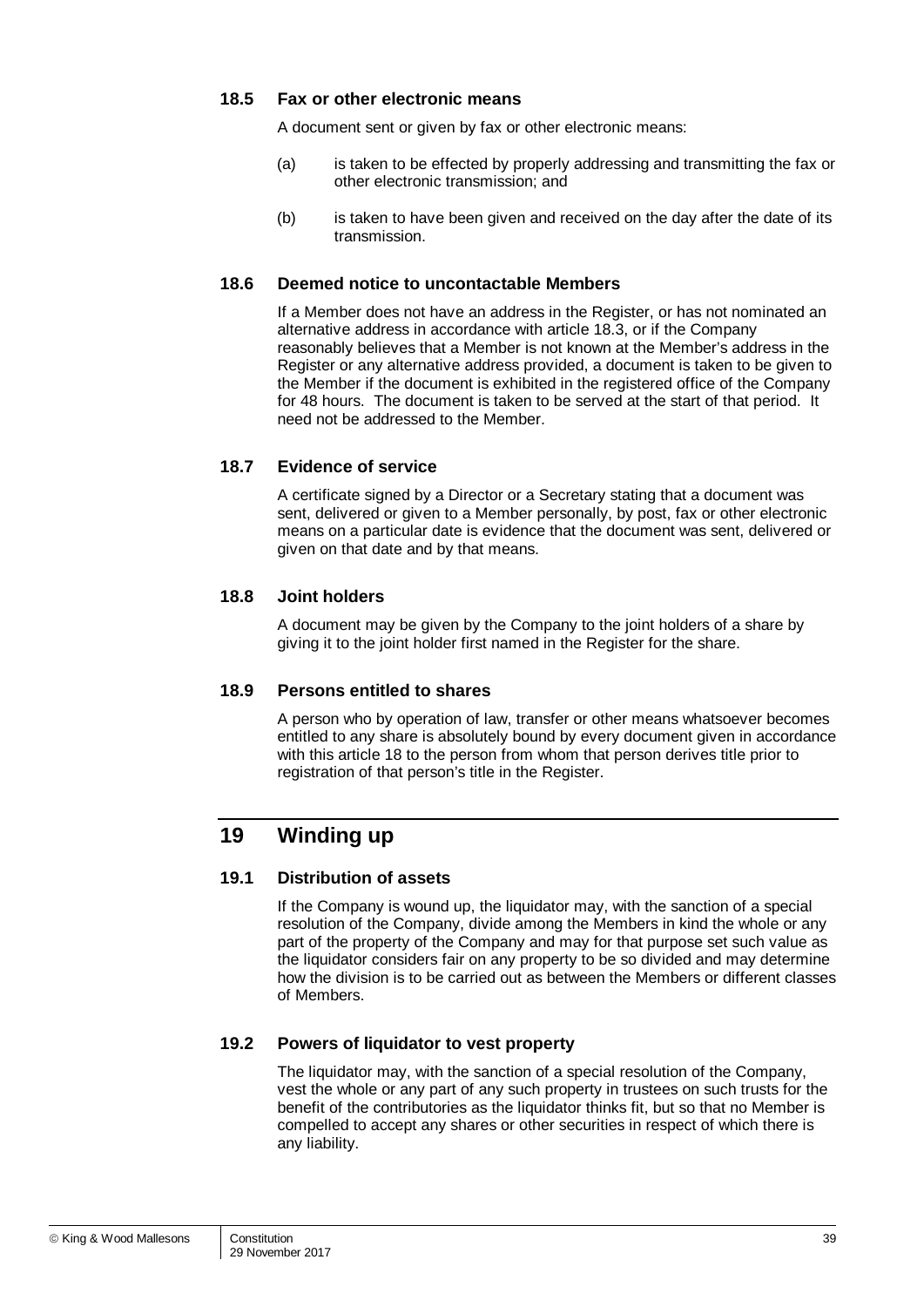#### **19.3 Shares issued on special terms**

Articles [19.1](#page-44-0) and [19.2](#page-44-1) do not prejudice or affect the rights of a Member holding shares issued on special terms and conditions.

## <span id="page-45-0"></span>**20 Indemnity and insurance**

#### <span id="page-45-1"></span>**20.1 Indemnity**

To the maximum extent permitted by law, the Company will indemnify any current or former Director or Secretary or officer of the Company or a subsidiary of the Company out of the property of the Company against:

- (a) any liability incurred by the person in that capacity (except a liability for legal costs);
- (b) legal costs incurred in defending or resisting (or otherwise in connection with) proceedings, whether civil or criminal or of an administrative or investigatory nature, in which the person becomes involved because of that capacity; and
- (c) legal costs incurred in good faith in obtaining legal advice on issues relevant to the performance of their functions and discharge of their duties as an officer of the Company or a subsidiary, if that expenditure has been approved in accordance with the Company's policy,

except to the extent that:

- (d) the Company is forbidden by law to indemnify the person against the liability or legal costs; or
- (e) an indemnity by the Company of the person against the liability or legal costs, if given, would be made void by law.

It is not necessary for a Director to incur expense or make payment before enforcing a right of indemnity against the Company.

#### <span id="page-45-2"></span>**20.2 Insurance**

The Company may pay or agree to pay, whether directly or through an interposed entity, a premium for a contract insuring a person who is or has been a Director or Secretary or officer of the Company or of a subsidiary of the Company against liability incurred by the person in that capacity, including a liability for legal costs, unless:

- (a) the Company is forbidden by law to pay or agree to pay the premium; or
- (b) the contract would, if the Company paid the premium, be made void by law.

#### **20.3 Contract**

The Company may enter into an agreement with a person referred to in articles [20.1](#page-45-1) and [20.2](#page-45-2) with respect to the matters covered by those articles. An agreement entered into pursuant to this article may include provisions relating to rights of access to the books of the Company conferred by the Corporations Act or otherwise by law.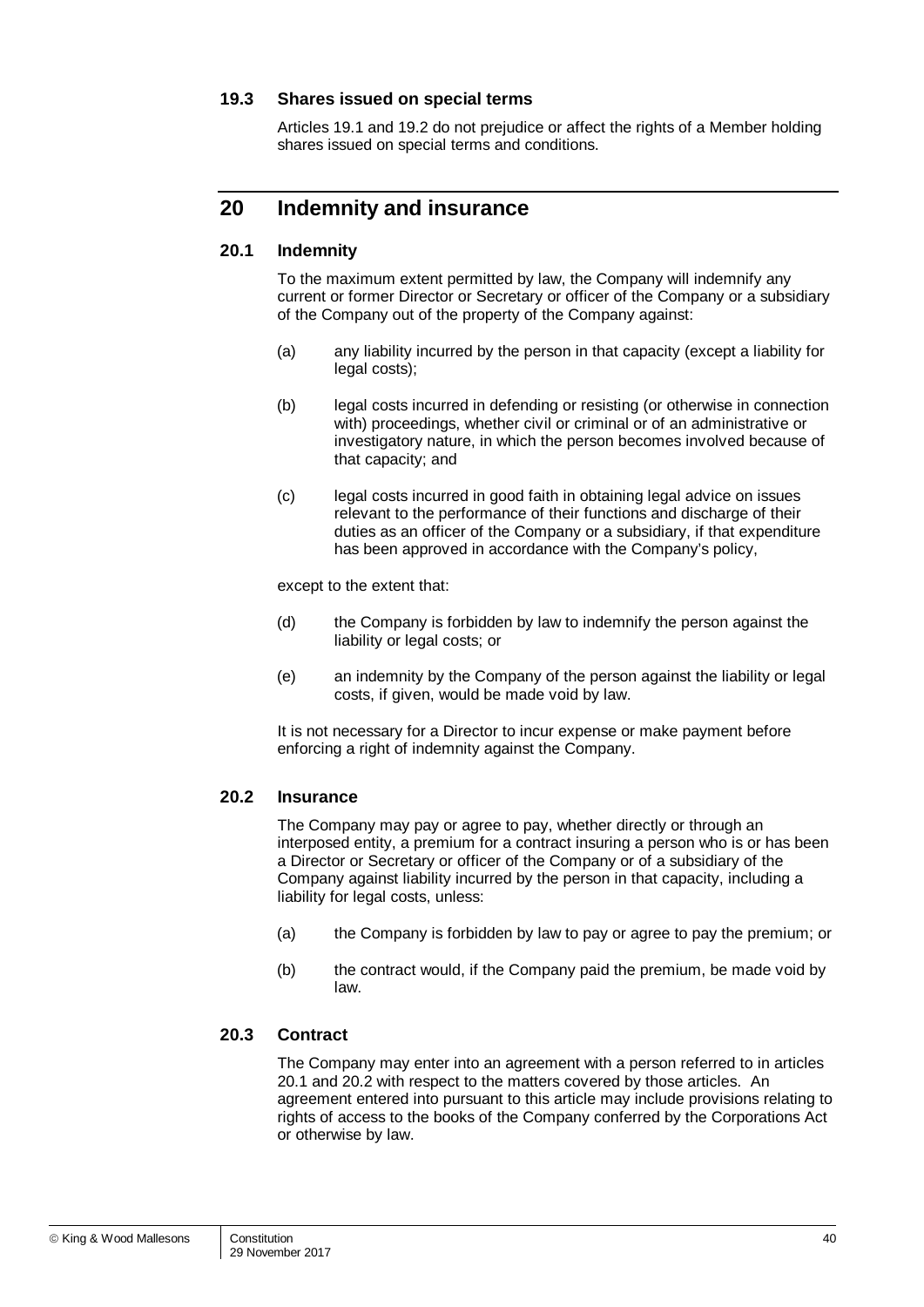## <span id="page-46-0"></span>**21 Restricted Securities**

#### **21.1 Definitions**

In this article [21:](#page-46-0)

**dispose** and **disposed of** have the meaning given in the Listing Rules;

**Escrow Period** means, in relation to Restricted Securities, the escrow period applicable to those Restricted Securities under the Listing Rules; and

**Restricted Securities** has the meaning given in the Listing Rules.

#### **21.2 Disposal during Escrow Period**

Restricted Securities cannot be disposed of during the Escrow Period except as permitted by the Listing Rules or ASX.

The Company must not acknowledge a disposal (including by registering a transfer) of Restricted Securities during the Escrow Period except as permitted by the Listing Rules or ASX.

#### **21.3 Breach of Restriction Agreement or Listing Rules**

During a breach of the Listing Rules relating to Restricted Securities, or a breach of a Restriction Agreement, the holder of the Restricted Securities is not entitled to any dividend or distribution, or voting rights, in respect of the Restricted Securities.

## <span id="page-46-1"></span>**22 Small Holdings**

#### **22.1 Definitions**

In this article [22:](#page-46-1)

**Divestment Notice** means a notice given under article [22.2](#page-47-0) to a Small Holder or a New Small Holder;

**Market Value** in relation to a Share means the closing price of the Share on a Trading Platform, excluding special crossings, overnight sales and exchange traded options;

**New Small Holder** is a Member who is the holder or a joint holder of a New Small Holding;

**New Small Holding** means a holding of Shares created after the date on which article [22](#page-46-1) came into effect by the transfer of a parcel of Shares the aggregate Market Value of which at the time a proper transfer was initiated or a paper based transfer was lodged, was less than a marketable parcel of Shares as provided under the Listing Rules;

**Relevant Period** means the period specified in a Divestment Notice under article [22.3;](#page-47-1)

**Relevant Shares** are the Shares specified in a Divestment Notice;

**Shares** for the purposes of article [22](#page-46-1) are shares in the Company all of the same class;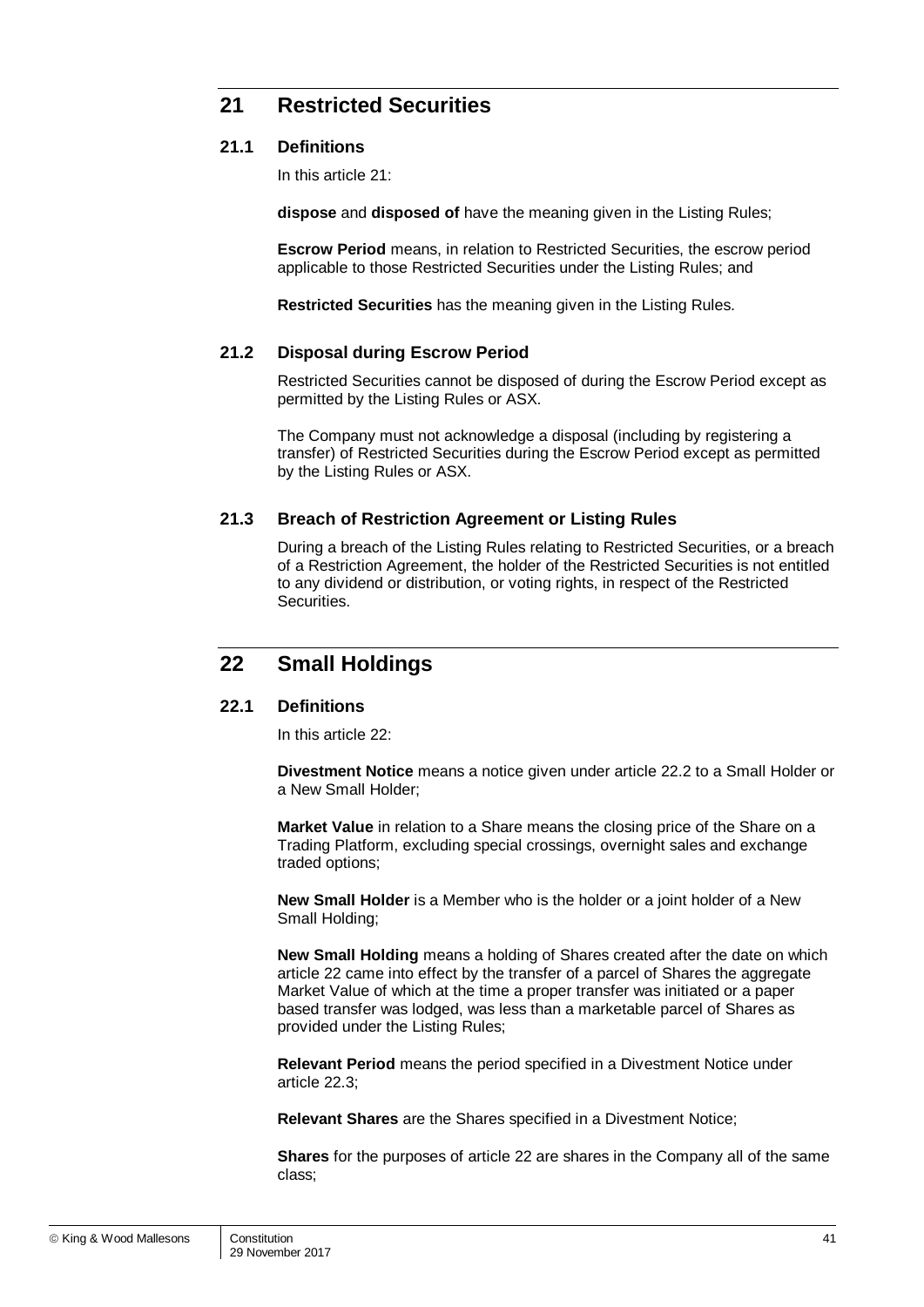**Small Holder** is a Member who is the holder or a joint holder of a Small Holding; and

**Small Holding** means a holding of Shares the aggregate Market Value of which at the relevant date is less than a marketable parcel of Shares as provided under the Listing Rules.

#### <span id="page-47-0"></span>**22.2 Divestment Notice**

If the Directors determine that a Member is a Small Holder or a New Small Holder the Company may give the Member a Divestment Notice to notify the Member:

- (a) that the Member is a Small Holder or a New Small Holder, the number of Shares making up and the Market Value of the Small Holding or New Small Holding and the date on which the Market Value was determined;
- (b) that the Company intends to sell the Relevant Shares in accordance with this article after the end of the Relevant Period specified in the Divestment Notice;
- (c) if the Member is a Small Holder, that the Member may at any time before the end of the Relevant Period notify the Company in writing that the Member desires to retain the Relevant Shares and that if the Member does so the Company will not be entitled to sell the Relevant Shares under that Divestment Notice; and
- (d) after the end of the Relevant Period the Company may for the purpose of selling the Relevant Shares that are in a CS Facility holding initiate a holding adjustment to move those Shares from that CS Facility holding to an Issuer Sponsored Holding or certificated holding.

If the Operating Rules of a CS Facility apply to the Relevant Shares, the Divestment Notice must comply with those Operating Rules.

#### <span id="page-47-1"></span>**22.3 Relevant Period**

For a Divestment Notice given to a Small Holder, the Relevant Period must be at least 6 weeks from the date the Divestment Notice was given. For a Divestment Notice given to a New Small Holder, the Relevant Period must be at least 7 days from the date the Divestment Notice was given.

#### **22.4 Company can sell Relevant Shares**

At the end of the Relevant Period the Company is entitled to sell on-market or in any other way determined by the Directors:

- (a) the Relevant Shares of a Member who is a Small Holder, unless that Member has notified the Company in writing before the end of the Relevant Period that the Member desires to retain the Relevant Shares, in which event the Company must not sell those Relevant Shares under that Divestment Notice; and
- (b) the Relevant Shares of a Member who is a New Small Holder.

#### **22.5 No obligation to sell**

The Company is not bound to sell any Relevant Shares which it is entitled to sell under this article [22](#page-46-1) but unless the Relevant Shares are sold within 6 weeks after the end of the Relevant Period the Company's right to sell the Relevant Shares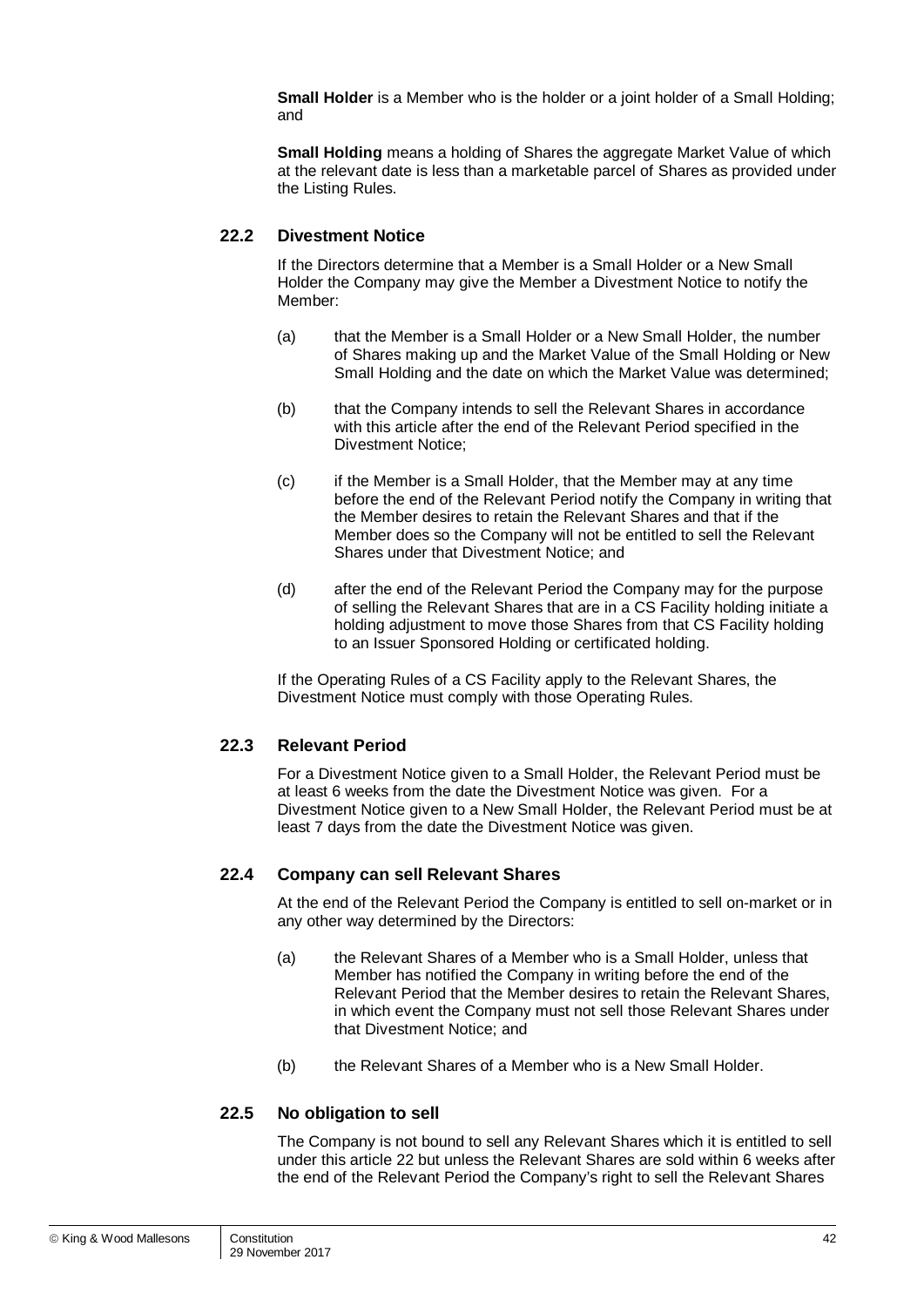under the Divestment Notice relating to those Shares lapses and it must notify the Member to whom the Divestment Notice was given accordingly.

#### **22.6 Company as Member's attorney**

To effect the sale and transfer by the Company of Relevant Shares of a Member, the Member appoints the Company and each Director and Secretary jointly and severally as the Member's attorney in the Member's name and on the Member's behalf to do all acts and things which the Company considers necessary or appropriate to effect the sale or transfer of the Relevant Shares and, in particular:

- (a) to initiate a holding adjustment to move the Relevant Shares from a CS Facility holding to an Issuer Sponsored Holding or a certificated holding; and
- (b) to execute on behalf of the Member all deeds instruments or other documents necessary to transfer the Relevant Shares and to deliver any such deeds, instruments or other documents to the purchaser.

#### **22.7 Conclusive evidence**

A statement in writing by or on behalf of the Company under this article [22](#page-46-1) is (in the absence of manifest error) binding on and conclusive against a Member. In particular, a statement that the Relevant Shares specified in the statement have been sold in accordance with this article is conclusive against all persons claiming to be entitled to the Relevant Shares and discharges the purchaser from all liability in respect of the Relevant Shares.

#### **22.8 Registering the purchaser**

The Company must register the purchaser of Relevant Shares as the holder of the Relevant Shares transferred to the purchaser under this article. The purchaser is not bound to see to the application of any money paid as consideration. The title of the purchaser to the Relevant Shares transferred to the purchaser is not affected by any irregularity or invalidity in connection with the actions of the Company under this article.

#### **22.9 Payment of proceeds**

Subject to article [22.10,](#page-48-0) where:

- (a) Relevant Shares of a Member are sold by the Company on behalf of the Member under this article; and
- (b) the certificate for the Relevant Shares (unless the Company is satisfied that the certificate has been lost or destroyed or the Relevant Shares are on the Issuer Sponsored subregister) has been received by the Company,

the Company must, within 60 days of the completion of the sale, send the proceeds of sale to the Member using any payment method chosen by the Company including under article [16.7.](#page-41-0) Payment of any money under this article is at the risk of the Member to whom it is sent.

#### <span id="page-48-0"></span>**22.10 Costs**

In the case of a sale of the Relevant Shares of a New Small Holder in accordance with this article, the Company is entitled to deduct and retain from the proceeds of sale, the costs of the sale as determined by the Company. In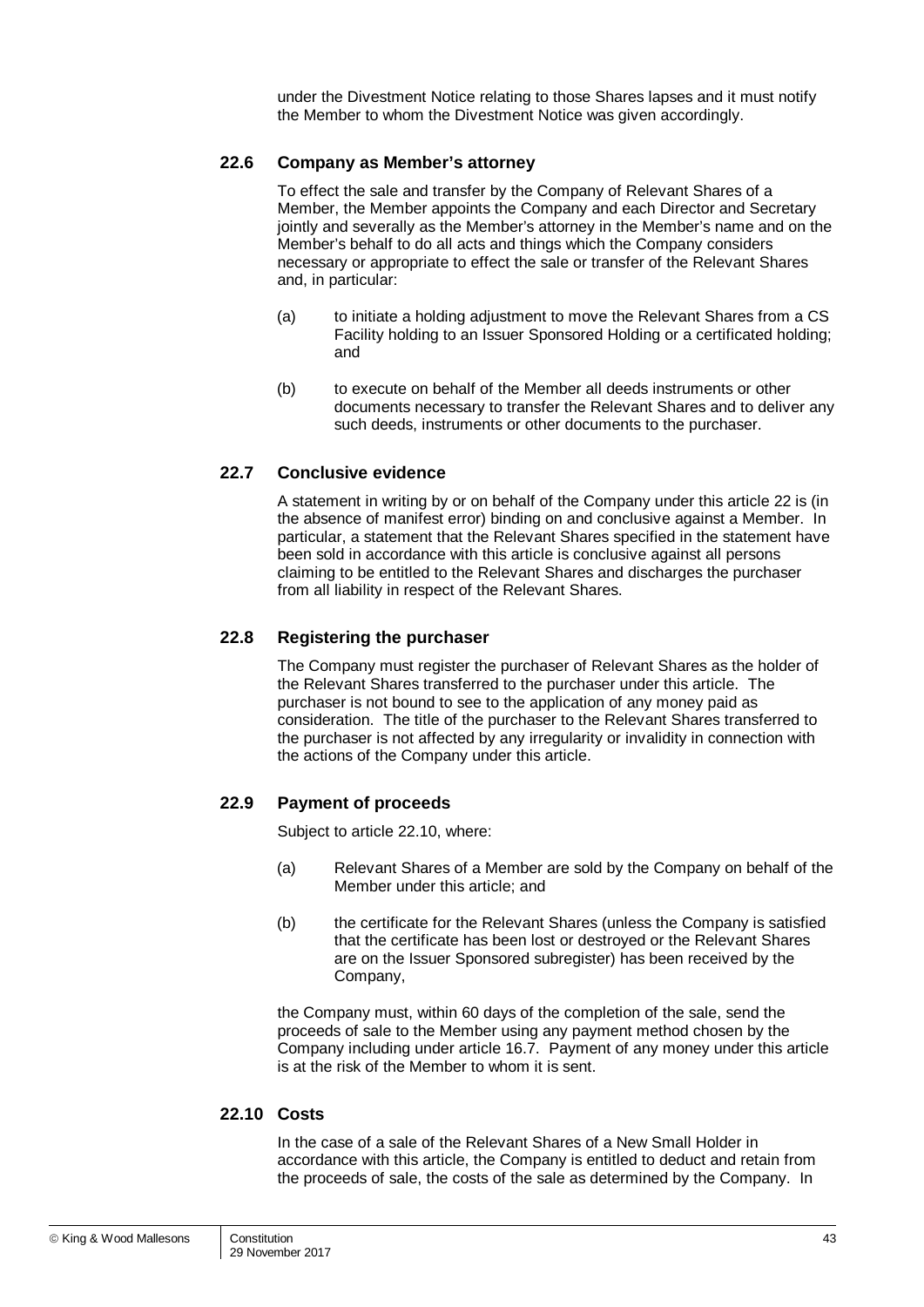any other case, the Company or a purchaser must bear the costs of sale of the Relevant Shares. The costs of sale include all stamp duty, brokerage and government taxes and charges (except for tax on income or capital gains of the Member) payable by the Company in connection with the sale and transfer of the Relevant Shares.

#### **22.11 Remedy limited to damages**

The remedy of a Member to whom this article applies, in respect of the sale of the Relevant Shares of that Member is expressly limited to a right of action in damages against the Company to the exclusion of any other right, remedy or relief against any other person.

#### **22.12 Dividends and voting suspended**

Unless the Directors determine otherwise, where a Divestment Notice is given to a New Small Holder in accordance with this article, then despite any other provision in this Constitution, the rights to receive payment of dividends and to vote attached to the Relevant Shares of that Member are suspended until the Relevant Shares are transferred to a new holder or that Member ceases to be a New Small Holder. Any dividends that would, but for this article, have been paid to that Member must be held by the Company and paid to that Member within 60 days after the earlier of:

- (a) the date the Relevant Shares of that Member are transferred; and
- (b) the date that the Relevant Shares of that Member cease to be subject to a Divestment Notice.

#### <span id="page-49-1"></span>**22.13 Twelve month limit**

If it is a requirement of the Listing Rules, the Company must not give a Small Holder more than one Divestment Notice in any 12 month period (except as contemplated by article [22.14\)](#page-49-0).

#### <span id="page-49-0"></span>**22.14 Effect of a takeover bid**

From the date of the announcement of a takeover bid for the Shares until the close of the offers made under the takeover bid, the Company's powers under this article to sell Relevant Shares of a Member cease. After the close of the offers under the takeover bid, the Company may give a Divestment Notice to a Member who is a Small Holder or a New Small Holder, despite article [22.13](#page-49-1) and the fact that it may be less than 12 months since the Company gave a Divestment Notice to that Member.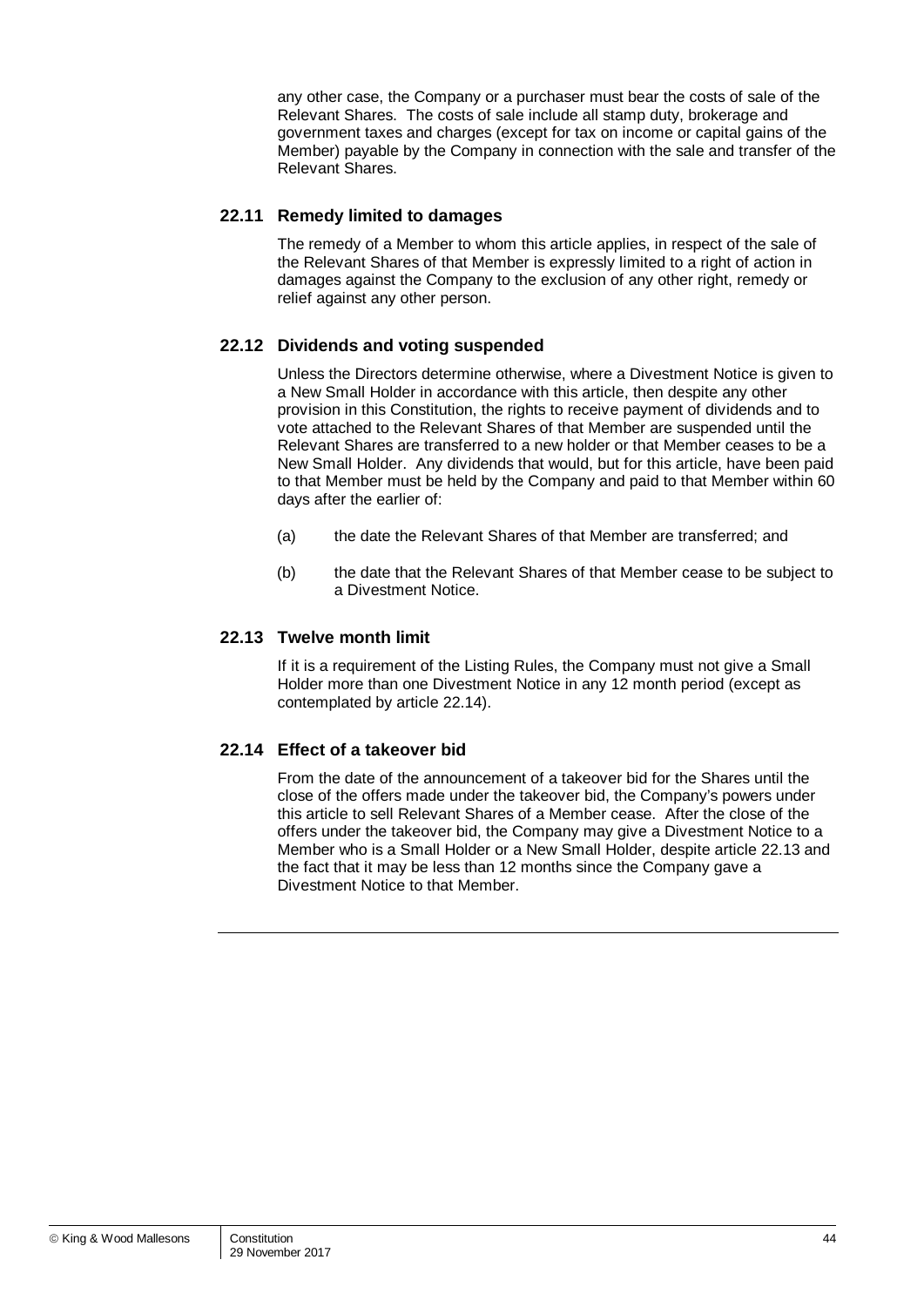## **Constitution**

## Schedule 1 - Terms of preference shares

The Company may issue preference shares under article [2.2](#page-9-0) on the following terms.

## **1 Dividend rights and priority of payment**

- (a) Each preference share confers on the holder a right to receive a dividend ("Dividend") at the rate or in the amount and on the conditions decided by the Directors under the terms of issue unless, and to the extent that, the Directors decide under the terms of issue that there is no right to receive a Dividend.
- (b) Without limiting the conditions which, under the terms of issue, the Directors may impose upon any right to receive a Dividend, the Directors may under the terms of issue, impose conditions upon the right to receive a Dividend which may be changed or reset at certain times or upon certain events and in the manner and to the extent the Directors decide under the terms of issue.
- (c) Any Dividend:
	- (i) is non-cumulative unless, and to the extent that, the Directors decide otherwise under the terms of issue; and
	- (ii) will rank for payment:
		- (A) in priority to ordinary shares unless, and to the extent that, the Directors decide otherwise under the terms of issue;
		- (B) in priority to shares in any other class of shares or class of preference shares expressed under the terms of issue to rank behind for the payment of dividends;
		- (C) equally with shares in any other class of shares or class of preference shares expressed under the terms of issue to rank equally for the payment of dividends; and
		- (D) behind shares in any other class of shares or class of preference shares expressed under the terms of issue to rank in priority for the payment of dividends.
- (d) If, and to the extent that, the Directors decide under the terms of issue, each preference share may, in addition to any right to receive a Dividend, participate equally with the ordinary shares in distribution of profits available as dividends.
- (e) Each preference share confers on its holder:
	- (i) if, and to the extent that the Dividend is cumulative, the right in a winding up or on redemption to payment of the amount of any Dividend accrued but unpaid on the share at the commencement of the winding up or the date of redemption, whether earned or determined or not;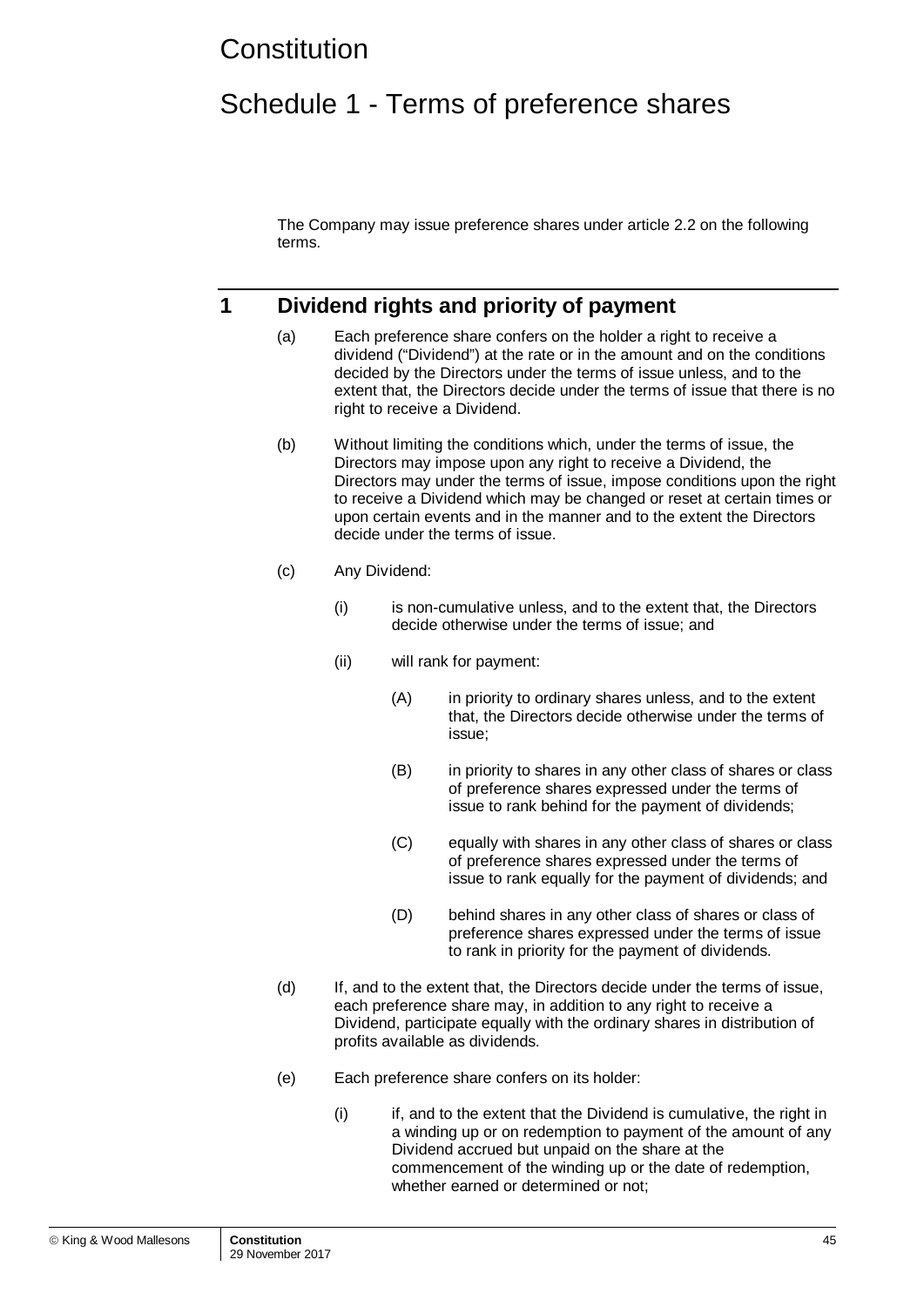(ii) if, and to the extent that the Dividend is non-cumulative, and if, and to the extent that, the Directors decide under the terms of issue, the right in a winding up or on redemption to payment of the amount of any Dividend accrued but unpaid for the period commencing on the dividend payment date which has then most recently occurred and ending on the commencement of the winding up or the date of redemption, whether earned or determined or not,

with the same priority in relation to each other class of shares as the priority that applies in relation to the payment of the Dividend.

## **2 Entitlement to payment of capital sum**

- (a) Each preference share confers on its holder the right in a winding up or on a redemption to payment of:
	- (i) any amount paid on the share, or any amount fixed by the Directors under the terms of issue or capable of determination pursuant to a mechanism adopted by the Directors under the terms of issue; and
	- (ii) a further amount out of the surplus assets and profits of the Company on the conditions decided by the Directors under the terms of issue unless, and to the extent that, the Directors decide under the terms of issue that there is no right to any payment of a further amount out of the surplus assets and profits of the Company,

in priority to ordinary shares and, unless the Directors decide otherwise under the terms of issue, in priority to shares in any other class of shares or class of preference shares expressed to rank behind on a winding up, equally with shares in any other class of shares or class of preference shares expressed to rank equally on a winding up, and behind shares in any other class of shares or class of preference shares expressed to rank in priority on a winding up.

(b) Unless otherwise decided by the Directors under the terms of issue, a preference share does not confer on its holder any right to participate in the profits or property of the Company except as set out in this schedule 1.

## **3 Bonus issues and capitalisation of profits**

If, and to the extent that the Directors decide under the terms of issue, a preference share may confer a right to a bonus issue or capitalisation of profits in favour of holders of those shares only.

## **4 Voting rights**

- (a) A preference share does not entitle its holder to vote at any general meeting of the Company except on the questions, proposals or resolutions or during periods of time or in circumstances identified by the Directors in the terms of issue, which, unless the Directors decide otherwise under the terms of issue, are as follows:
	- (i) a proposal: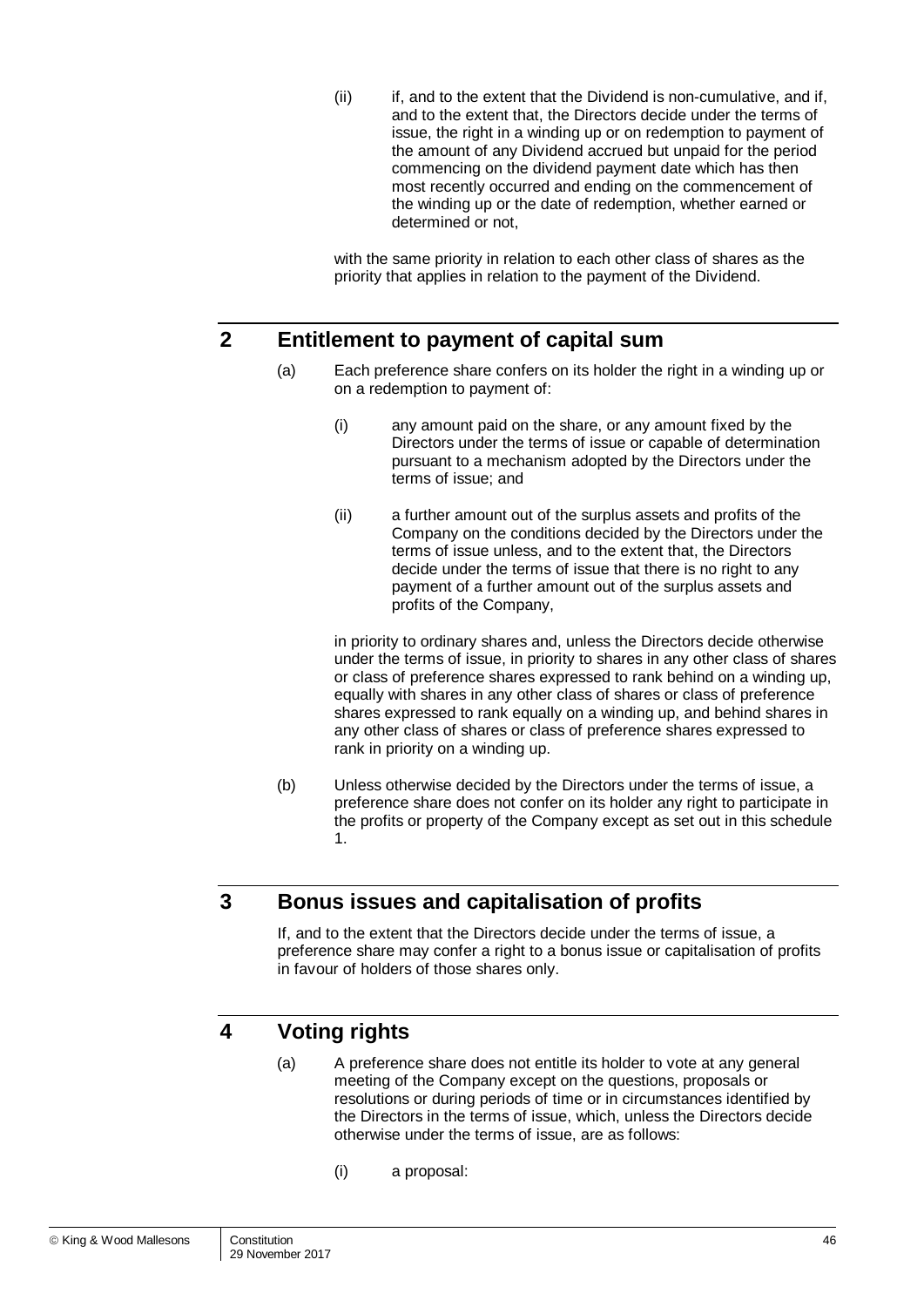- (A) to reduce the share capital of the Company;
- (B) that affects rights attached to the share;
- (C) to wind up the Company; or
- (D) for the disposal of the whole of the property, business and undertaking of the Company;
- (ii) a resolution to approve the terms of a buy-back agreement;
- (iii) during a period in which a Dividend or part of a Dividend on the share is in arrears;
- (iv) during the winding up of the Company.
- (b) Each holder of a preference share who has a right to vote on a resolution is entitled to the number of votes specified in article [9.15](#page-26-0) of the Constitution.

## **5 Meeting**

Each preference share confers on its holder the same rights as those conferred by the Constitution upon the holders of ordinary shares in relation to receiving notices (including notices of general meetings), reports, balance sheets and audited accounts and of attending and being heard at all general meetings of the Company.

## **6 Foreign Currency**

Where any amount is payable by the Company to the holder of a preference share in a currency other than Australian dollars, and the amount is not paid when due or the Company has commenced winding up, the holder may give notice to the Company requiring payment of an amount in Australian dollars equal to the foreign currency amount calculated by applying the reference rate on the date of payment for the sale of the currency in which the payment is to be made for Australian dollars. Reference rate means the rate applicable in the market and at the time determined by the Directors before allotment of those preference shares and specified in the terms of issue for those preference shares.

## **7 Conversion to ordinary shares**

Subject to the Corporations Act, any other applicable laws and the terms of issue of a preference share as determined by the Directors:

- (a) a preference share which may be converted into an ordinary share in accordance with its terms of issue, at the time of conversion and without any further act:
	- (i) has the same rights as a fully paid ordinary share; and
	- (ii) ranks equally with other fully paid ordinary shares on issue,

however, the terms of issue of the preference share may provide otherwise including for the issue of additional ordinary shares on conversion as determined by the Directors; and